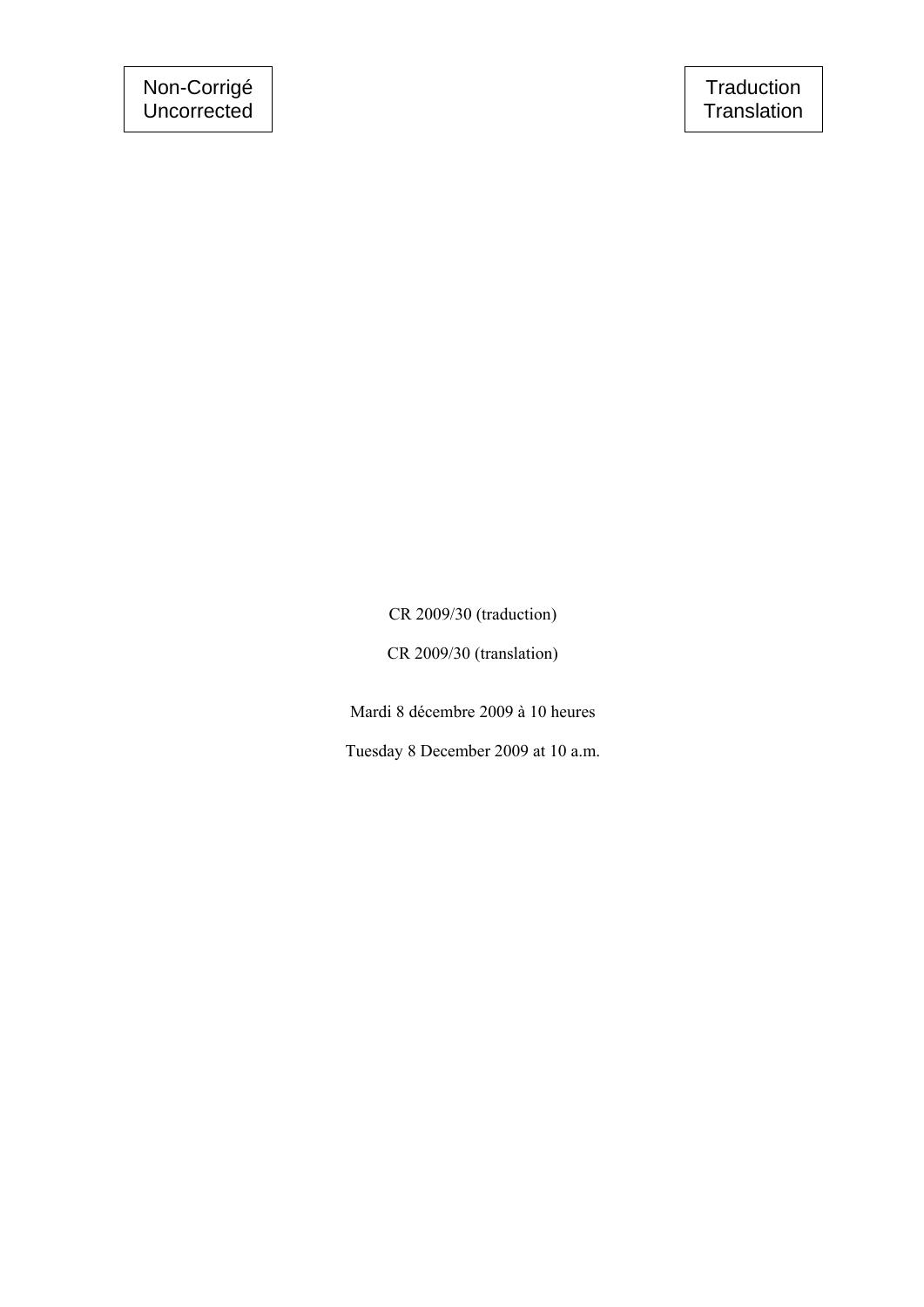Le PRESIDENT : Veuillez vous asseoir. L'audience est ouverte. Je note que M. le juge Abraham, pour des raisons qu'il m'a exposées, ne peut prendre part à la procédure orale aujourd'hui. La Cour se réunit ce matin pour entendre l'Espagne, les Etats-Unis d'Amérique, la Fédération de Russie et la Finlande s'exprimer sur la question qui lui est posée. Chacune des délégations dispose de 45 minutes pour sa présentation. Je donne donc à présent la parole à Mme Escobar Hernández.

- 2 -

#### Ms ESCOBAR HERNÁNDEZ:

 1. Mr. President, Members of the Court, it is a privilege and great honour for me to address the International Court of Justice today, as representative of the Kingdom of Spain, in such important advisory proceedings involving fundamental principles of contemporary international law.

 2. Spain is strongly committed to respect for the law as a guiding precept of its policy. Accordingly, Spain is in no doubt as to the pivotal role law must play in international relations and, in this connection, my country has always placed its full faith in this Court as the principal judicial organ of the United Nations, bearing the responsibility to lay down the law and to expand its role as the organ ultimately ensuring the pre-eminence of law in the international arena.

 3. It is with this in mind that the Government of Spain decided to participate in these proceedings by filing a Written Statement on 14 April and Written Comments on 17 July. And it is in the same spirit of full co-operation with the Court that we take the floor today in the public hearings to present an oral statement that follows up on the arguments and comments my country has already made in writing and that must be understood with reference to these.

 4. In this statement, I shall address a set of selected subjects which, we feel, bear particular importance in these advisory proceedings: first, the Court's exercise of its jurisdiction; second, the scope of the question put by the General Assembly; third, resolution 1244 (1999) as the international community's response to the crisis in Kosovo; and, fourth, the accordance with international law of the Unilateral Declaration of Independence in the light of the international régime for Kosovo established by the Security Council.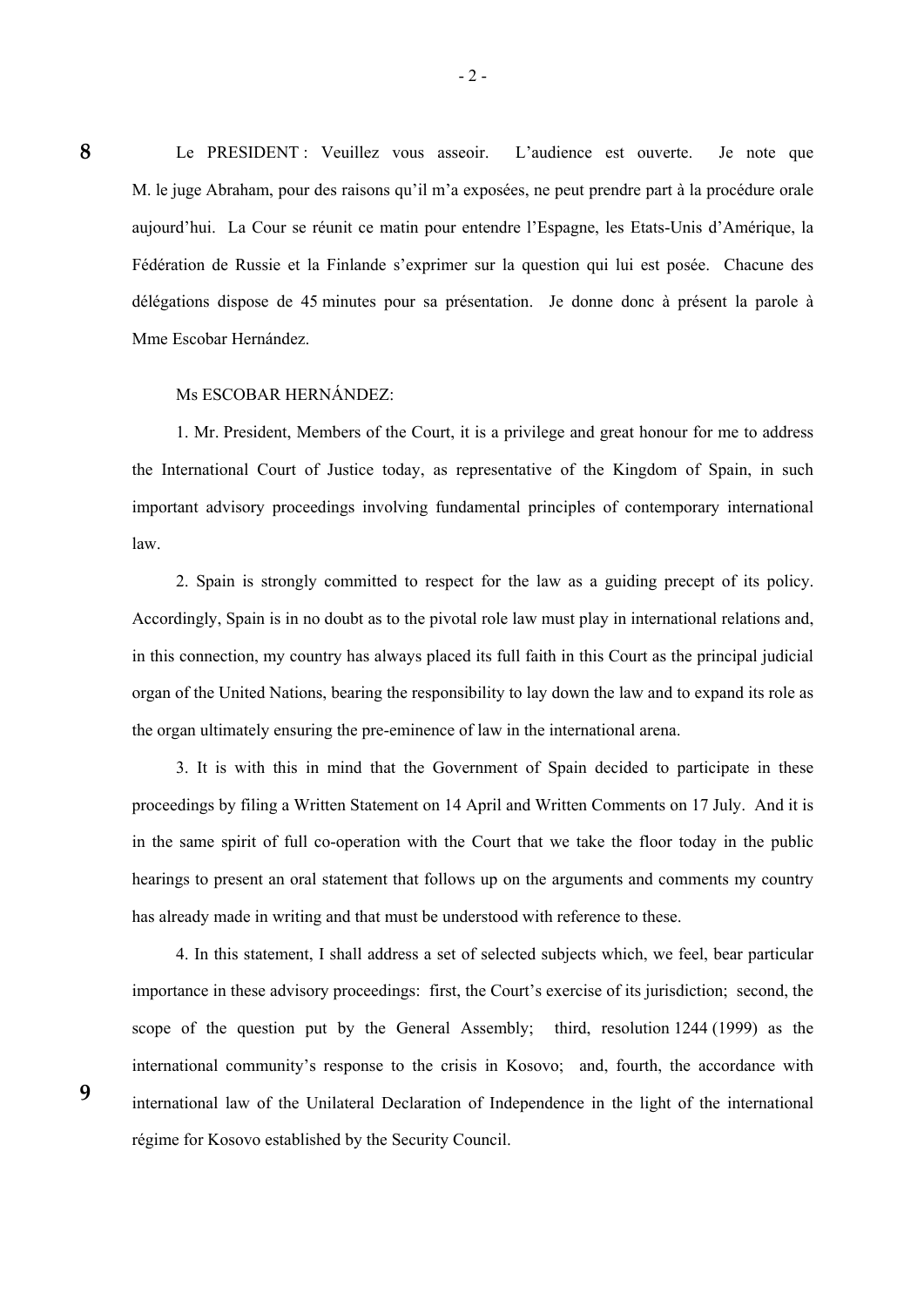After analysing these four subjects, I shall also refer to three other issues raised by some participants in the proceedings: first, the relationship between the Unilateral Declaration of Independence, the principle of self-determination of peoples and the so-called concept of "remedial secession"; second, the weight of the silence maintained by the Security Council and other United Nations organs; and, third, the claimed neutrality of international law vis-à-vis the Unilateral Declaration of Independence.

#### **I. JURISDICTION OF THE COURT**

 5. Mr. President, Spain's participation in these proceedings is based on its acknowledgement of the jurisdiction vested in the Court in the present circumstances.

 6. Indeed, as the Court itself has repeatedly said, it may "give an advisory opinion on any legal question, abstract or otherwise" (*Legal Consequences of the Construction of a Wall in the Occupied Palestinian Territory, Advisory Opinion, I.C.J. Reports 2004 (I)*, p. 154, para. 40). In doing so, the Court fulfils its responsibility to "identify the existing principles and rules, interpret them and apply them . . . thus offering a reply to the question posed based on law" (*Legality of the Threat or Use of Nuclear Weapons, Advisory Opinion, I.C.J. Reports 1996 (I)*, p. 234, para. 13).

 7. In this connection, I wish to make clear that we entertain no doubt as to the legal nature of the question put by the General Assembly. The question bears a close connection with the interpretation of fundamental norms and principles, and with the norms — no less important in the present case — governing the international régime established by the Security Council for Kosovo, including the process to determine its future status. The legal aspect of these considerations I have just mentioned must not be underestimated, and it calls for a decision by the principal judicial organ of the United Nations.

 8. While there are obvious political considerations underlying the question put by the General Assembly, we must not forget that the Court itself has pointed out that this, "in the nature of things, is the case with so many questions which arise in international life" (*Legality of the Use by a State of Nuclear Weapons in Armed Conflict, Advisory Opinion, I.C.J. Reports 1996 (I)*, p. 73, para. 16), but that this fact "does not suffice to deprive it of its character as a 'legal question'" *(ibid.)*.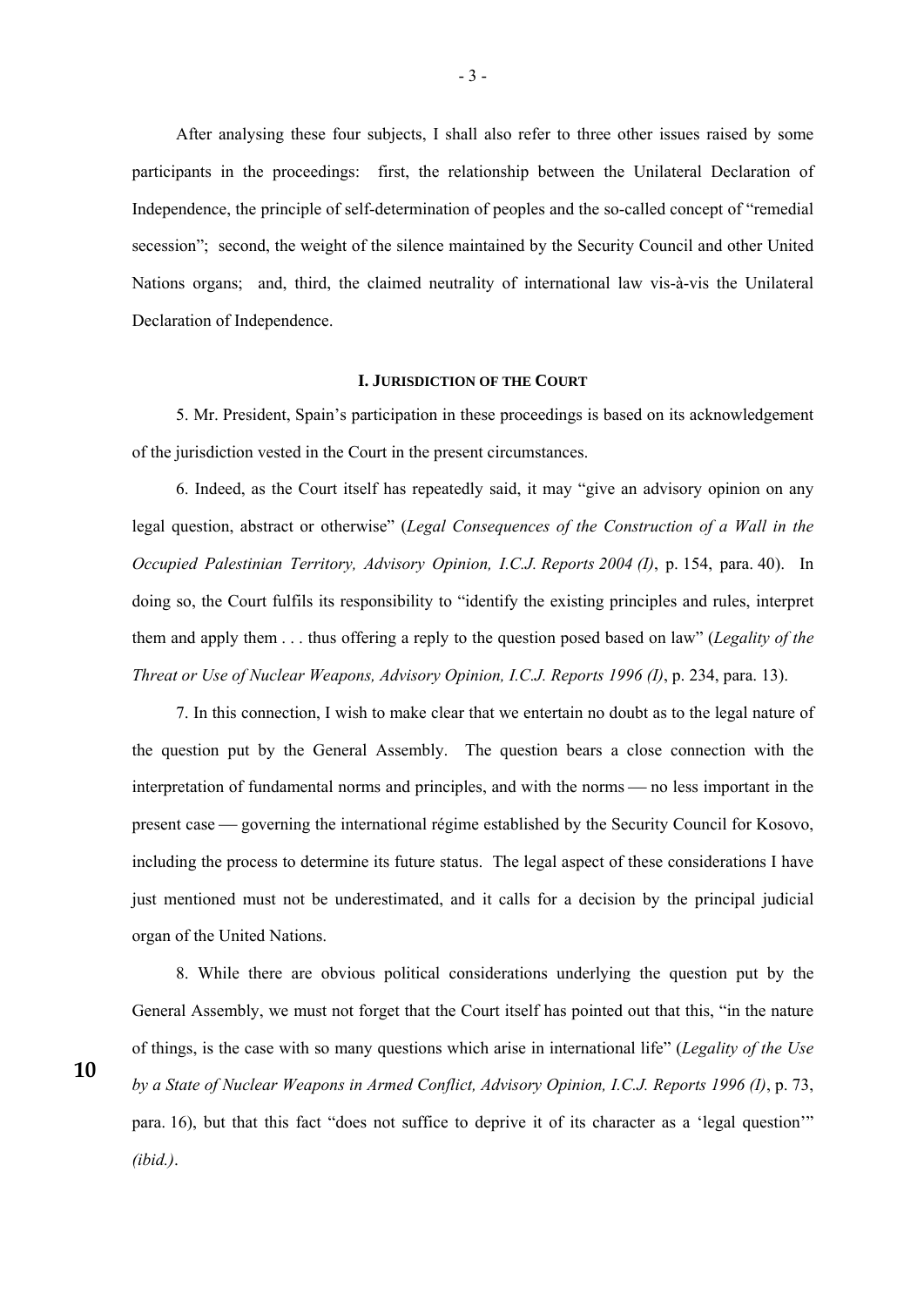9. Moreover, as the Court has also expressly stated, the exercise of the advisory jurisdiction "represents its participation in the activities of the Organization" and, accordingly, the answer to a request for an advisory opinion, "in principle, should not be refused" (*Legal Consequences of the Construction of a Wall in the Occupied Palestinian Territory, Advisory Opinion, I.C.J. Reports 2004 (I)*, p. 156, para. 44). From this perspective, we do not think it possible to point in the present instance to any "compelling reasons" which could justify a decision by the Court not to exercise such jurisdiction on the ground of propriety or even the potential ineffectiveness of any opinion it might render. Quite the opposite, the subjects at the root of the General Assembly's question relate to core principles of international law and to the system for maintaining international peace and security established by the Charter of the United Nations.

 10. In conclusion, there is no doubt in Spain's mind that the International Court of Justice has full jurisdiction to give an advisory opinion on the question that has been put to it. And we are consequently confident that the Court will fulfil its central responsibility of laying down the law and thereby helping to ensure respect for the rule of law at the international level.

# **II. SCOPE OF THE QUESTION: THE MEANING OF THE UNILATERAL DECLARATION OF INDEPENDENCE**

 11. Secondly, I would like to address the scope of the question referred to you by the General Assembly. A crucial point in these advisory proceedings, for it may determine the scope of the Opinion to be rendered by the Court in response.

 12. The General Assembly has requested the Court to state whether "the Unilateral Declaration of Independence by the Provisional Institutions of Self-Government of Kosovo [is] in accordance with international law"<sup>1</sup>.

 13. On the basis of this question, some participants in the proceedings have advocated an interpretation of the question to the effect that the Court must respond to it taking account only of the Unilateral Declaration of Independence considered on its own.

 14. Spain shares this interpretation insofar as the Declaration is the act which motivated the General Assembly's request and which determines the critical date the Court must look to. Thus,

**11** 

-

 ${}^{1}$ A/RES/63/3.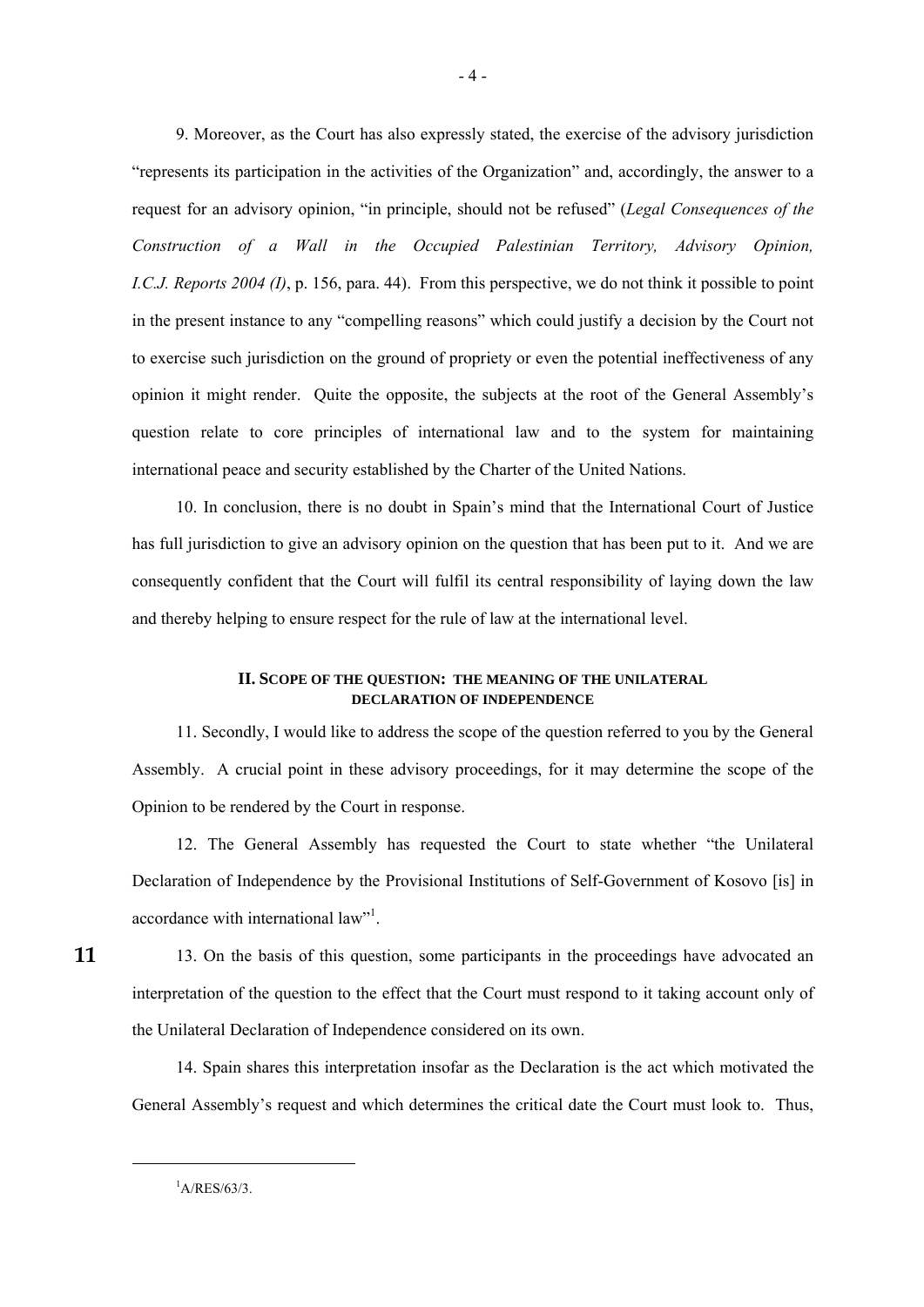no acts adopted by the provisional institutions of Kosovo after the Declaration, no acts of recognition adopted by third States and no actions taken by any international organization in respect and on the basis of the Unilateral Declaration of Independence carry any weight for purposes of answering the question formulated by the General Assembly.

 15. That said, while Spain concurs that the Declaration should be considered the focus of the request, we cannot subscribe to a strictly literal interpretation of the question put by the General Assembly, because under such an interpretation the Declaration is taken out of its original context.

 16. Can the question be answered by taking into consideration solely the Unilateral Declaration of Independence adopted by the provisional institutions of Kosovo, as if it were an isolated act? Can the question be answered with no account taken of the goal pursued by the authors of the Declaration and of the effects which they claim follow from it? And, finally, can the question be answered without taking account of the fact that the Declaration was adopted in a very specific situation and in a particular context?

 17. In Spain's view, all of these questions must be answered in the negative. We believe that the Court will not be able to respond appropriately to the question put by the General Assembly without taking two elements into consideration: first, the fact that the objective to be achieved through the Unilateral Declaration of Independence is the creation of a new State separate from Serbia; and, second, the fact that the Declaration was adopted to the detriment of an international régime for Kosovo established by the Security Council and governed by the norms and principles of international law, as well as by the Charter of the United Nations.

 18. In other words, the response as to the accordance with international law of the Unilateral Declaration of Independence must be based on all the norms applicable to Kosovo at the critical date, including in particular the Charter of the United Nations and Security Council resolution 1244 (1999), and on fundamental principles of international law. Because, let us not forget, the Kosovo question, like all other situations no matter how complex and special, is subject to the fundamental principles forming the basis of the international legal system.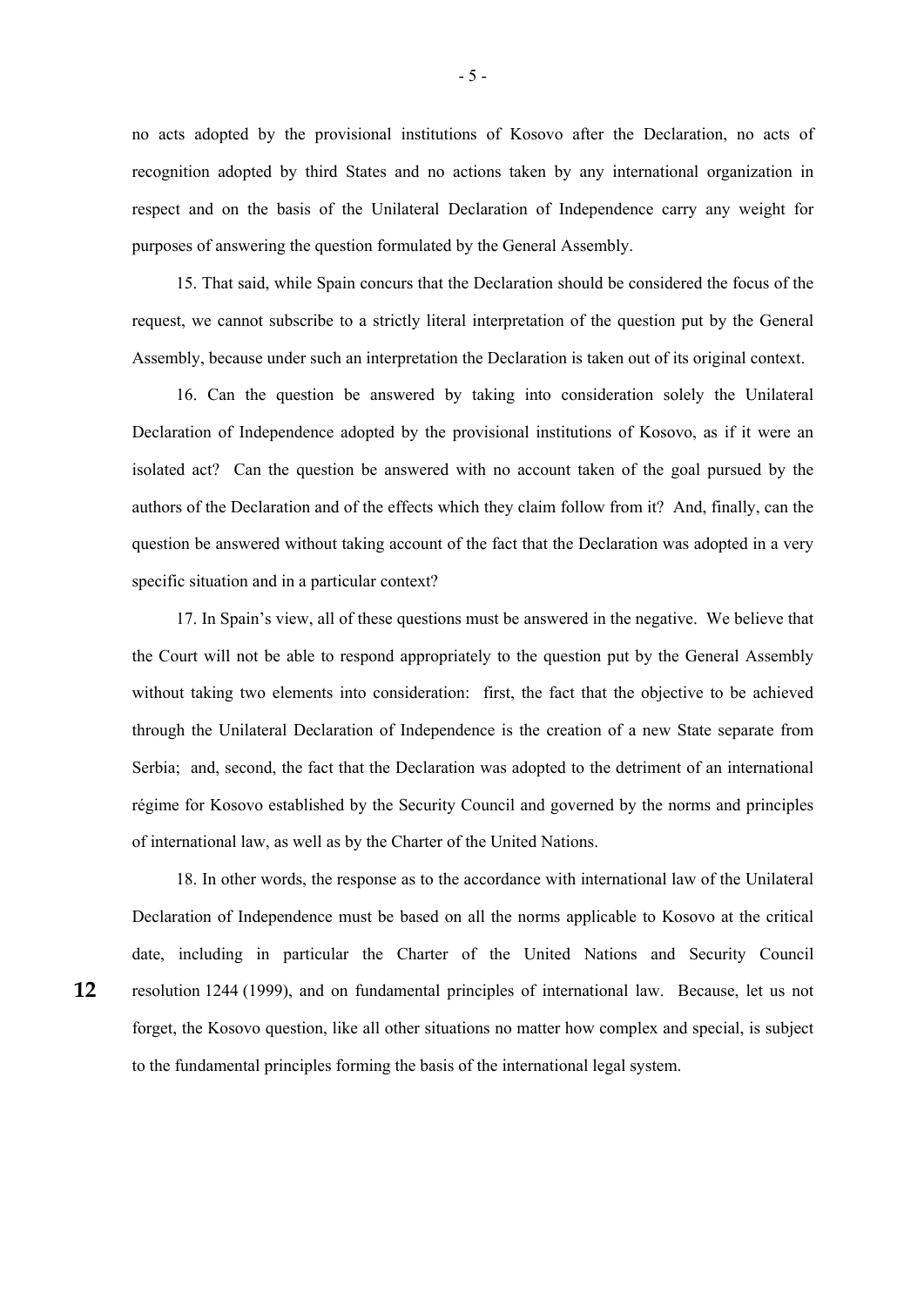# **III. SECURITY COUNCIL RESOLUTION 1244 (1999): A BALANCED RESPONSE TO THE CRISIS IN KOSOVO**

 19. One of these fundamental principles is undoubtedly that of sovereignty and territorial integrity. Nevertheless, there is no need for us on this occasion to take a general position on the scope and meaning of the principle. Spain has already analysed the principle, and the Security Council practice in respect of it, in Spain's Written Statement, to which we refer<sup>2</sup>.

 20. But allow me, Mr. President, now to take a different approach in considering the applicability of this fundamental principle to the case of Kosovo: an approach based on the significance of resolution 1244 (1999) as the organized international community's response to the crisis in Kosovo.

 21. No State participating in the advisory proceedings has yet to lodge any argument against the validity or applicability of that resolution, nor have even the representatives of the authors of the Unilateral Declaration of Independence. But from this acknowledgement of the validity of resolution 1244 (1999) the participants in the proceedings draw very different conclusions. This is why we think it necessary to deal briefly with the origin and significance of the resolution.

 22. After President Milošević suspended the autonomous status of the province of Kosovo in 1989, a serious crisis erupted in the area. The events which followed unleashed spiralling confrontation and violence leading to armed conflict which can be described as a threat to international peace and security and in the course of which grave violations of international law, especially of human rights, international humanitarian law, and the rights of minorities, were committed. The Security Council responded to this serious situation by adopting resolution 1244 (1999), a resolution approved by the Security Council under Chapter VII of the Charter, "bearing in mind the purposes and principles of the Charter of the United Nations, and the primary responsibility of the Security Council for the maintenance of international peace and security<sup>3</sup>. Accordingly, one effect of resolution 1244 (1999) is to place the Security Council centre stage in the decision-making and monitoring process for Kosovo.

 23. Moreover, in this resolution the Security Council sketched out a judicious balance among all the interests involved: confronted with a serious situation characterized by extreme conditions

1

<sup>&</sup>lt;sup>2</sup>Written Statement of the Kingdom of Spain, Apr. 2009, pp. 14-24, paras. 20-34.

<sup>&</sup>lt;sup>3</sup>Resolution 1244 (1999), preamble (first paragraph).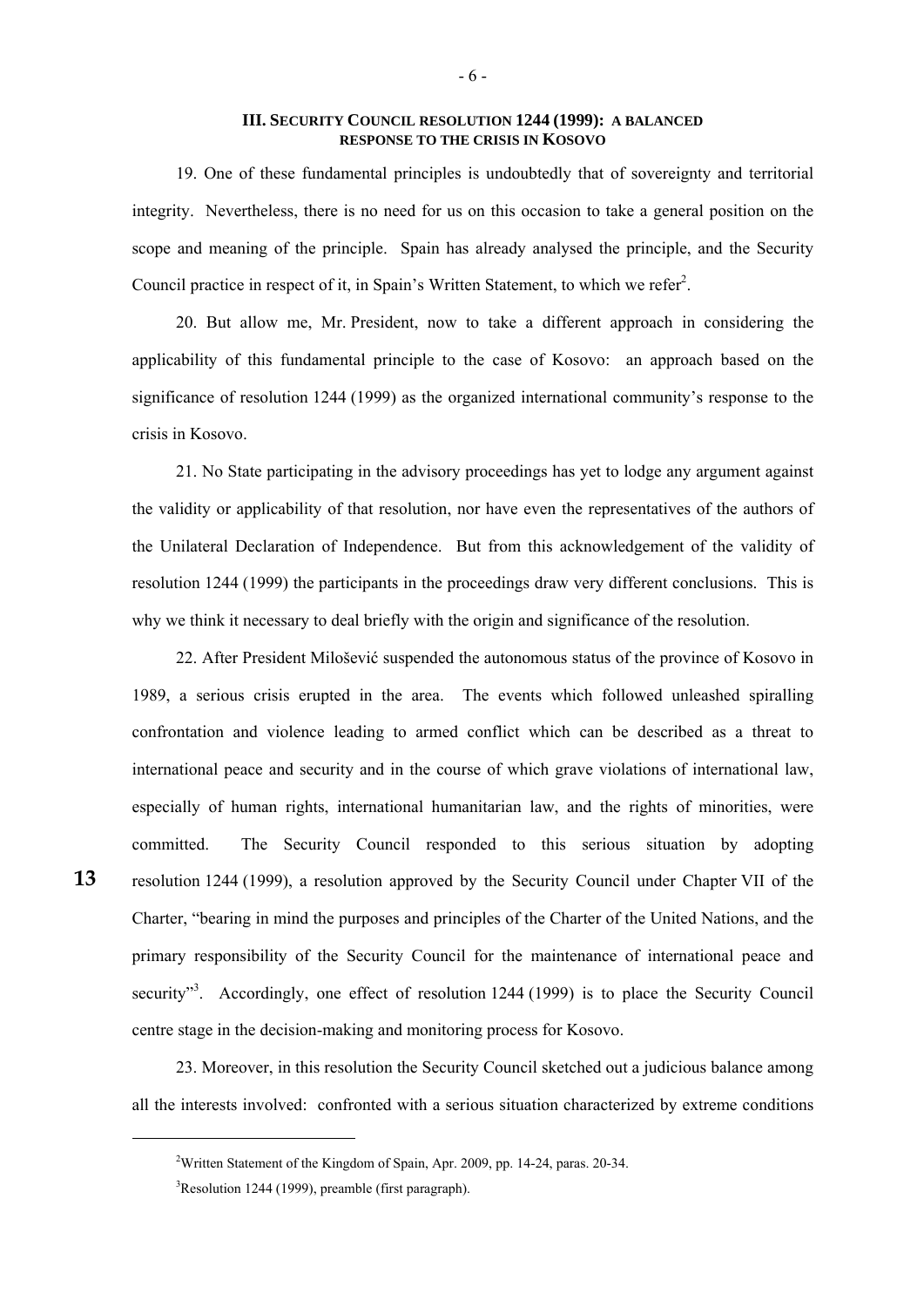putting in jeopardy fundamental principles of international law and even the protection of individuals, the Security Council did not choose in favour of independence for Kosovo, nor did it state that the Federal Republic of Yugoslavia had lost sovereignty over the territory as a result of these events. On the contrary, in response to this acute crisis, the Security Council confined itself to establishing a well-balanced interim international régime for Kosovo taking account of not only the principle of sovereignty and territorial integrity but also that of self-determination of peoples.

 24. An international régime, I would like to point out, incorporating two closely related elements:

- (i) first, establishment of "an interim administration for Kosovo under which the people of Kosovo can enjoy substantial autonomy within the Federal Republic of Yugoslavia<sup>74</sup>;
- (ii) second, implementation of a "political process designed to determine Kosovo's future status"<sup>5</sup>.

 25. These two elements (interim administration and the political process) are the backbones of the international régime for Kosovo and they must be interpreted together, in context. Most importantly, they must be interpreted in the light of the purpose to be served by the Security Council decision, namely: the interim international régime for Kosovo provides for a solution to the crisis there, including the determination of the future status of Kosovo, a solution which must be in compliance with the applicable norms of international law and with the procedures decided on by the Security Council.

 26. The two elements I have just referred to form an inseverable whole and, in Spain's opinion, it is therefore impossible to safeguard the validity and applicability of resolution 1244 (1999) if only one of them is taken into consideration. As resolution 1244 (1999) is in force, the inescapable conclusion is that the interim administration régime continues to apply and that the political process to determine the future status of Kosovo remains open. At least, of course, until the Security Council decides otherwise.

1

<sup>&</sup>lt;sup>4</sup>Resolution 1244 (1999), para. 10.

<sup>5</sup> Resolution 1244 (1999), para. 11 *(e)*.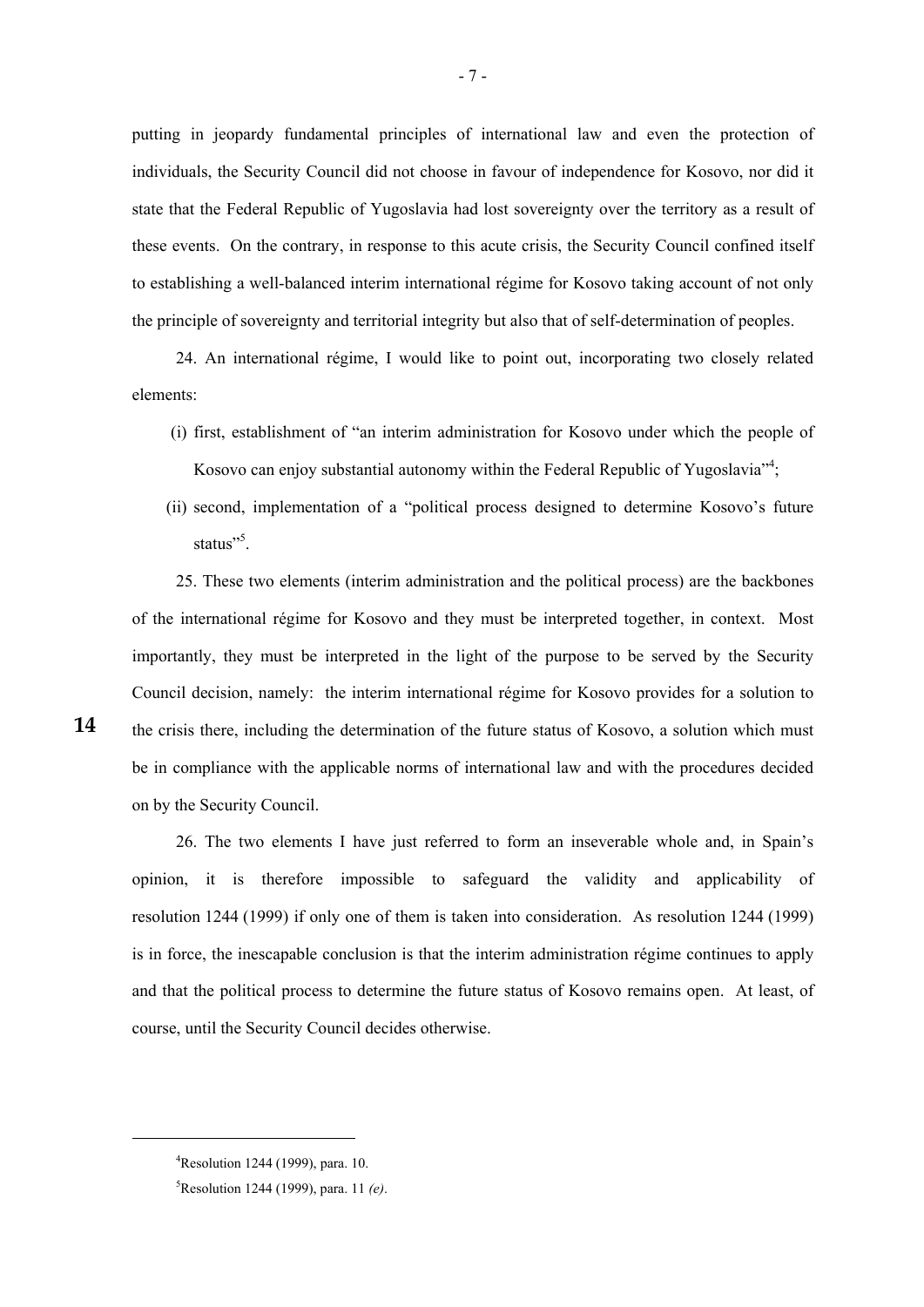# **IV. RESOLUTION 1244 (1999) AND THE INTERNATIONAL REGIME FOR KOSOVO AS PARAMETERS OF THE ACCORDANCE WITH INTERNATIONAL LAW OF THE UNILATERAL DECLARATION OF INDEPENDENCE**

 27. Given the central role played by resolution 1244 (1999) in respect of Kosovo, it is clear that the international régime it establishes must be taken into consideration in any response to be given on the subject of the declaration's conformity with international law. Otherwise put, the Unilateral Declaration of Independence can be in accordance with international law only if it is in accordance with the rules governing the interim administration régime and the political process for determining Kosovo's future status.

# **a)** *The incompatibility of the Unilateral Declaration of Independence with the régime for interim international administration*

 28. First of all, on the subject of the régime for interim administration, it is undeniable that the Security Council severely curtailed the authority Serbia could exercise over Kosovo. The limitation cannot however manifest itself in the abrogation, or even a breach, of the principle of sovereignty and territorial integrity of the Federal Republic of Yugoslavia. On the contrary, as Spain pointed out in its written statement, recognition of Serbia's sovereignty and territorial integrity is part of resolution 1244 (1999), forming one of the pillars of the balancing of interests guaranteed by the Security Council by means of that resolution<sup>6</sup>. This interpretation has been confirmed during these hearings in the statements by Argentina, Brazil and China, three States having participated in the negotiation and adoption of resolution  $1244 \left(1999\right)^7$ .

-

 29. Furthermore, while resolution 1244 (1999) also established a system of self-government by the Provisional Institutions of Kosovo, that system does not impair either Serbia's sovereignty or its territorial integrity. Thus, for a full understanding of the relationship between these two elements, it must be kept in mind that:

 (i) as expressly stated in resolution 1244 (1999), self-government is exercised "within" the Federal Republic of Yugoslavia<sup>8</sup>;

<sup>&</sup>lt;sup>6</sup> Written Statement of the Kingdom of Spain, April 2009, pp. 24-25, paras. 36-37.

<sup>7</sup> CR 2009/26, p. 40, para. 12 (Argentina); CR 2009/28, p. 17, para. 11 (Brazil); CR 2009/29, p. 29, para. 3 (China).

<sup>8</sup> Resolution 1244 (1999), para. 10.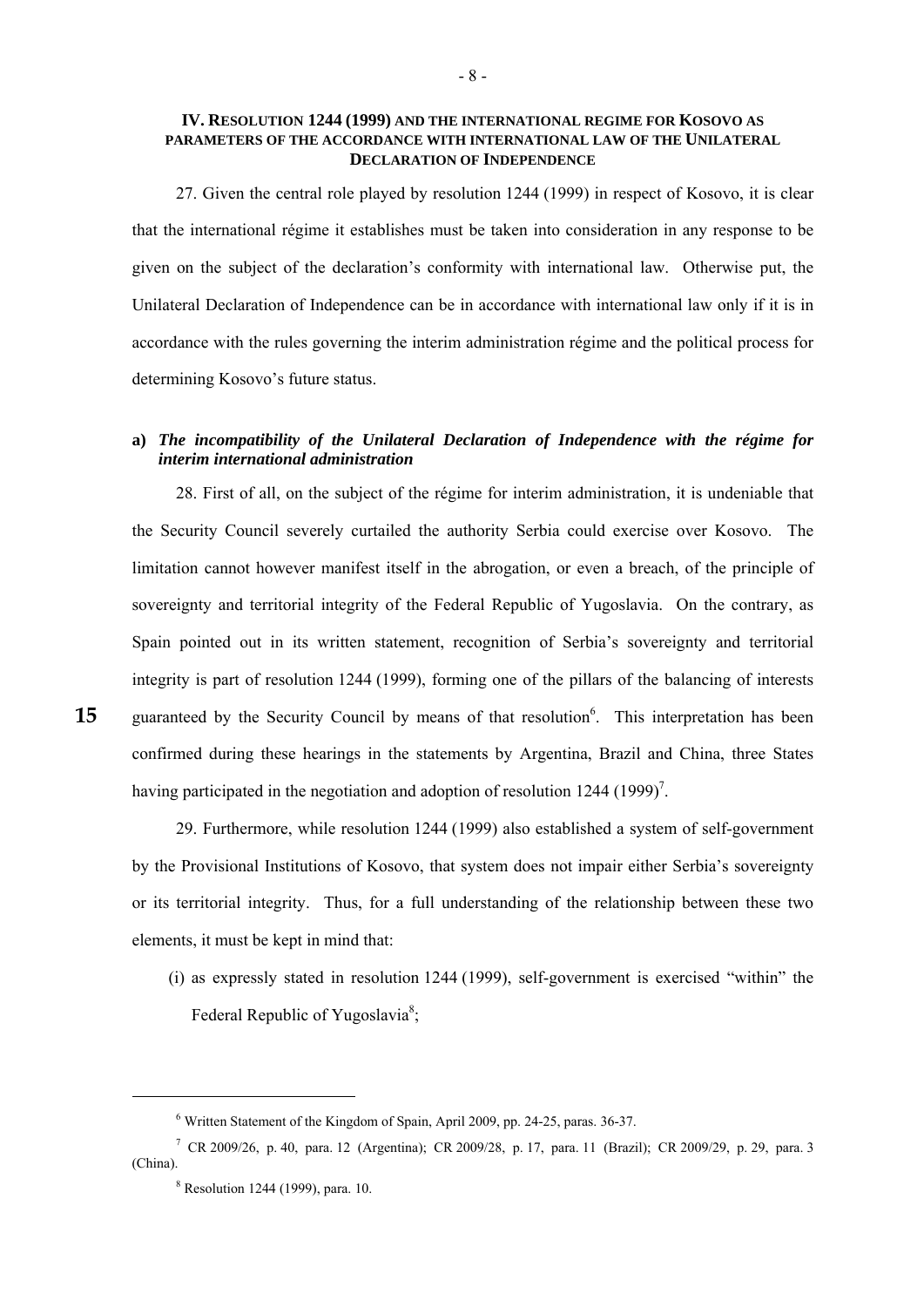- (ii) the self-government arrangement is an internationalized régime, defined by and subject to norms which are clearly international in nature, including not only the United Nations Charter and resolution 1244 (1999) but also the Constitutional Framework for Kosovo (approved in an UNMIK regulation) and all other acts adopted pursuant to the Security Council resolution;
- (iii) self-government is subject to monitoring by the international organs created through application of resolution 1244 (1999); and
- (iv) the Institutions of Self-Government of Kosovo, which are provisional in nature, were themselves created pursuant to resolution 1244 (1999), from which they derive their legitimacy. They therefore have the nature of authority under a constitution *(pouvoir constitué)*, not constituent authority *(pouvoir constituant)*.

 30. What is more, it is to be noted that the Provisional Institutions of Self-Government of Kosovo exercise their powers within the scope and limits laid down by the international régime to which they are subject. Consequently, the Provisional Institutions of Self-Government, while characterized as "non-State actors", are bound by all fundamental principles and by the international norms which are part of the régime.

 31. Accordingly, from this initial perspective, a Unilateral Declaration of Independence, aimed at creating a new State by means of secession from Serbia, is not in accordance with international law since it conflicts with the principle of sovereignty and territorial integrity proclaimed and guaranteed by resolution 1244 (1999).

**16** 

 32. It should be added that the Unilateral Declaration of Independence is moreover an *ultra vires* act incompatible with the régime for the interim international administration of Kosovo, in that it greatly exceeds the bounds of the status and powers conferred in accordance with resolution 1244 (1999) on the Provisional Institutions of Self-Government of Kosovo.

# **b)** *The incompatibility of the Unilateral Declaration of Independence with the political process for determining the future status of Kosovo*

 33. From another perspective, the accordance of the Declaration with international law must also be analysed in the light of the political process for determining the future status of Kosovo. For this purpose, account must be taken of the elements characterizing the process, namely: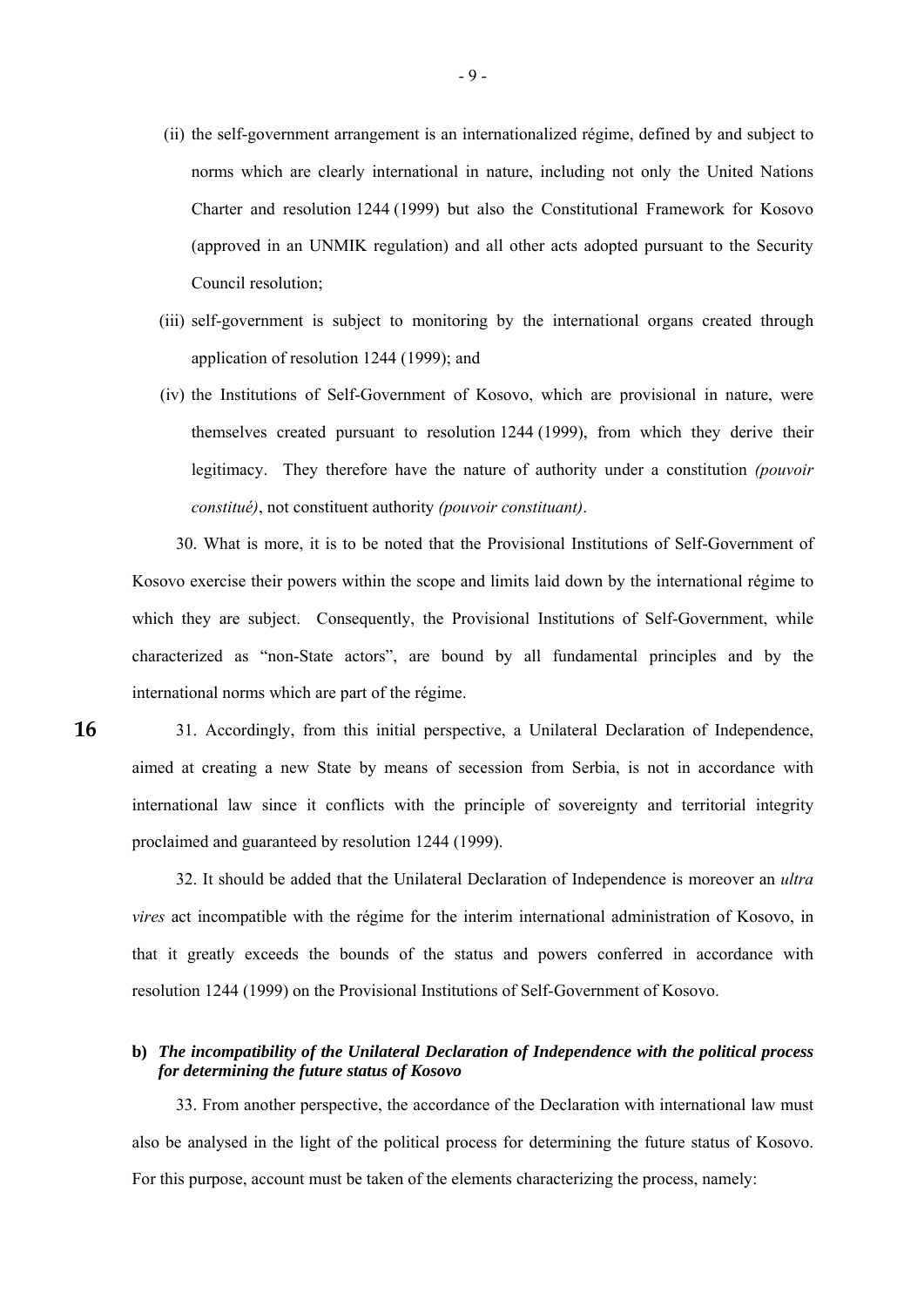- (i) it is aimed at ending the Kosovo crisis, as understood in the broad sense;
- (ii) it must be carried out through "[n]egotiations between the parties for a settlement"<sup>9</sup>. In keeping with the ordinary meaning of the word, a settlement cannot consist of the wish of just one party but must be achieved through agreement; and
- (iii) the solution ultimately to be arrived at is neither predetermined nor subject to any restrictions, other than that deriving from the fact that any solution must be achieved by agreement among the parties concerned, with involvement by the international community. A restriction which, as we observed in our Written Statement, underlies resolution 1244 (1999) and the whole system constructed on the basis of it and has been in operation throughout the practice followed in implementing the resolution<sup>10</sup>.

 34. The conclusion must therefore be drawn that from this second point of view as well the Unilateral Declaration of Independence is in conflict with applicable international law, since it involves a failure to respect the procedure established by the Security Council with a view to arriving at an arrangement for the future status of Kosovo acceptable to the parties.

 35. Yet another important reason why the Declaration is not in accordance with international law must be noted: by means of the Unilateral Declaration, one of the parties seeks to arrogate to itself the Security Council's authority to make the final decision on the procedure for the settlement of the Kosovo question. An action which is clearly inconsistent with the powers of the Security Council and its status as the principal organ of the United Nations for the maintenance of international peace and security.

 36. Having presented our arguments on the heart of the request, I shall now turn, Mr. President, to three other subjects which we think are of especial significance for these proceedings.

1

<sup>&</sup>lt;sup>9</sup> Resolution 1244 (1999), Annex 2, para. 8.

<sup>&</sup>lt;sup>10</sup> Written Statement of the Kingdom of Spain, April 2009, pp. 49-52, paras. 76-79.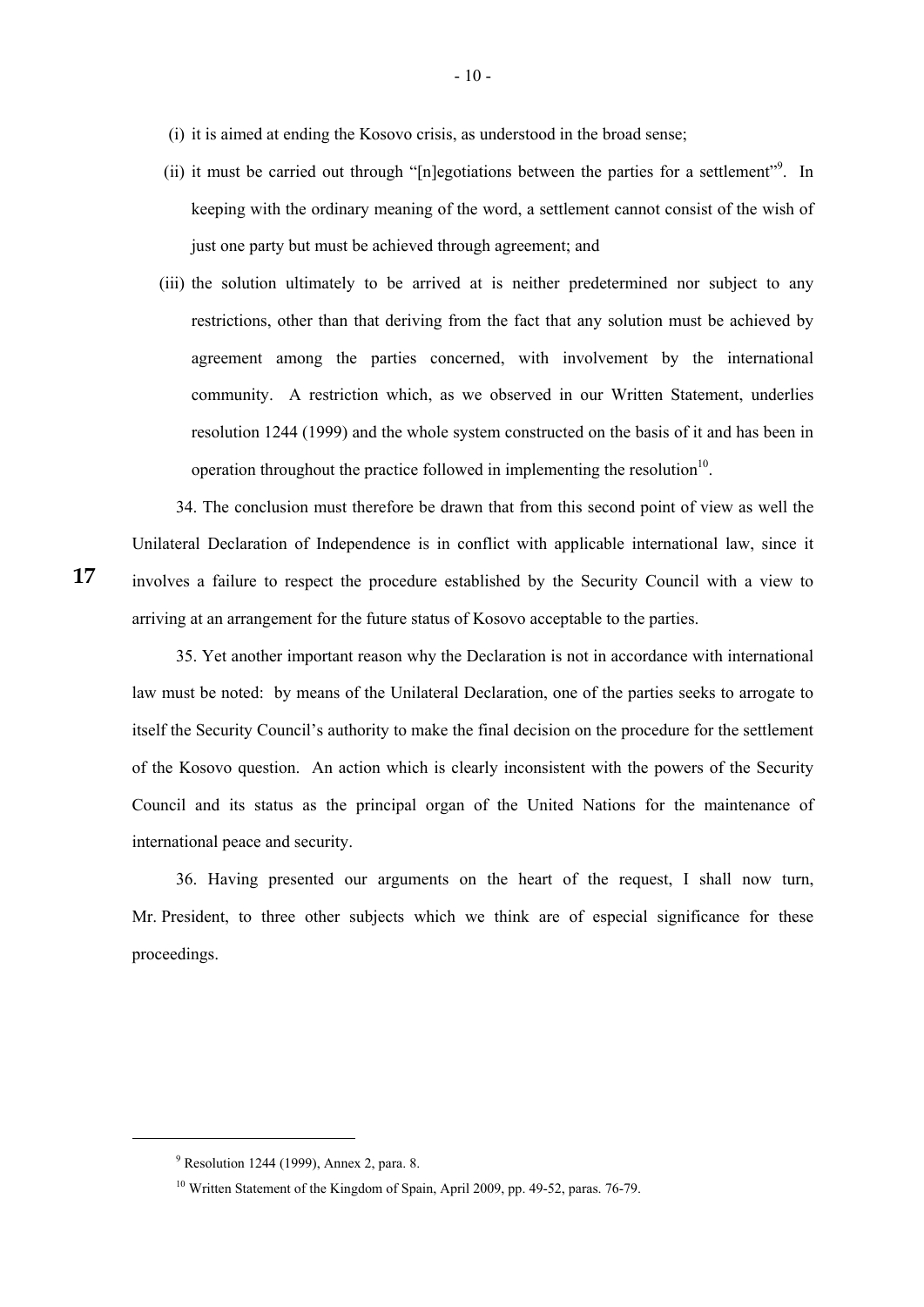### **V. THE UNILATERAL DECLARATION OF INDEPENDENCE, THE PRINCIPLE OF SELF-DETERMINATION OF PEOPLES AND THE SO-CALLED CONCEPT OF "REMEDIAL SECESSION"**

 37. Throughout these advisory proceedings arguments have been advanced on the relationship between the Unilateral Declaration of Independence, the principle of self-determination of peoples and the concept of so-called "remedial secession".

 38. We of course have no intention of denying the central role played by the right to self-determination in the international legal system. That said, it must also be kept in mind that the principle cannot be interpreted in absolute terms. Quite the opposite, let us recall that self-determination of peoples has two facets, one internal and one external. Moreover, every interpretation of a fundamental principle of international law must clearly meet systematic criteria, as shown by General Assembly resolution 2625  $(XXY)^{11}$  and the jurisprudence of the International Court of Justice<sup>12</sup>.

 39. In respect of this, I would like to repeat myself: resolution 1244 (1999) establishes a balance between the two fundamental principles involved. And the self-government régime for Kosovo is a form of exercise of the right to self-determination, in this case internal in nature and falling within the framework of the interim international régime established by the Security Council.

 40. Having said this, we do not wish to ignore the fact that some participants in the proceedings have nevertheless advocated the possibility of exercising the right to self-determination in its external aspect, basing their arguments on the concept of "remedial secession". In doing so, they have pointed to the serious situation involving violations of human rights, the rights of minorities and international humanitarian law as justification for a Declaration of Independence.

 41. Mr. President, Members of the Court, Spain recognizes the pivotal role which protection of the individual must play in international relations and in contemporary international law. From

1

<sup>&</sup>lt;sup>11</sup> General Part, para. 2, first subparagraph, of resolution 2625 (XXV).

<sup>12</sup> *Western Sahara, Advisory Opinion, I.C.J. Reports 1975*, p. 33, para. 58; *Military and Paramilitary Activities in and against Nicaragua (Nicaragua* v. *United States of America), Merits, Judgment, I.C.J. Reports 1986*, paras. 202 *et seq*., 212 *et seq.* and 242; *Legal Consequences of the Construction of a Wall in the Occupied Palestinian Territory, Advisory Opinion, I.C.J. Reports 2004 (I),* p. 171, paras. 88-89; *Armed Activities on the Territory of the Congo (Democratic Republic of the Congo* v. *Uganda), Judgment, I.C.J. Reports 2005,* p. 168, paras. 162-165.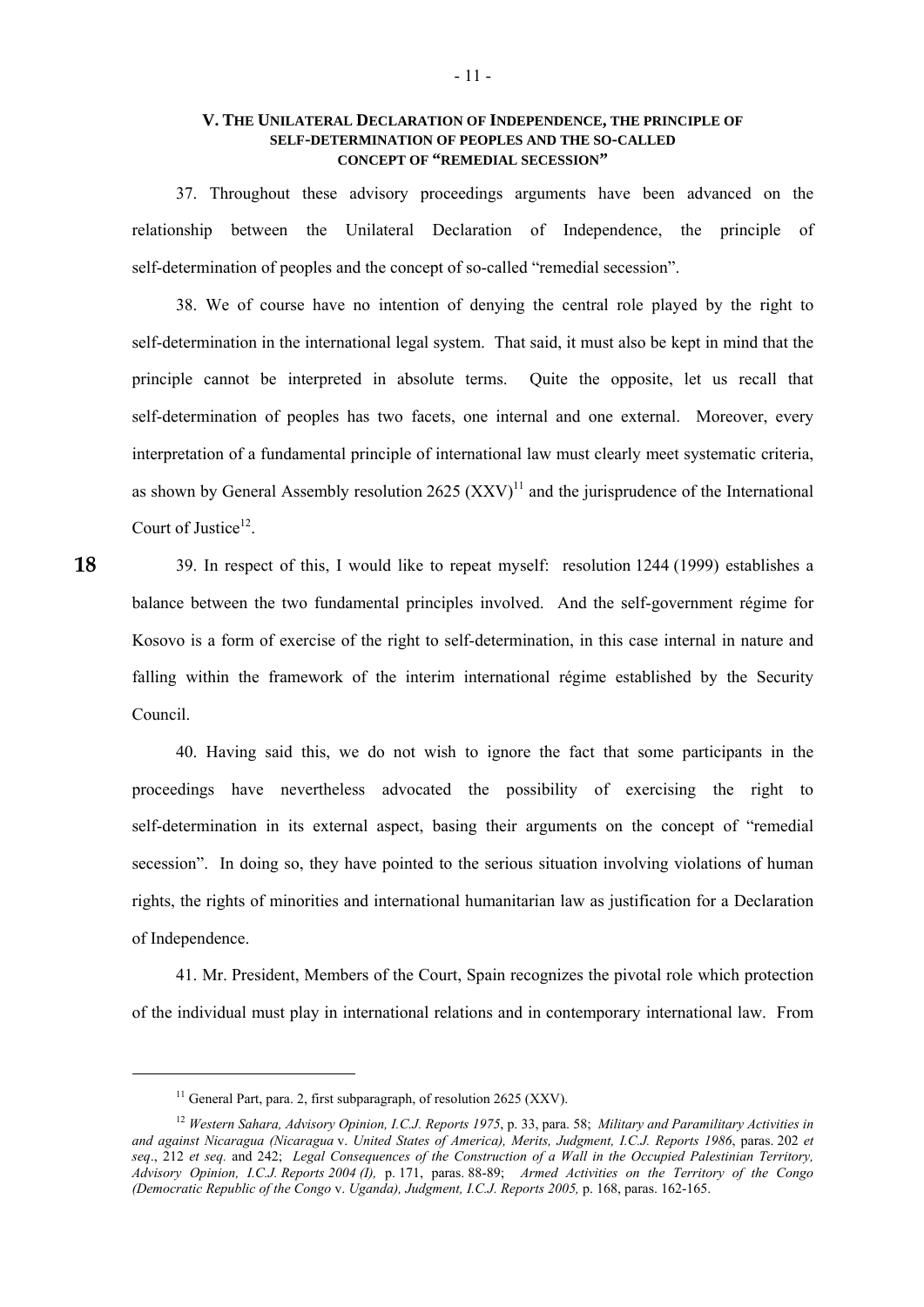this viewpoint, we are certain that full respect for human rights must be taken into consideration in interpreting the norms and principles of international law, even in the area of maintaining international peace and security. But, be that as it may, we think that this element (respect for human rights) was already taken into consideration by the Security Council when resolution 1244 (1999) was adopted and the interim international régime for Kosovo established. And that this element was also taken into consideration in the framework of the régime for self-government in Kosovo, one of the objectives of which is to establish a system for recognizing and protecting human rights, including minority rights.

 42. In the light of what I have just said, we do not consider it necessary to return to this subject. The question of serious violations of human rights was already settled in 1999. And it is impossible to identify any new events that happened just before adoption of the Unilateral Declaration of Independence and that could serve as the basis for the exercise of a so-called "right of remedial secession".

 43. In conclusion, even if remedial secession were accepted in contemporary international law, it would not apply in the case of Kosovo. Furthermore, in Spain's view, it is not even possible to identify any operative international norms justifying any such right. On the other hand, as the Committee on the Elimination of Racial Discrimination has said in its General Recommendation XXI: while "ethnic or religious groups or minorities frequently refer to the right to self-determination as a basis for an alleged right to secession", "international law has not recognized a general right of peoples unilaterally to declare secession from a State" <sup>13</sup>.

 44. In all events, to conclude on this point, allow me to quote the assertion made in the report by the Independent International Fact-Finding Mission on the Conflict in Georgia, which was established by the Council of the European Union in 2008:

"international law does not recognise a right to unilaterally create a new state based on the principle of self-determination outside the colonial context and apartheid. An extraordinary acceptance to secede under extreme conditions such as genocide has so far not found general acceptance."<sup>14</sup>

-

<sup>&</sup>lt;sup>13</sup> CERD: General Recommendation XXI: Right to self-determination, paras. 1 and 6 [HRI/GEN/1/Rev. 9]  $(vol. II)$ ].

<sup>&</sup>lt;sup>14</sup> Independent International Fact-Finding Mission on the Conflict in Georgia, vol. I, p. 17, para. 11 (http://www.ceiig.ch/pdf/IIFFMCG\_Volume\_I.pdf).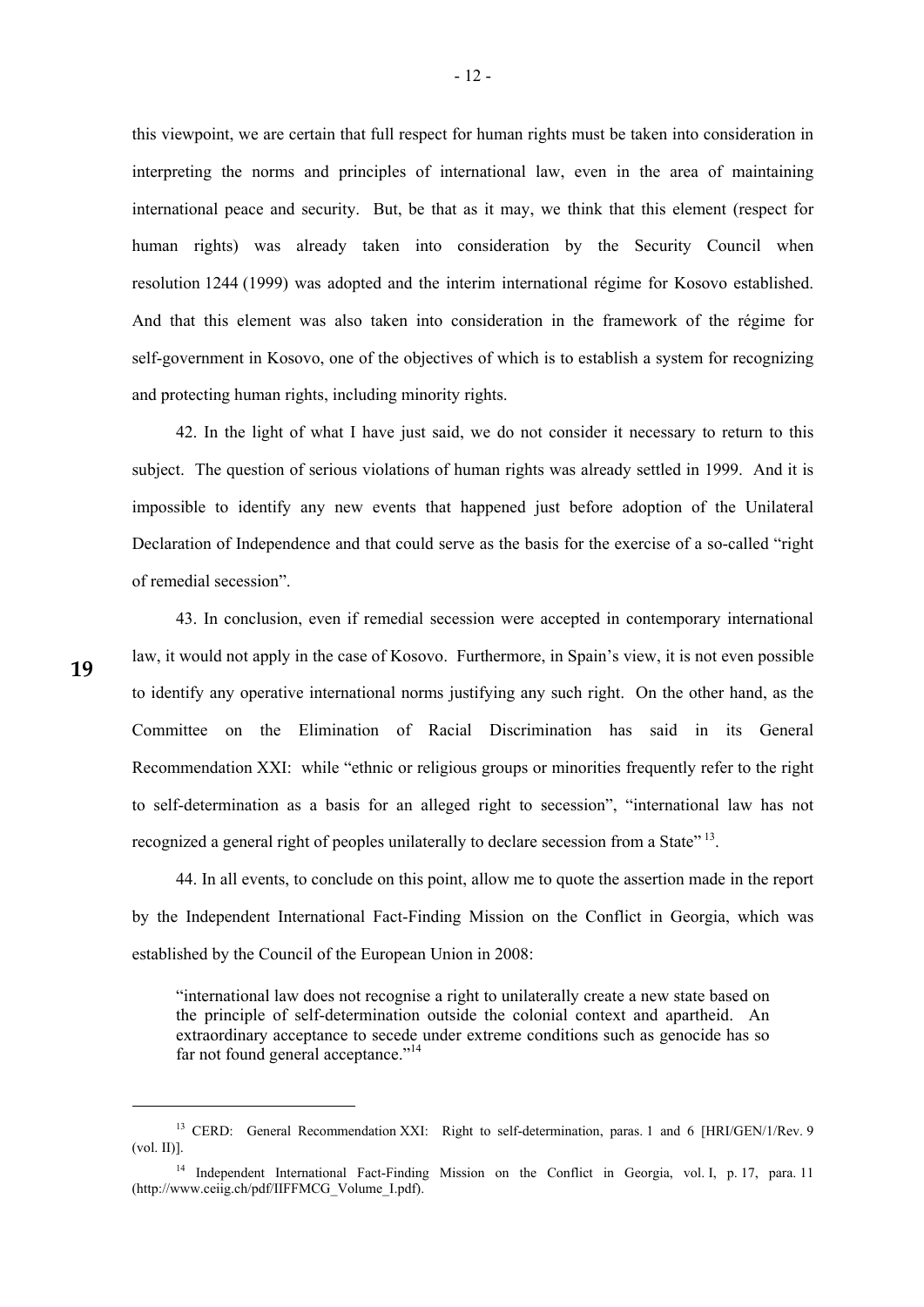We concur fully in this conclusion.

#### **VI. SILENCE OF THE SECURITY COUNCIL AND OTHER UNITED NATIONS ORGANS**

 45. I would now like to turn to the silence said to have been maintained by the Security Council (and even other United Nations organs) on the subject of the Unilateral Declaration of Independence by the Provisional Institutions of Self-Government of Kosovo.

 46. This contention has been relied on, directly or indirectly, by some participants in the proceedings to argue either that the Unilateral Declaration of Independence is valid or that the process for determining the status of Kosovo had been ended or interrupted. In Spain's view this argument is untenable from the legal perspective.

47. As we have already stated in our Written Comments<sup>15</sup>, the Security Council's silence cannot be taken as any kind of acceptance of the Declaration of Independence. It is incorrect to interpret silence in this way, because acquiescence can operate only within concrete, direct legal relations between parties with divergent interests. As is obvious, this however is not at all true of the Security Council, which by nature plays a clearly institutional role in regard to the Kosovo crisis.

 48. But we must also not forget that this conclusion fails to take account of the rules under the Charter of the United Nations governing the adoption of decisions by the Security Council. Under those rules decisions must be expressly adopted by the Security Council. Accordingly, a "non-decision" cannot be confused with a decision of any sort, let alone with a valid decision to amend, or render legally inoperative, a measure previously adopted by the Security Council on the same subject.

 49. In support of this, we believe it sufficient to quote the Court's statement in its Advisory Opinion on *Legal Consequences for States of the Continued Presence of South Africa in Namibia (South West Africa) notwithstanding Security Council Resolution 276 (1970)*: "The fact that a particular proposal is not adopted by an international organ does not necessarily carry with it the inference that a collective pronouncement is made in a sense opposite to that proposed." (*I.C.J. Reports 1971*, p. 36, para. 69.) A proposition that was even buttressed by

-

<sup>&</sup>lt;sup>15</sup> Written Comments of the Kingdom of Spain, 17 July 2009, pp. 6-9, paras. 9-12.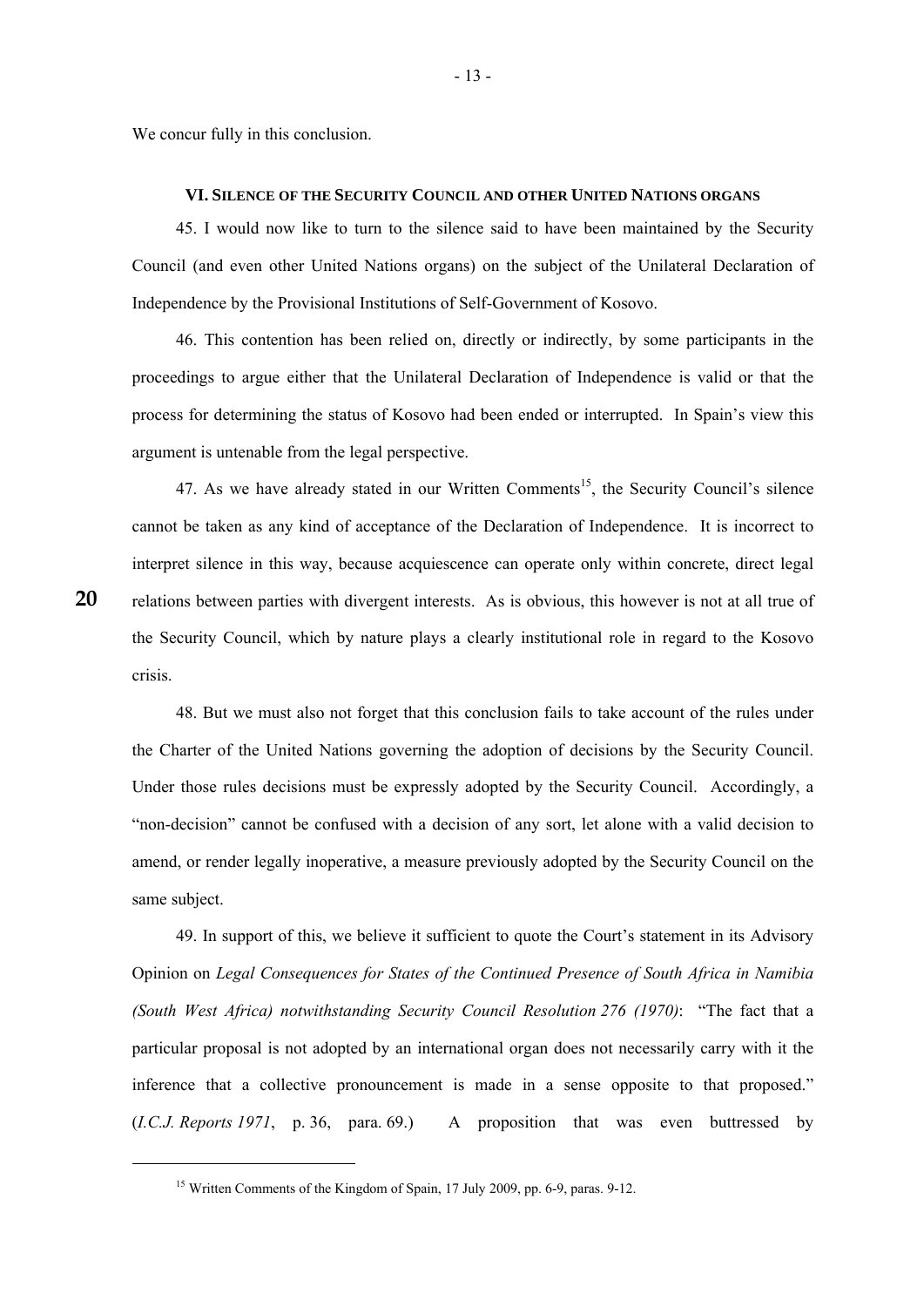Judge Fitzmaurice, who stated in his dissenting opinion that, when there has been no follow-up to a proposal, "as a matter of law it cannot afterwards be claimed that 'in reality' the proposal *was* accepted, or that at least it was not 'truly' rejected. Such pleas are of a purely subjective character, — and psychology is not law." (*I.C.J. Reports 1971*, p. 250, note 29.)

 50. We would first like to point out in this connection that the special envoy Mr. Ahtisaari proposed that the Security Council approve his plan for Kosovo's independence. The Security Council never did so<sup>16</sup>. Hence, the only conclusion that can be drawn is that the existing process, based on negotiations among the parties concerned with a view to arriving at an arrangement, is continuing.

 51. Second, silence cannot have any effect on the accordance with international law of the Unilateral Declaration of Independence. Objectively, the Declaration will be in accordance with international law only if it respects fundamental principles and other applicable international norms, including resolution 1244 (1999). Further, the only effect silence can have is to betoken the lack of consensus among Security Council members, which has thus far kept it from adopting any decision; it does not however follow that the Council is thereby divested of its authority in the case.

 52. Nor moreover can either the silence maintained by the Secretary-General, his Special Representative and UNMIK or the changes having occurred in the United Nations activity in Kosovo be interpreted as any manner of acquiescence. Granted, the Special Representative and the Secretary-General did not declare the Declaration null and void, but they did not declare it valid either. What is more, they did not announce that the process had come to an end. This is shown in particular by the numerous statements by the Secretary-General himself to the effect that resolution 1244 (1999) remains in force until such time as the Security Council decides otherwise and by the fact that the Secretary-General has referred repeatedly to the principle that the international presence in Kosovo maintains strict neutrality in regard to Kosovo's status $^{17}$ .

1

<sup>&</sup>lt;sup>16</sup> In relation to this, the Secretary-General has stated: "The Council did not, however, endorse the proposal" (S/2008/354, para. 3).

<sup>&</sup>lt;sup>17</sup> Written Statement of the Kingdom of Spain, April 2009, p. 53-54, paras. 83-84.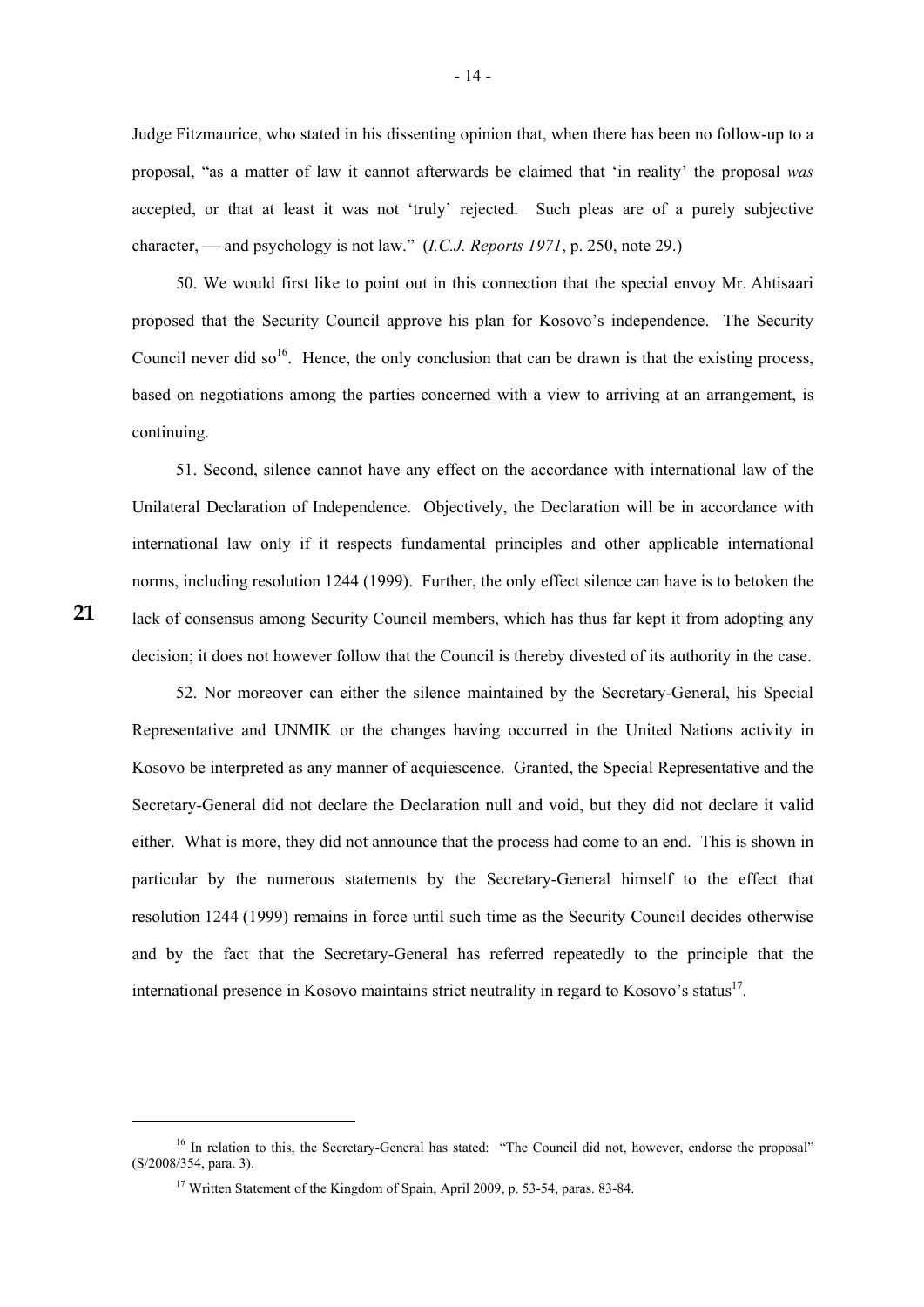### **VII. CLAIMED NEUTRALITY OF INTERNATIONAL LAW VIS-À-VIS THE UNILATERAL DECLARATION OF INDEPENDENCE**

 53. To conclude this last section of my statement, I wish to say a few words about the claimed neutrality of international law vis-à-vis the Unilateral Declaration of Independence, as a consequence of the inability to find any specific rules of international law on the subject.

 54. This is undoubtedly an argument used to support the reasoning of those who consider the validity of Kosovo's independence to be a *prius*. But it must be said very clearly that in the present instance the assertion that international law is neutral does not stand up under the law.

 55. International law is a legal system composed not only of norms but also of principles which must be applied in any given case. These norms and principles must moreover be applied systematically and within the specific context. Accordingly, from the legal point of view it is impossible to accept that international law can remain "neutral" in respect of an act (the Unilateral Declaration of Independence) which has serious international consequences. Furthermore, we again stress that the Unilateral Declaration of Independence did not come about in a vacuum but in the context of a Security-Council-established international régime subject to the law.

# **VIII. CONCLUSIONS**

 56. Mr. President, Members of the Court, I am obliged to submit that Spain is firmly convinced that the Unilateral Declaration of Independence by the Provisional Institutions of Self-Government of Kosovo is not in accordance with international law. The Declaration is not in accordance with the principle of sovereignty and territorial integrity in regard to Serbia. Nor is it in accordance with the interim international régime for Kosovo which was established by the Security Council and remains in effect. Specifically, it is to be noted that the Unilateral Declaration of Independence is not in keeping with application of the Charter and with respect for the powers of the Security Council under Chapter VII of the Charter. Attention should also be drawn to the lack of legal certainty which might arise if any actor, taking unilateral action, could circumvent the authority of the Council.

 57. And, to conclude, I would like to make a statement of principle. We are before a court of justice, we have chosen to participate in judicial proceedings and, as a result, Spain cannot fail to comment on the facts that: in this day and age the rule of law, the pre-eminence of law in the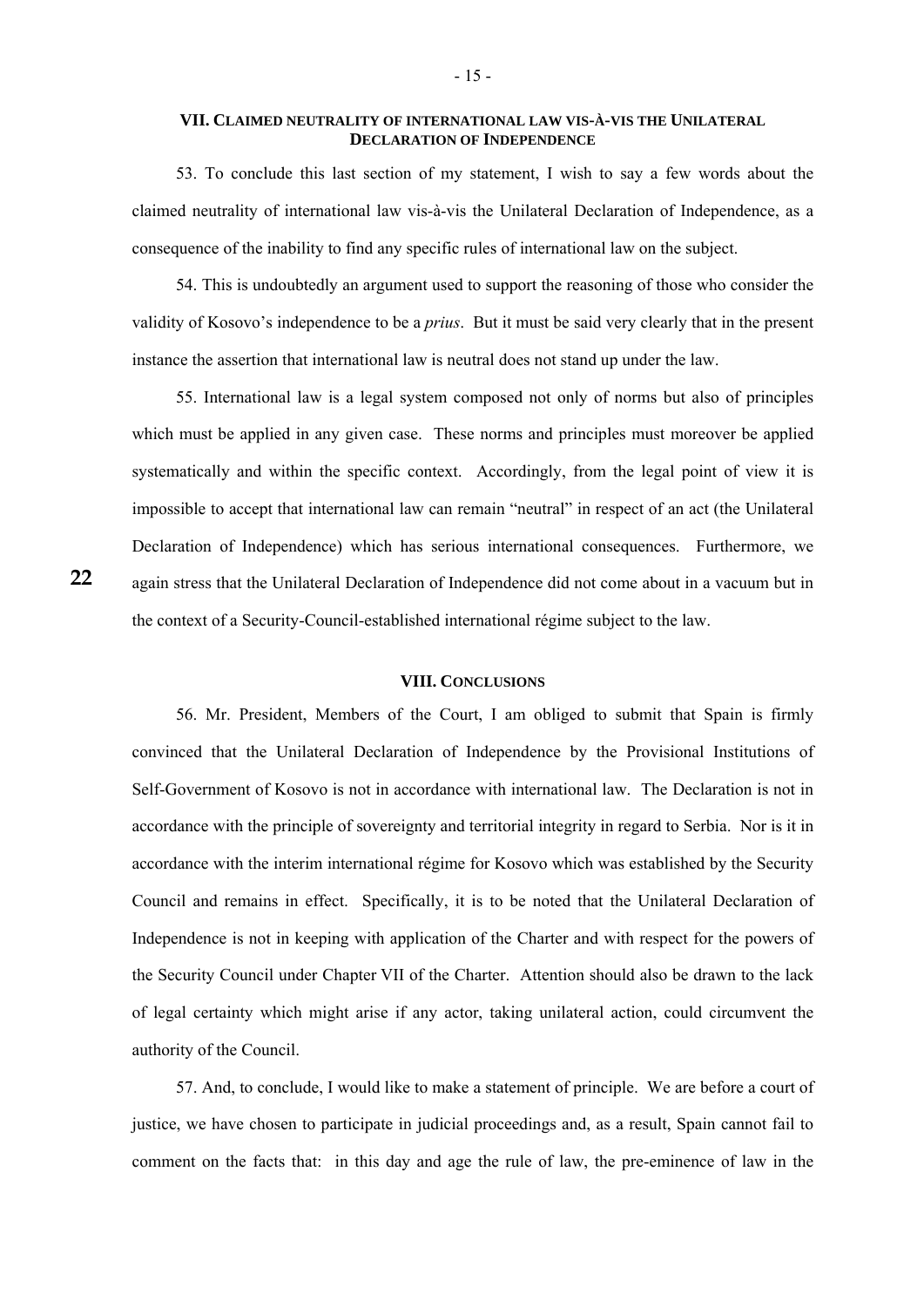international sphere can be neither denied nor abrogated; there is no true peace, and there can be none in the future, without respect for law; and international instability grows out of ignorance of, disregard for, and non-compliance with the law. In short, in response to a policy reliant on action, we invoke the reason of the law.

Mr. President, Members of the Court, thank you for your kind attention.

 Le PRESIDENT : Je remercie Mme Escobar Hernández de son exposé. Je donne maintenant la parole à M. Hongju Koh, pour présenter l'exposé au nom des Etats-Unis d'Amérique.

M. HONGJU KOH :

 1. Monsieur le président, Messieurs de la Cour, j'ai le grand honneur de me présenter devant vous aujourd'hui au nom des Etats-Unis d'Amérique, nation née d'une déclaration d'indépendance il y a plus de 200 ans, pour vous prier instamment de ne pas porter atteinte à la déclaration d'indépendance du peuple du Kosovo.

 2. Les Etats-Unis sont ici aujourd'hui en tant qu'amis de la Serbie et du Kosovo. Le peuple des Etats-Unis entretient des relations amicales avec le peuple serbe, marquées par la coopération pendant deux guerres mondiales et des liens politiques et économiques de longue date qui remontent au moins au traité bilatéral de commerce de 1881. Nos rapports avec le peuple du Kosovo, renforcés par la crise des vingt dernières années, continuent de se développer. Cela dit, nous nous donnerons pour seule mission aujourd'hui d'examiner la question juridique limitée dont la Cour est saisie.

 3. Au cours de la semaine passée, ceux qui se sont adressés à vous ont abordé des questions très diverses, dont la validité des reconnaissances du Kosovo, l'efficacité des Nations Unies, la licéité des actions militaires menées en 1999 et la responsabilité potentielle d'acteurs non étatiques à la suite d'actes internationalement illicites. Pourtant, la question précise qui vous est posée est beaucoup plus limitée : «la déclaration unilatérale d'indépendance des institutions provisoires d'administration autonome du Kosovo est-elle conforme au droit international ?». Nous pensons qu'il faut répondre à cette question par l'affirmative car, de manière générale, le droit international ne règlemente pas les déclarations d'indépendance, et il n'y a rien dans la déclaration du Kosovo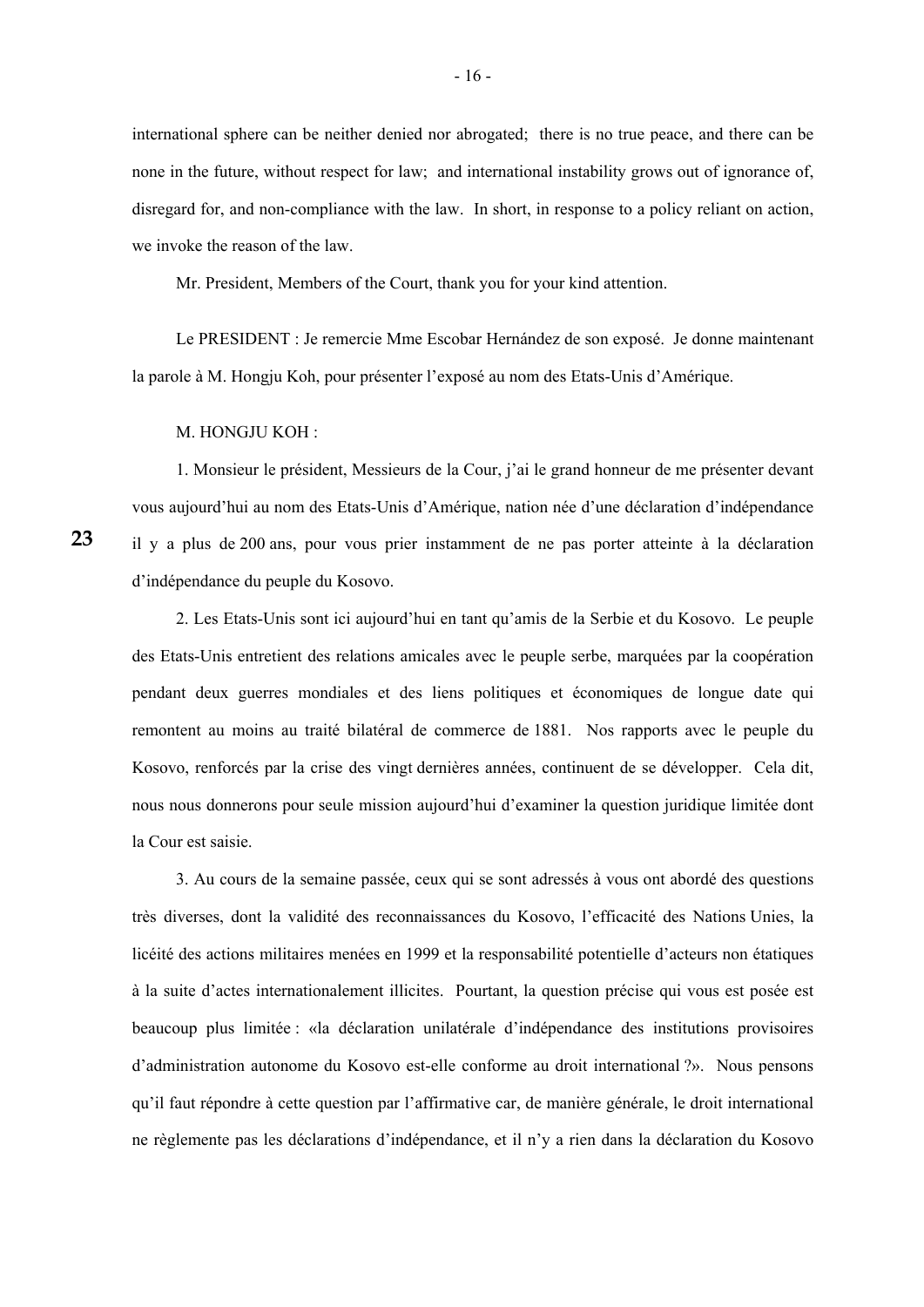qui ne soit pas «conforme au droit international»18. A elle seule, une déclaration ne constitue ni n'établit l'indépendance politique, elle annonce une réalité ou une aspiration politique qui doit ensuite se concrétiser par d'autres moyens. Déclarer l'indépendance est avant tout un acte de volonté populaire — un acte politique émanant d'une nation — que d'autres Etats décident ensuite de reconnaître ou non $^{19}$ .

 4. Dire que le droit international n'autorise ni n'interdit en général les déclarations d'indépendance n'est pas manquer de respect soit pour le droit international, soit pour l'œuvre de la Cour. C'est tout simplement reconnaître que le droit international ne règlemente pas chaque événement de la vie et qu'une mesure importante de la liberté humaine est la liberté d'un peuple de conduire ses propres affaires. Dans bien des cas, y compris celui du Kosovo, le libellé d'une déclaration d'indépendance peut démontrer le respect fondamental d'une nouvelle nation pour le droit international. Comme notre propre déclaration d'indépendance le proclame, «le respect dû à l'opinion de l'humanité» exige que «les faits soient soumis à un monde impartial». Sur la centaine de déclarations d'indépendance émanant de plus de la moitié des pays du monde<sup>20</sup>, aucune, à notre connaissance, n'a été jugée par un tribunal international contraire au droit international. Nous sommes d'avis que la Cour ne devrait pas faire de la déclaration d'indépendance du Kosovo le premier exemple d'un traitement judiciaire sans précédent. Rares sont les déclarations qui peuvent prétendre à la légitimité politique de celle du Kosovo qui est pacifique, émane d'un organe représentant la volonté du peuple, résulte des efforts accomplis pendant dix ans par les Nations Unies pour instaurer la paix et la sécurité dans la région des Balkans et traduit la capacité du peuple du Kosovo de se gouverner lui-même. En tant qu'organe judiciaire principal des Nations Unies, la Cour devrait refuser de défaire ce que tant d'autres éléments du système des Nations Unies ont eu tant de peine à construire, pour ne pas risquer de déstabiliser la situation ou de réduire à néant les avancées si durement obtenues au titre de la résolution 1244<sup>21</sup>.

-

<sup>18</sup> Exposé écrit des Etats-Unis d'Amérique (par la suite, «exposé des Etats-Unis»), p. 41-46.

<sup>19</sup> *Ibid.*, p. 41-42

<sup>20</sup> David Armitage, *The Declaration of Independance : A Global History* 3, 20 (2007).

 $^{21}$  Voir observations écrites des Etats-Unis d'Amérique (ci-après «observations des Etats-Unis»), p. 2-3.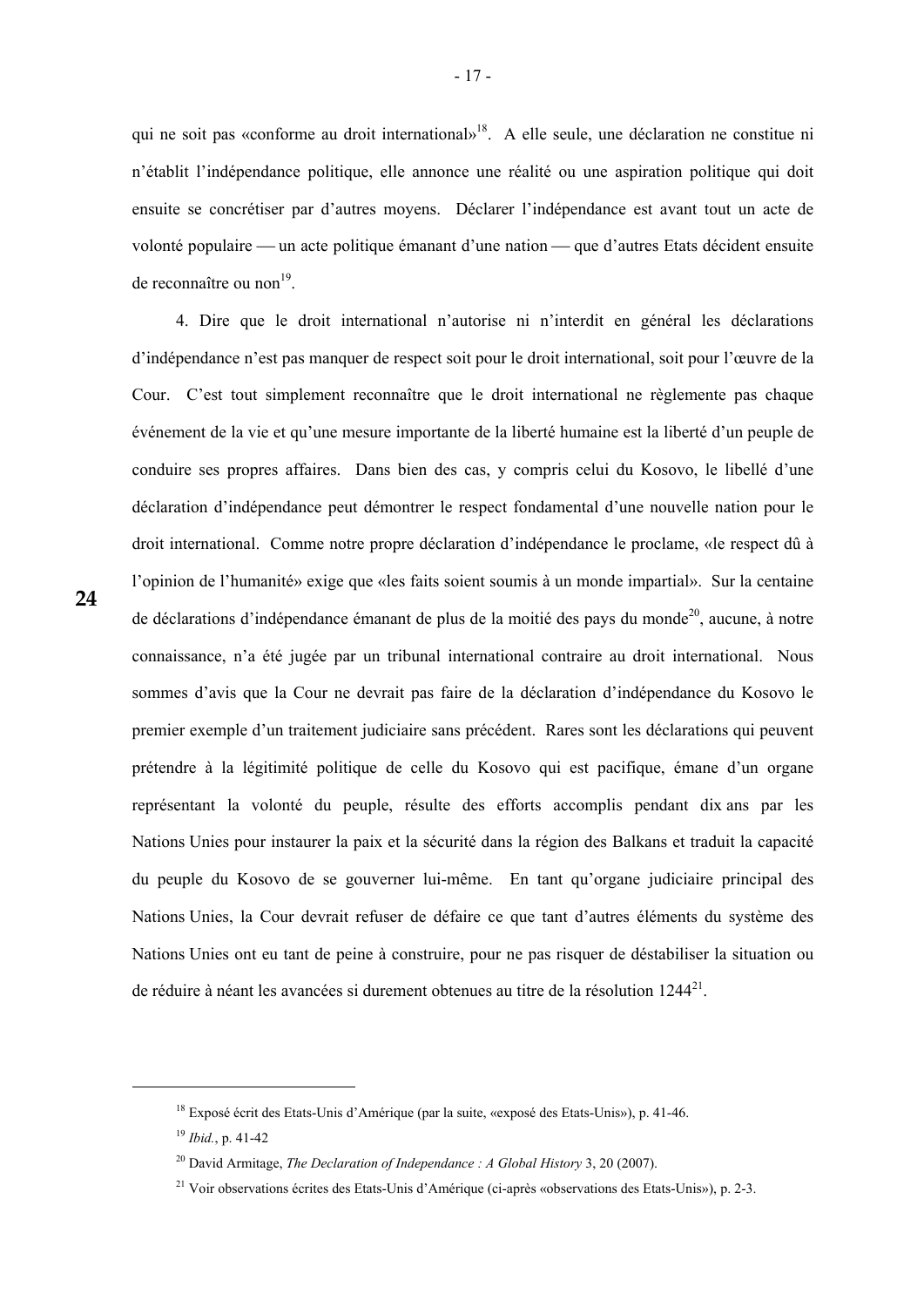5. Monsieur le président, un examen attentif des plaidoiries entendues emporte trois conclusions autour desquelles s'articulera le reste de ma présentation :

- ⎯ *Premièrement*, la déclaration d'indépendance du Kosovo a mis un terme nécessaire à un chapitre turbulent de l'histoire de la région occidentale des Balkans en instaurant la stabilité et elle a permis une transition vers un avenir européen commun pour le peuple du Kosovo et ses voisins. La vraie question qui se pose à la Cour est de savoir s'il faut contribuer à rouvrir ce chapitre tragique de l'histoire ou, bien plutôt, laisser le Kosovo et la Serbie avancer vers un avenir plus prometteur.
- ⎯ *Deuxièmement*, sur le plan juridique, il n'y a pas de contradiction entre la déclaration d'indépendance pacifique du Kosovo et les principes du droit international, y compris la résolution 1244 du Conseil de sécurité. Comme d'autres participants à la présente instance qui ont pris part à ces événements historiques, j'étais présent aux négociations de Rambouillet en tant que secrétaire d'Etat adjoint des Etats-Unis pour la démocratie, les droits de l'homme et le travail et j'ai été le témoin des efforts considérables qui ont été accomplis pour respecter le droit international et préserver les droits de l'homme pendant toute la durée des longues négociations diplomatiques qui ont mené à la résolution 1244 et, en fin de compte, à la déclaration du Kosovo. Nous faisons respectueusement observer qu'une résolution du Conseil de sécurité élaborée dans cet esprit ne saurait avoir donné naissance à une déclaration d'indépendance qui viole le droit international.
- *Troisièmement*, et ce sera mon dernier point, nous nous demandons si la présente affaire le renvoi sans précédent à la Cour d'une question limitée et insolite — est une bonne occasion pour la Cour d'exercer ses attributions consultatives. Si celle-ci devait cependant décider de rendre un avis consultatif, elle serait bien inspirée d'y répondre par l'affirmative : la déclaration d'indépendance du Kosovo *est* conforme au droit international. **25**

#### **I. LA DÉCLARATION D'INDÉPENDANCE DU KOSOVO**

 6. Monsieur le président, vous avez entendu bien des fois l'histoire de la déclaration d'indépendance du Kosovo et du traumatisme qui lui a donné naissance. Cette déclaration résulte non pas d'un mais de trois processus historiques qui se superposent et qui, s'ils n'ont pas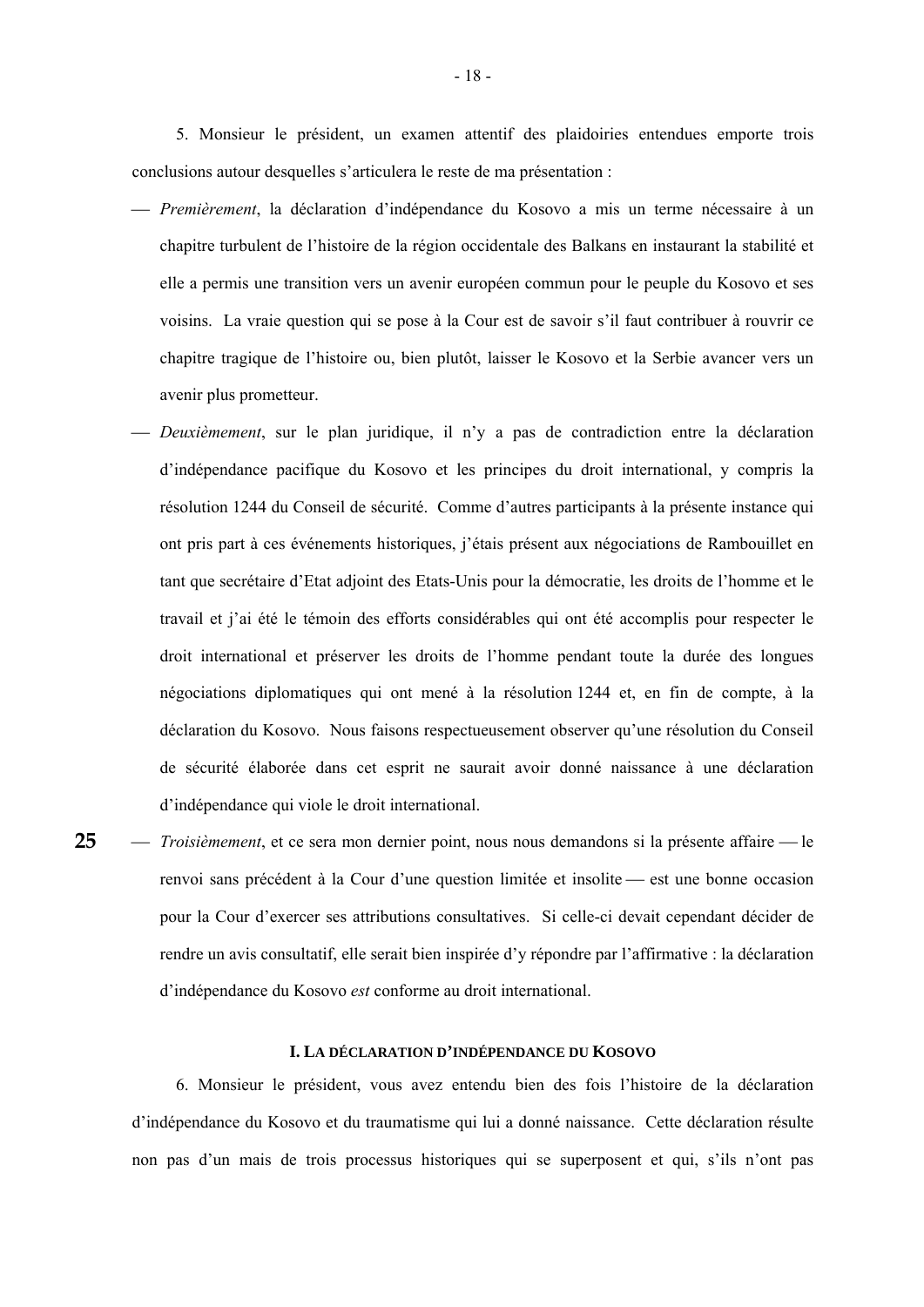prédéterminé la déclaration du Kosovo, en constituent un début d'explication : la désintégration de la Yougoslavie, la situation grave des droits de l'homme au Kosovo, la réaction des Nations Unies.

 7. Premièrement, depuis l'affaire de la *Bosnie*, la Cour connaît bien la douloureuse histoire de la Yougoslavie : la montée du nationalisme serbe dans les années 1980 suivie par la désintégration, d'abord, de la République fédérative socialiste de Yougoslavie (RFSY) en 1991-1992, puis de la République fédérale de Yougoslavie (RFY) plus de dix ans plus tard. Vous savez aussi que la Slovénie, la Croatie, la Bosnie-Herzégovine, la Macédoine, le Monténégro et, enfin, le Kosovo ont successivement accédé à l'indépendance<sup>22</sup>.

 8. Deuxièmement, vous savez en outre ce qui s'est passé au Kosovo : la terrible réalité des atrocités et du nettoyage ethnique qui ont été amplement relatés ; l'exclusion, pendant des années, du peuple du Kosovo des services et des emplois publics ; les 10 000 personnes victimes d'une violence sanctionnée par l'Etat et le million d'autres chassées du territoire ; la manière dont le peuple du Kosovo s'est progressivement auto-administré en dix ans de séparation d'avec Belgrade. Vous savez enfin la terrible escalade de la répression exercée par Belgrade à la fin des années 1990, les atrocités constatées par les Nations Unies et les organisations de défense des droits de l'homme, l'échec des initiatives visant à parvenir à une solution acceptable pour la Serbie comme pour le Kosovo à Rambouillet, la brutale campagne de nettoyage ethnique lancée par Belgrade contre les Albanais de souche au printemps 1999 et, finalement, l'adoption de la résolution 1244 du Conseil de sécurité en juin de cette même année<sup>23</sup>.

**26** 

-

 9. Troisièmement, la déclaration en question n'était pas un phénomène spontané ; elle n'a vu le jour qu'au terme d'un long processus conduit par les Nations Unies au cours duquel celles-ci ont mis en place une administration qui s'est employée à doter le Kosovo d'institutions autonomes, et de longues tentatives de médiation des Nations Unies qui ont épuisé toutes les possibilités de solution d'un commun accord, conduisant M. Martti Ahtisaari à conclure que «la seule option viable pour le Kosovo est *l'indépendance*»24.

<sup>22</sup> Voir exposé des Etats-Unis, p. 8-10, 62-64.

<sup>23</sup> Voir *ibid.*, p. 8-19.

<sup>&</sup>lt;sup>24</sup> Rapport de l'envoyé spécial du Secrétaire général sur le statut futur du Kosovo, S/2007/168, 26 mars 2007, par. 5 ; les italiques sont de nous, pièce n° 203 ; voir aussi exposé des Etat-Unis, p. 19-27.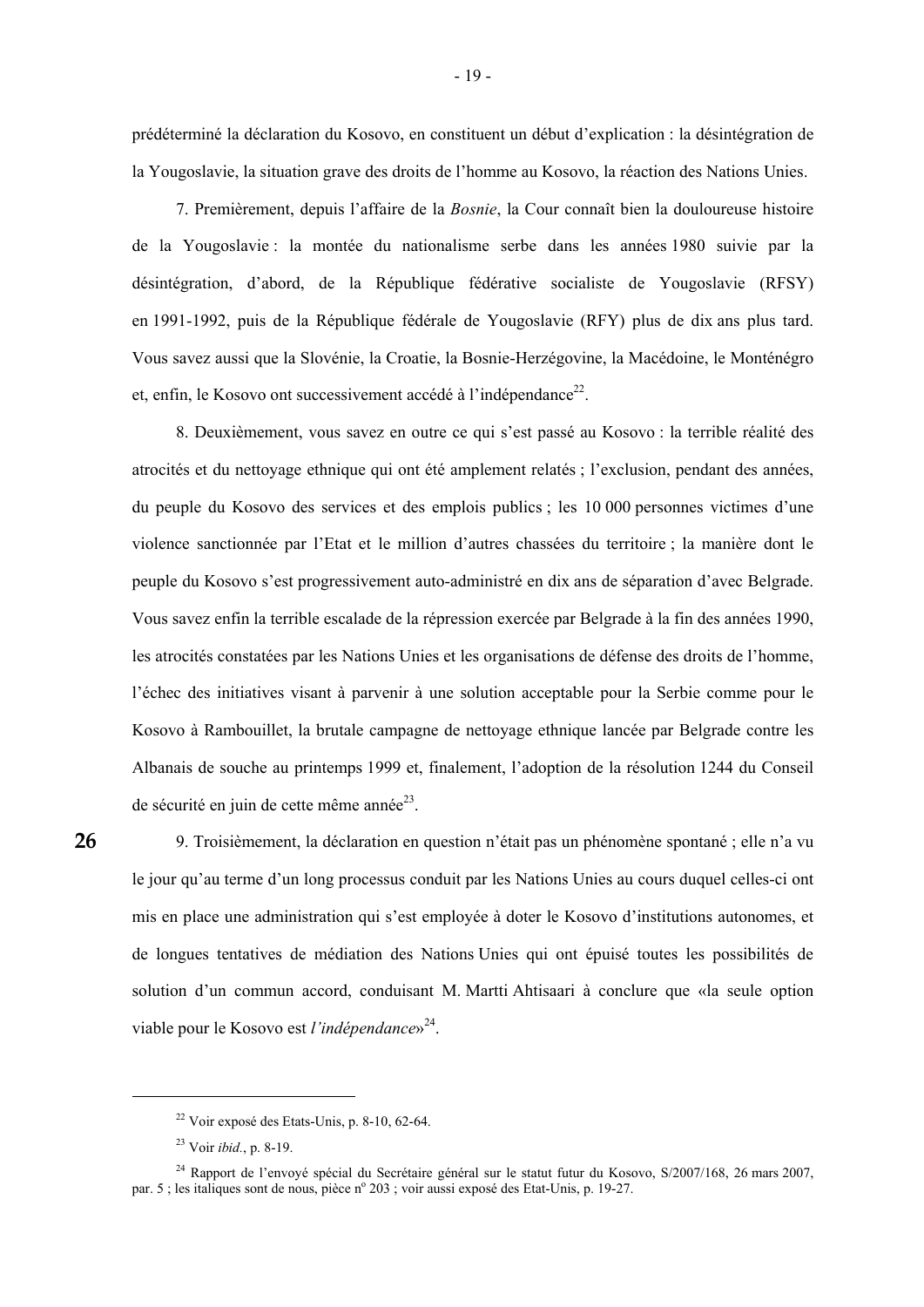10. En adoptant la résolution 1244, le Conseil de sécurité cherchait à instaurer un cadre propre à favoriser la réalisation de deux objectifs. Le premier était de protéger le peuple du Kosovo en mettant en place un environnement provisoire dans lequel il serait protégé par une présence internationale de *sécurité* — la KFOR conduite par l'OTAN — et pourrait se doter d'institutions politiques à l'abri de toute coercition par Belgrade grâce à une présence internationale *civile* sous la forme de la MINUK<sup>25</sup>. Le second objectif du Conseil était d'autoriser la présence internationale civile à faciliter un processus politique visant à déterminer le statut futur du Kosovo, mais à un stade ultérieure seulement<sup>26</sup>.

 11. Ce plan-cadre stratégique des Nations Unies a donné au Kosovo le répit dont il avait besoin pour se stabiliser et mettre en place des institutions provisoires efficaces d'administration autonome : une assemblée élue, un président, un premier ministre, des ministères et un pouvoir judiciaire<sup>27</sup>. La MINUK a transmis progressivement le pouvoir à ces institutions, permettant au peuple du Kosovo de se gouverner lui-même à l'abri de l'influence de Belgrade<sup>28</sup>. En 2005, l'envoyé spécial du Secrétaire général, Kai Eide, a considéré que le *statu quo* ne pouvait plus durer, ce qui a amené le Conseil de sécurité à lancer un processus politique, conduit par l'envoyé spécial Martti Ahtisaari, aux fins de déterminer le statut futur du Kosovo<sup>29</sup>. Mais après des mois de négociations intensives avec toutes les parties intéressées, l'envoyé spécial Ahtisaari a conclu en mars 2007 : 1) que même avec l'autonomie, la réintégration du Kosovo à l'intérieur des frontières de la Serbie était «tout simplement intenable» ; 2) que maintenir l'administration provisoire sans résoudre la question du statut futur du Kosovo risquait de remettre en cause la stabilité ; et 3) que tout nouvel effort pour trouver un terrain d'entente entre le Kosovo et la Serbie était voué à l'échec<sup>30</sup>. Pour reprendre les termes de M. Ahtisaari, «les possibilités de parvenir à une issue négociée du commun accord des parties ont été épuisées», et «la poursuite des pourparlers,

<sup>25</sup> Voir exposé des Etats-Unis, p. 17-19.

<sup>26</sup> Voir *ibid.*, p. 18-19.

<sup>27</sup> Voir *ibid.*, p. 20.

<sup>28</sup> Voir *ibid.*, p. 20-21.

<sup>29</sup> Voir *ibid.*, p. 21-22.

<sup>&</sup>lt;sup>30</sup> Rapport de l'envoyé spécial du Secrétaire général sur le statut futur du Kosovo, S/2007/168, 26 mars 2007, par. 3-9, 16, pièce n<sup>o</sup> 203.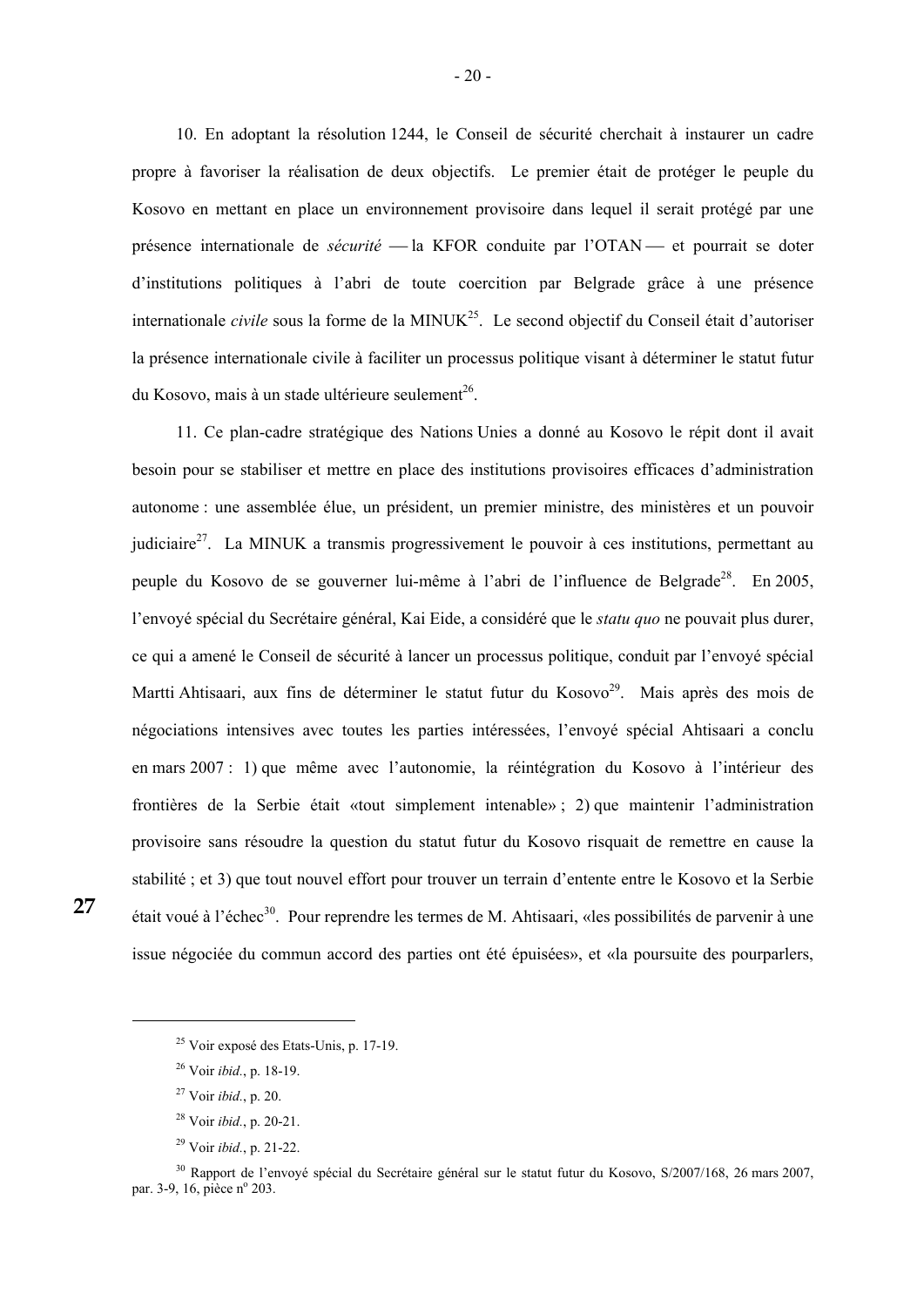sous quelque forme que ce soit, ne saurait permettre de sortir de cette impasse»<sup>31</sup>. Et l'envoyé spécial de conclure «la seule option viable pour le Kosovo est *l'indépendance*, sous supervision internationale au départ $\frac{32}{2}$ .

 12. Bien que certains des participants à la présente procédure aient mis en doute l'intégrité et l'impartialité de l'envoyé spécial, un très éminent prix Nobel, le Secrétaire général a confirmé qu'il souscrivait pleinement à ses recommandations, ayant lui-même, selon ses propres termes, «dûment tenu [compte] de l'évolution du processus devant permettre de déterminer le statut futur du Kosovo»<sup>33</sup>.. Le groupe de contact tout entier a «entériné sans réserve l'évaluation du Secrétaire général de l'ONU selon laquelle le statu quo ne pouvait être indéfini»<sup>34</sup>, et le Conseil de l'Union européenne — y compris ceux de ses membres qui ont par la suite refusé de reconnaître l'indépendance du Kosovo — a exprimé son «soutien total» à l'envové spécial et aux «efforts qu'il a déployés pour conduire le processus politique devant permettre de déterminer le statut futur du Kosovo»35 *[traduction du Greffe]*.

 13. Néanmoins, une «troïka» de négociateurs aguerris fut chargée de tenter une dernière fois de parvenir à une solution négociée<sup>36</sup>. Dans leur rapport, les membres de la troïka précisent qu'ils n'ont «rien négligé pour tenter de parvenir à un règlement négocié de la question du statut du Kosovo»<sup>37</sup>. Mais lorsque les pourparlers tenus sous les auspices de la troïka ont également conduit à une impasse, les dirigeants élus du Kosovo ont entamé des consultations intensives et, le 17 février 2008, adopté leur déclaration proclamant le Kosovo «Etat indépendant et souverain»<sup>38</sup>.

-

<sup>31</sup> *Ibid.*, par. 3, 5.

<sup>32</sup> *Ibid.*, par. 3 ; les italiques sont de nous.

<sup>&</sup>lt;sup>33</sup> Voir lettre datée du 26 mars 2007, adressée au président du Conseil de sécurité par le Secrétaire général, faisant tenir le texte du rapport de l'envoyé spécial du Secrétaire général sur le statut futur du Kosovo, S/2007/168 du 26 mars 2007, pièce n<sup>ô</sup> 203 ; voir également l'exposé écrit des Etats-Unis, p. 25 de la traduction française.

<sup>&</sup>lt;sup>34</sup> Lettre datée du 10 décembre 2007, adressée au président du Conseil de sécurité par le Secrétaire général, S/2007/723 du 10 décembre 2007, annexe 3 (déclaration des ministres du groupe de contact sur le Kosovo, New York,  $27$  septembre 2007), pièce n° 209.

 $35$  Conseil de l'Union européenne, 2756<sup>e</sup> session du conseil Relations extérieures, 16-17 octobre 2006, par. 6. Ce texte peut être consulté (en anglais) à l'adresse suivante : http://www.westernbalkans.info/upload/docs/91337.pdf.

<sup>36</sup> Voir exposé des Etats-Unis, p. 26 de la traduction française.

<sup>&</sup>lt;sup>37</sup> Exposé écrit de la République fédérale d'Allemagne, annexe 5 (lettre en date du 5 décembre 2007 adressée au Haut Représentant de l'Union européenne, M. Javier Solana, par l'ambassadeur d'Allemagne, M. Wolfgang Ischinger).

<sup>38</sup> Voir exposé des Etats-Unis, p. 27 de la traduction française.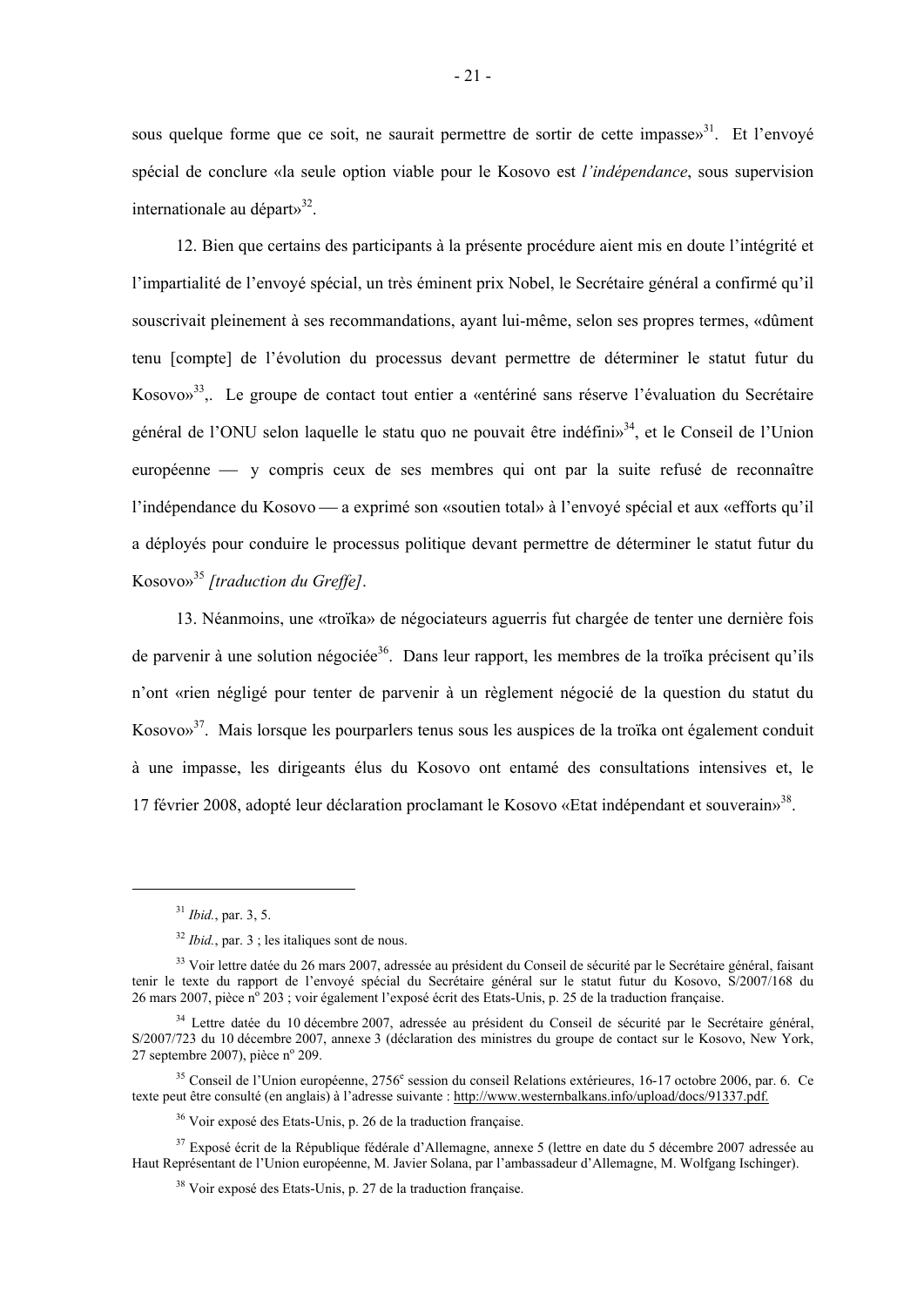14. Comme de nombreuses déclarations d'indépendance, celle du Kosovo était un manifeste général par lequel le nouvel Etat annonçait au monde entier les engagements qu'il prenait en tant que membre de la communauté internationale. Les auteurs de la déclaration acceptaient les obligations prévues par le plan Ahtisaari et précisaient que le Kosovo souhaitait établir des relations d'amitié et de coopération avec la Serbie et tous les Etats<sup>39</sup>.

 15. Aujourd'hui, avec presque deux années de recul, nous comprenons que la déclaration d'indépendance était l'aboutissement des trois processus que je viens de décrire : elle a mis un terme à la désintégration de la Yougoslavie, elle a garanti la protection des droits de l'homme pour toutes les communautés vivant au Kosovo, et elle a permis de sortir de l'impasse à laquelle avait conduit le processus mené sous les auspices de l'Organisation des Nations Unies. Hier (CR 2009/29), le conseil de Chypre a prétendu, certes dans un style imagé mais à tort, que le Conseil de sécurité de l'Organisation des Nations Unies avait participé à l'«amputation» du Kosovo et au «démembrement» de la Serbie, oubliant ce faisant de préciser que, si le Kosovo est devenu indépendant, ce n'est pas du fait d'une initiative brutale et unilatérale de l'Organisation des Nations Unies, mais du fait de l'interaction entre un processus mené sous les auspices de cette organisation et qui a contribué à mettre un terme aux brutalités commises dans la région, et les processus de désintégration de la Yougoslavie et de montée en puissance de l'administration autonome au Kosovo, qui se déroulaient parallèlement.

 16. Le fait est que la résolution 1244 fonctionne. Sans la prédéterminer, elle a permis l'indépendance du Kosovo. Désormais, le Kosovo est indépendant et il fonctionne effectivement. Il a été reconnu par 63 pays, ainsi que par tous les pays limitrophes à l'exception d'un seul, y compris la Slovénie, la Croatie, la Macédoine et le Monténégro, qui sont des républiques de l'ex-Yougoslavie. Pas moins de 115 pays du monde entier ont traité le Kosovo comme un Etat, soit en le reconnaissant officiellement, soit en votant pour son admission au sein d'institutions financières internationales, et la déclaration d'indépendance de 2008 a ouvert la voie à un nouvel avenir européen pour le peuple du Kosovo et, plus largement, pour la région des Balkans.

1

<sup>&</sup>lt;sup>39</sup> Voir la déclaration d'indépendance, pièce n° 192, et l'exposé des Etats-Unis, p. 27-28 et 46-47 de la traduction française.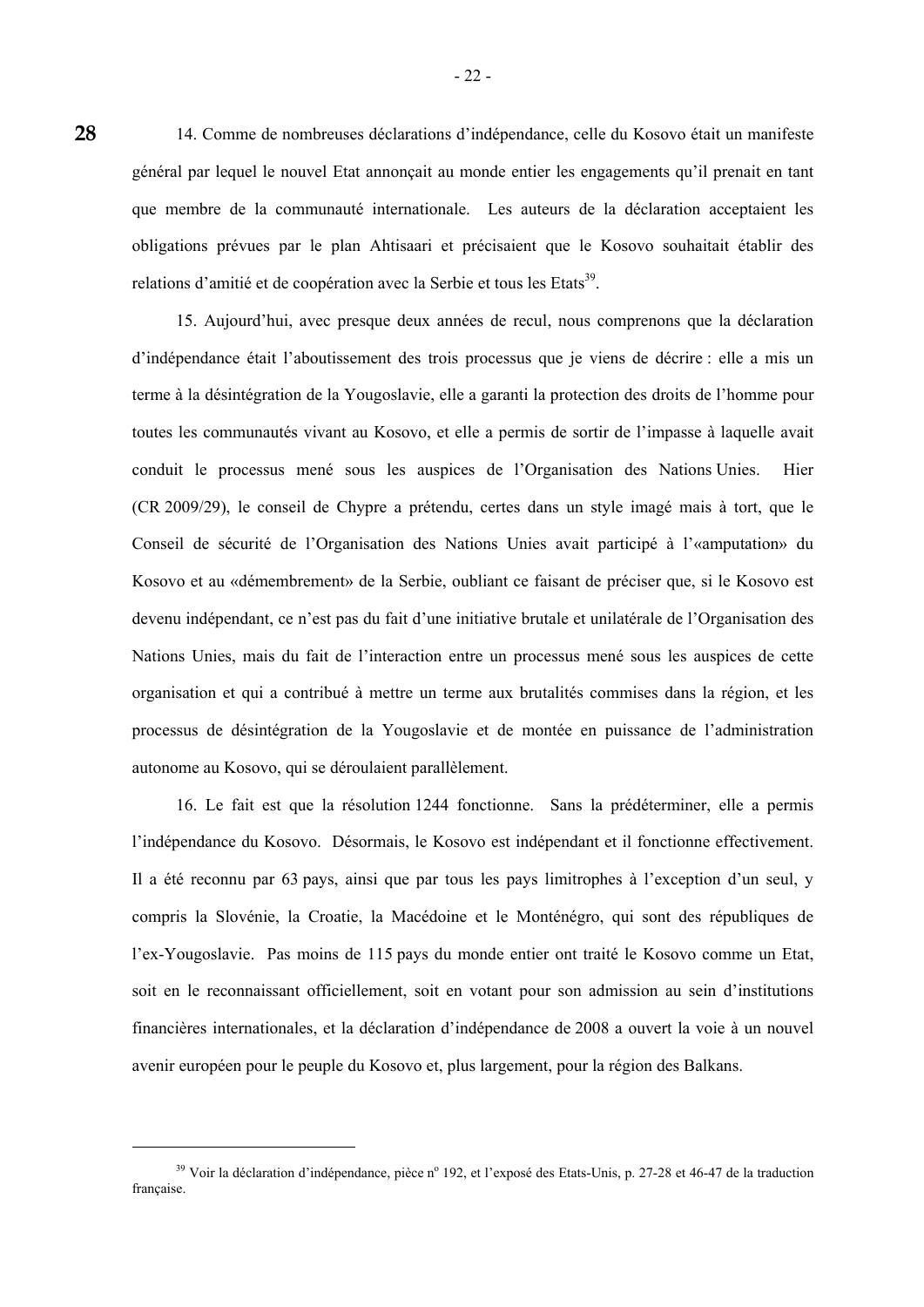#### **II. ARGUMENTS JURIDIQUES**

 17. Monsieur le président, face à cette réalité, la Serbie cherche maintenant à obtenir de la Cour un avis qui inverserait le cours du temps, quand bien même les progrès et la stabilité que la déclaration du Kosovo a apportés à la région en pâtiraient. Sur le plan juridique, la Cour devrait conclure que l'issue à laquelle la Serbie aspire n'est dictée ni par les principes généraux du droit international, ni par la résolution 1244 du Conseil de sécurité.

**29** 

1

#### **A. Le droit international général**

 18. Comme nous l'avons expliqué de manière détaillée dans nos écritures, la déclaration d'indépendance du Kosovo exprimait une aspiration politique, qui ne peut en elle-même constituer une violation du droit international. Le droit international général ne comporte pas, de manière générale, d'interdiction ni d'autorisation à l'égard des déclarations d'indépendance<sup>40</sup>. Les autres pays acceptent ou réfutent la légitimité d'une déclaration d'indépendance en manifestant leur volonté ou leur refus de traiter l'entité comme un Etat et, en l'espèce, ce test confirme à lui seul la légitimité de la déclaration du Kosovo. Mais, sans se référer à une quelconque autorité, la Serbie demande à la Cour d'adopter la règle opposée et radicale, selon laquelle — prétend-elle lorsqu'un territoire n'a pas été annexé illégalement, le principe de l'intégrité territoriale prévu par le droit international interdit *toute* sécession non consensuelle et, *a fortiori*, toute déclaration d'indépendance, à moins que le droit de faire sécession ne soit conféré par le droit interne ou que l'Etat originel n'accepte la déclaration avant ou peu après la sécession<sup>41</sup>. Et pourtant, comme nous l'avons démontré dans nos écritures, une règle interdisant les déclarations d'indépendance n'existe

<sup>40</sup> Voir Malcolm Shaw, «Re : Order in Council P.C. 1996-1497 of 30 September 1996», in *Self-Determination in International Law : Quebec and Lessons Learned*, p. 136 (Anne Bayefsky, dir. publ. 2000) («Il est vrai que la communauté internationale se montre très prudente à l'égard des tentatives de sécession, notamment lorsque la situation constitue manifestement une menace pour la paix et la sécurité. Néanmoins, sur le plan juridique, le système international ne comporte ni autorisation ni interdiction de ces tentatives, il est neutre et, dès lors, la sécession en tant que telle n'est pas contraire au droit international.») *[traduction du Greffe]* ; John Dugard et David Raič, «The Role of Recognition in the Law and Practice of Secession», in *Secession : International Law Perspectives*, p. 102 (Marcelo Kohen, dir. publ. 2006) («On cherchera en vain une interdiction expresse de la sécession unilatérale dans les instruments internationaux, mais il en va de même de la reconnaissance expresse d'un tel droit.») *[traduction du Greffe]* ; Daniel Thürer, «Secession», in *Max Planck Encyclopedia of Public International Law* (Rüdiger Wolfrum, dir. publ.) peut être consulté à l'adresse suivante : http://www.mpepil.com, p. 2 - («Ainsi, le droit international n'établit pas les conditions de la licéité de la sécession et ne prévoit pas non plus, de manière générale, un «droit de faire sécession», mais il ne condamne pas non plus de manière générale les mouvements ayant pour but l'acquisition de l'indépendance.») *[traduction du Greffe]* ; voir de manière générale l'exposé écrit des Etats-Unis, p. 41-45 de la traduction française et les observations écrites des Etats-Unis, p. 9-10 de la traduction française.

<sup>&</sup>lt;sup>41</sup> Exposé écrit du gouvernement de la République de Serbie («exposé de la Serbie»), par. 943.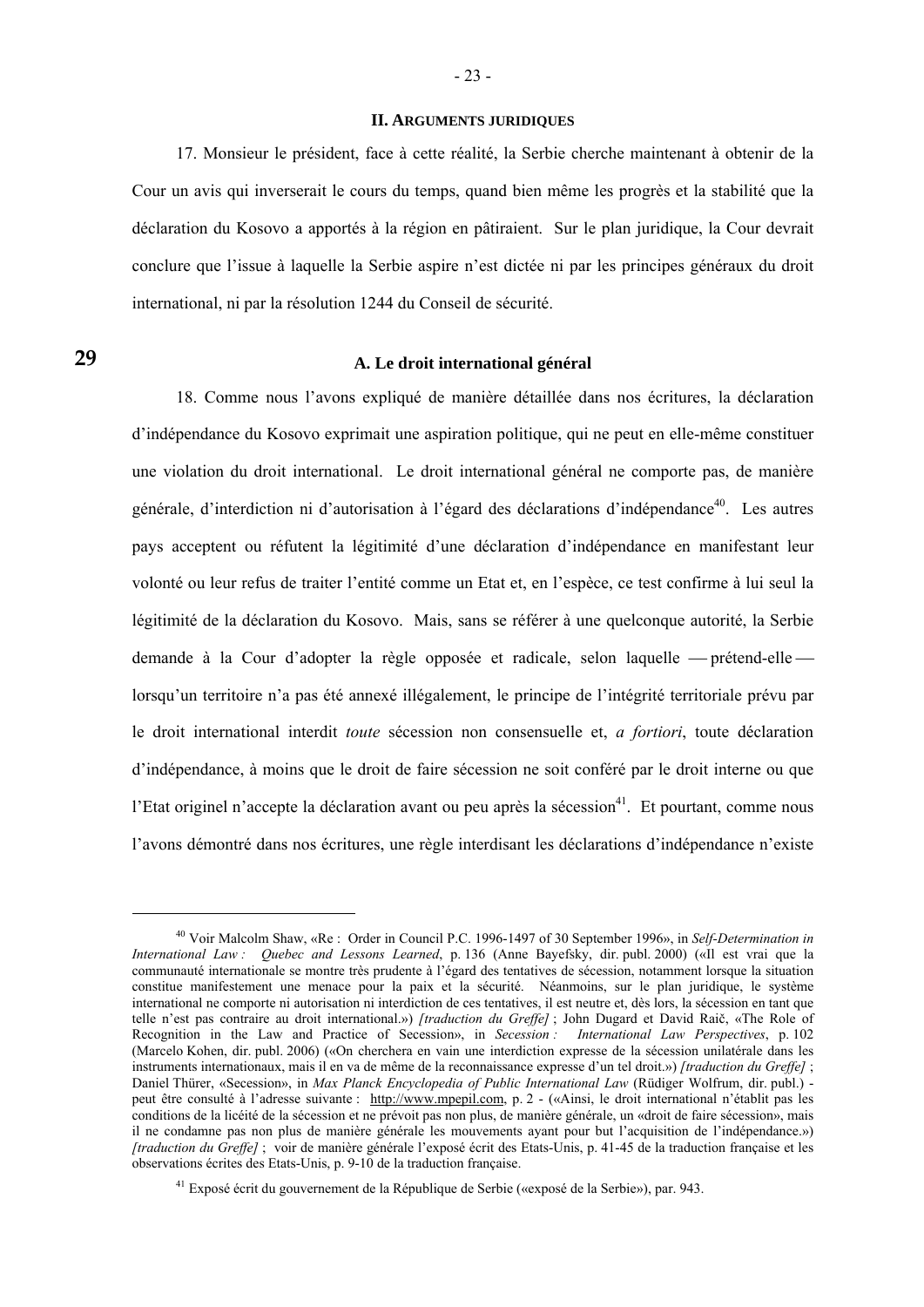pas en droit international général, d'où l'impossibilité qu'il y ait des exceptions *ad hoc* à une règle générale inexistante<sup>42</sup>.

 19. Pour vérifier que le droit international n'interdit pas les déclarations d'indépendance au simple motif qu'elles ont été faites sans le consentement de l'Etat originel, il suffit de se pencher sur le cas de la Yougoslavie, où les déclarations d'indépendance de la Slovénie et de la Croatie ont constitué le point de départ de la dislocation du pays en 1991. Là encore, Belgrade a déclaré à tort, à l'époque où ces déclarations furent adoptées, que celles-ci constituaient une violation du droit yougoslave ainsi que du droit international. Mais aujourd'hui, la Serbie a abandonné cette position pour affirmer au contraire que les sécessions de la Slovénie et de la Croatie étaient licites en vertu du droit international *parce qu*'elles étaient autorisées par le droit yougoslave. Elle avait pourtant dit exactement le contraire à l'époque<sup>43</sup>. En opérant ce revirement, Belgrade n'explique nullement comment la règle de droit international applicable en la matière peut dépendre d'une question de droit interne que la communauté internationale ne peut pas évaluer en pleine connaissance de cause. Quant à la seconde exception *ad hoc* que propose la Serbie — à savoir qu'un Etat originel peut rendre licite une déclaration illicite en l'acceptant *a posteriori* — elle contredit les arguments que la Serbie a elle-même avancés dans la présente procédure, à savoir que des événements ultérieurs à une déclaration illicite ne sauraient remédier à l'illicéité de celle-ci.

 20. La déclaration du Kosovo n'a pas non plus violé le principe général de l'intégrité territoriale, car ce principe fondamental impose aux Etats le respect de l'intégrité territoriale des *autres Etats* mais ne régit nullement la conduite des groupes vivant *au sein* des Etats. Elle ne leur

**30** 

-

<sup>&</sup>lt;sup>42</sup> Voir les observations écrites des Etats-Unis, p. 9-14 de la traduction française ; voir également l'exposé écrit des Etats-Unis, p. 41-45 de la traduction française.

<sup>&</sup>lt;sup>43</sup> Comparer les observations écrites du gouvernement de la République de Serbie («observations de la Serbie»), par. 201 («Pour ce qui est du droit interne, certaines constitutions prévoient un droit de sécession. Cela a été le cas pour la RFSY, mais seulement en ce qui concerne les six nations constitutives de la Yougoslavie»), avec les Positions et conclusions de la présidence de la RFSY à propos de la situation en Yougoslavie, 27 juin 1991, (réédité dans *Yugoslavia Through Documents : From Its Creation to Its Dissolution*, Snezana Tifunovska (dir. publ.), 1994, p. 305 (décrivant les déclarations slovène et croate comme «anticonstitutionnelles et [comme des] actes unilatéraux dépourvus de toute licéité et de toute légitimité sur le plan interne comme sur le plan externe»). *[Traduction du Greffe.]*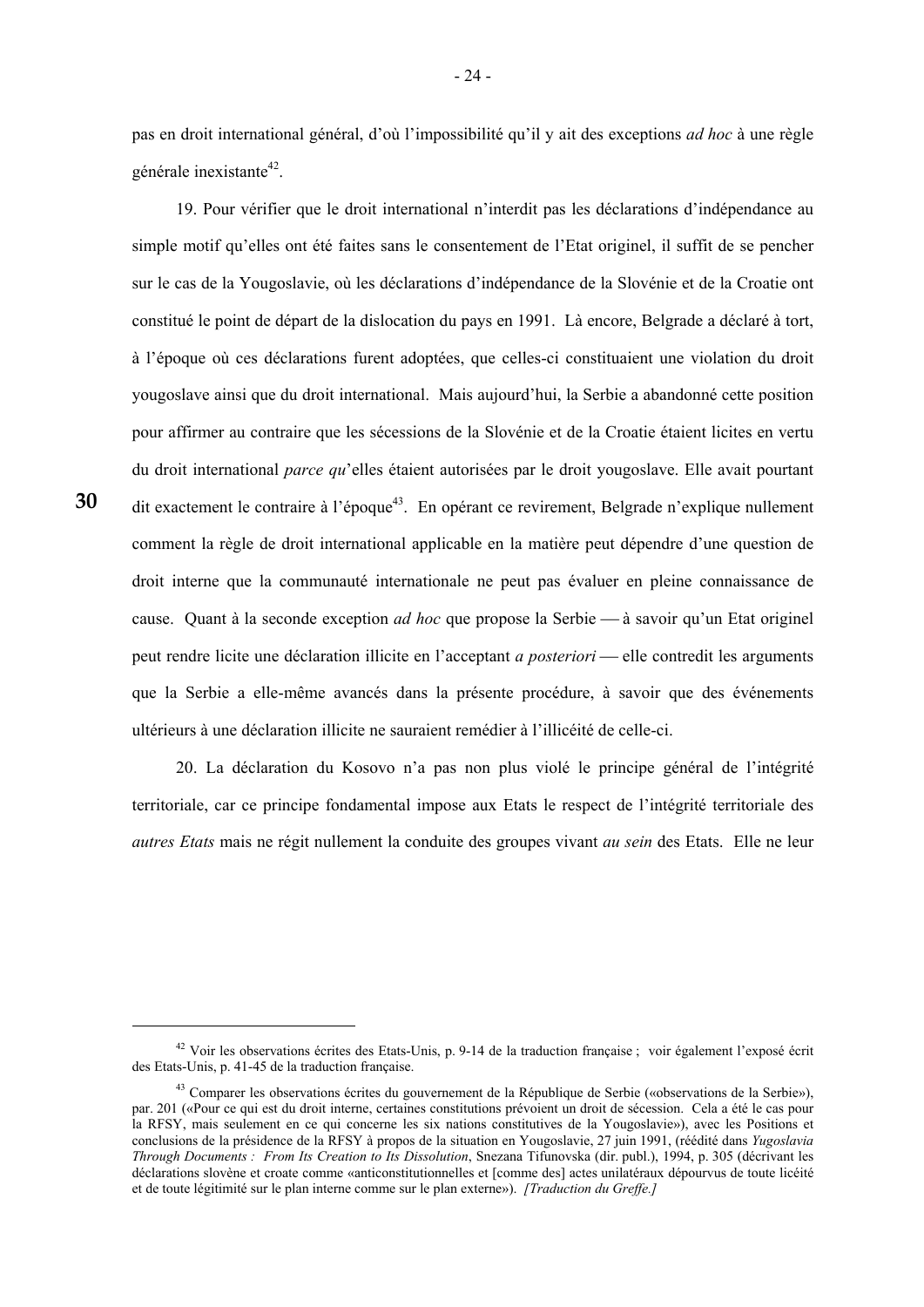interdit pas non plus de faire sécession ou de proclamer leur indépendance<sup>44</sup>. S'appuyant sur certaines résolutions du Conseil de sécurité, la Serbie prétend que l'obligation de respecter l'intégrité territoriale s'applique également aux acteurs non étatiques, leur interdisant de proclamer l'indépendance, que ce soit de manière pacifique ou non. Mais aucune des résolutions qu'elle invoque ne vient conforter cette assertion<sup>45</sup>. Nous ne nions pas que le droit international puisse régir certaines déclarations d'indépendance spécifiques, si elles sont assorties de l'usage illégal de la force ou si elles constituent une violation d'autres normes impératives, telle que l'interdiction de l'apartheid. Mais tel n'est pas le cas en l'espèce. En fait, loin de violer des normes impératives, les auteurs de la déclaration d'indépendance affirment avec vigueur leur attachement au respect des droits de l'homme, précisément parce que le peuple du Kosovo a été victime de violations des droits de l'homme particulièrement scandaleuses.

**31** 

1

#### **B. La résolution 1244**

 21. Monsieur le président, la déclaration d'indépendance du Kosovo est non seulement conforme aux règles générales du droit international, mais également à la résolution 1244, laquelle — ainsi que nous l'avons précisé dans nos écritures — a anticipé, sans pour autant prédéterminé que l'indépendance pourrait être une issue appropriée des négociations sur le statut futur du  $Kosovo<sup>46</sup>$ .

 22. Monsieur le président, Messieurs de la Cour, si vous examinez avec moi le texte de la résolution 1244, vous verrez que ce qui la sous-tend avant tout c'est le souci premier du Conseil de mettre un terme à la tragédie humanitaire et des droits de l'homme qui se déroulait au Kosovo. Le

<sup>44</sup> Voir Georges Abi-Saab, «Conclusion», in *Secession : International Law Perspectives*, Marcelo Kohen (dir. publ.), 2006, p. 474 («[I]l serait erroné de dire que la sécession constitue une violation du principe de l'intégrité territoriale de l'Etat, puisque ce principe s'applique uniquement aux relations internationales, c'est-à-dire à l'égard des autres Etats, qui sont tenus de respecter cette intégrité et de ne pas empiéter sur le territoire de leurs voisins ; il ne s'applique pas au sein de l'Etat.») *[Traduction du Greffe.]* ; Malcolm Shaw, «Re : Order in Council P.C. 1996-1497 of 30 September 1996», in *Self-Determination in International Law : Quebec and Lessons Learned*, Anne Bayefsky (dir. publ.), 2000, p. 136

 <sup>(«[</sup>I]l convient de reconnaître que le droit international ne fait peser aucune obligation analogue [de respecter l'intégrité territoriale] sur les particuliers ou les groupes vivant au sein des Etats. Les dispositions figurant dans les instruments internationaux pertinents n'ont force obligatoire qu'à l'égard des Etats parties auxdits instruments, et non des personnes ou des peuples qui vivent au sein de ces Etats.») *[Traduction du Greffe.]* ; voir, de manière générale, les observations des Etats-Unis, p. 10-15 de la traduction française.

<sup>45</sup> Voir les observations des Etats-Unis, p. 13-15 de la traduction française.

<sup>46</sup> Voir l'exposé écrit des Etats-Unis d'Amérique, p. 56-64 de la traduction française ; observations écrites des Etats-Unis d'Amérique, p. 18-26 de la traduction française.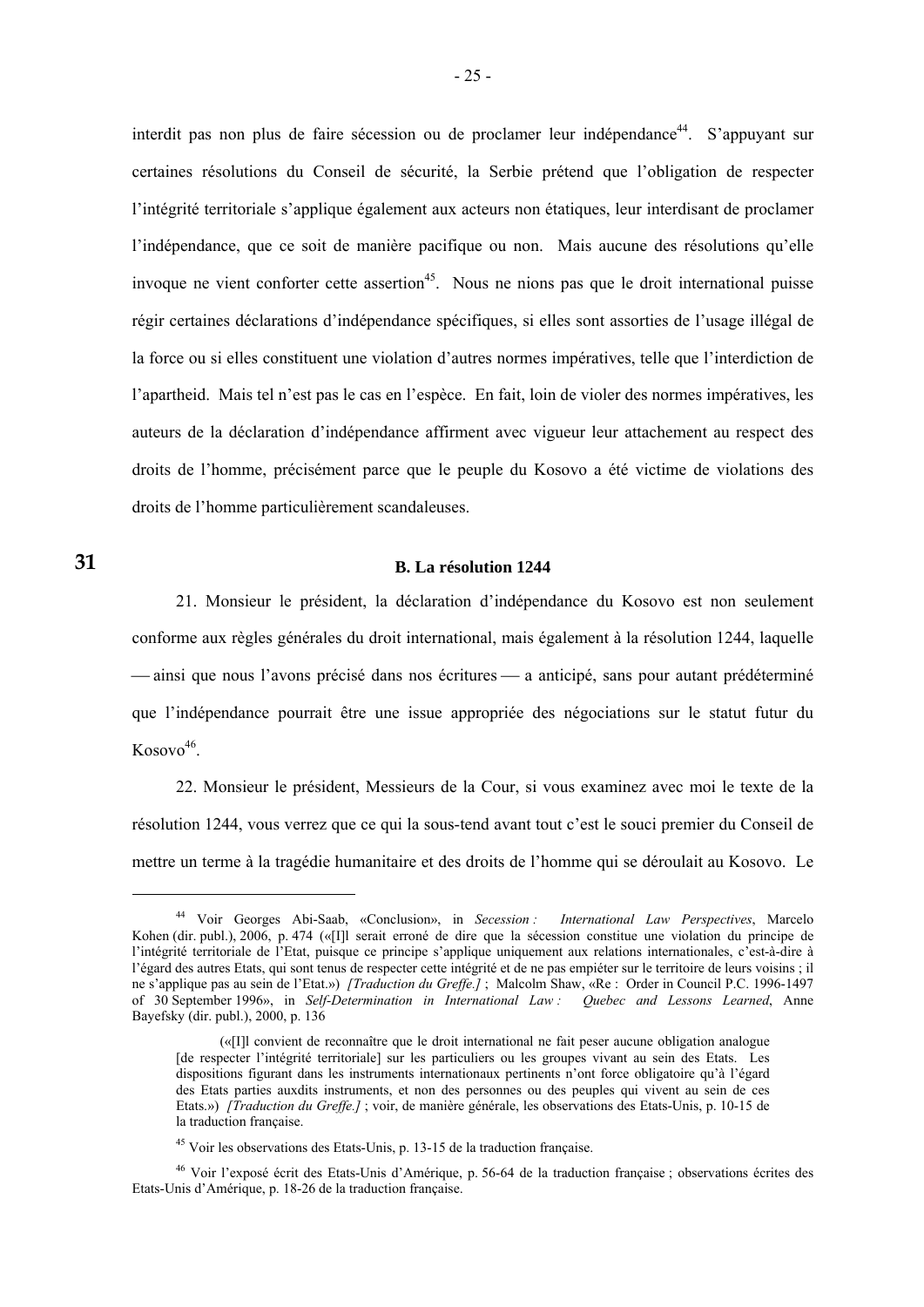Conseil exige que la République fédérale de Yougoslavie «mette immédiatement et de manière vérifiable un terme à la violence et la répression au Kosovo» en commençant un retrait contrôlable et échelonné des forces de sécurité suivant un calendrier synchronisé avec le déploiement, par étapes, d'une présence internationale de sécurité<sup>47</sup>. Et dans les paragraphes clés, 10 et 11, il autorise l'établissement d'une présence internationale civile pour «faciliter un processus politique visant à déterminer le statut futur du Kosovo, *en tenant compte des accords de Rambouillet*»48.

 23. La Serbie fait valoir que les accords de Rambouillet mentionnés expressément dans la résolution 1244 adoptent «clairement le principe du maintien de l'intégrité territoriale de la RFY et de sa souveraineté sur le Kosovo»<sup>49</sup>. Mais, à l'époque, la Serbie a prétendu le contraire : elle qualifiait les accords de Rambouillet de «tentative [inédite] d'imposer une solution qui souscrirait pleinement aux visées séparatistes»<sup>50</sup>. Cela n'est pas surprenant car, comme le Danemark vous l'a dit hier, l'objectif primordial à Rambouillet était de respecter la volonté du peuple du Kosovo. C'est pourquoi, comme nous l'avons vu, on a alors soigneusement évité de prédéterminer une issue politique particulière, d'une part, ainsi que de favoriser l'indépendance, mais, d'autre part, sans jamais écarter cette possibilité.

 24. De même, aucune des dispositions de la résolution 1244 décrivant le processus de détermination du statut futur ne donne à la Serbie le droit de mettre son veto à une déclaration d'indépendance du Kosovo à l'avenir.<sup>51</sup>. Bien au contraire, les accords de Rambouillet, auxquels la résolution 1244 se réfère, excluent la nécessité du consentement de la  $RFY^{52}$ . Au cours des négociations sur les accords — et ce qu'il est convenu d'appeler les quatre «accords Hill» qui ont servi de modèles aux accords de Rambouillet —, les négociateurs ont rejeté toute clause tendant à ce que la République fédérale de Yougoslavie ait à donner son consentement avant que le statut futur du Kosovo ne puisse être finalement déterminé<sup>53</sup>. Comme l'a expliqué M. Murphy mardi

<sup>&</sup>lt;sup>47</sup> Voir la résolution 1244 (1999) du Conseil de sécurité, S/RES/1244, par. 3, pièce n<sup>o</sup> 34.

<sup>48</sup> *Ibid.*, par. 10, 11 ; les italiques sont de nous.

<sup>49</sup> Exposé écrit de la Serbie, par. 784; voir également, CR 2009/24, p. 71, par. 24 (Shaw, Serbie).

<sup>50</sup> Contribution écrite additionnelle du Kosovo, Par. 5.15 KOS II.

<sup>51</sup> Voir les observations écrites des Etats-Unis d'Amérique, p. 24-29 de la traduction française.

<sup>52</sup> Voir l'exposé écrit des Etats-Unis d'Amérique, p. 53-56 de la traduction française.

<sup>53</sup> Voir *ibid.*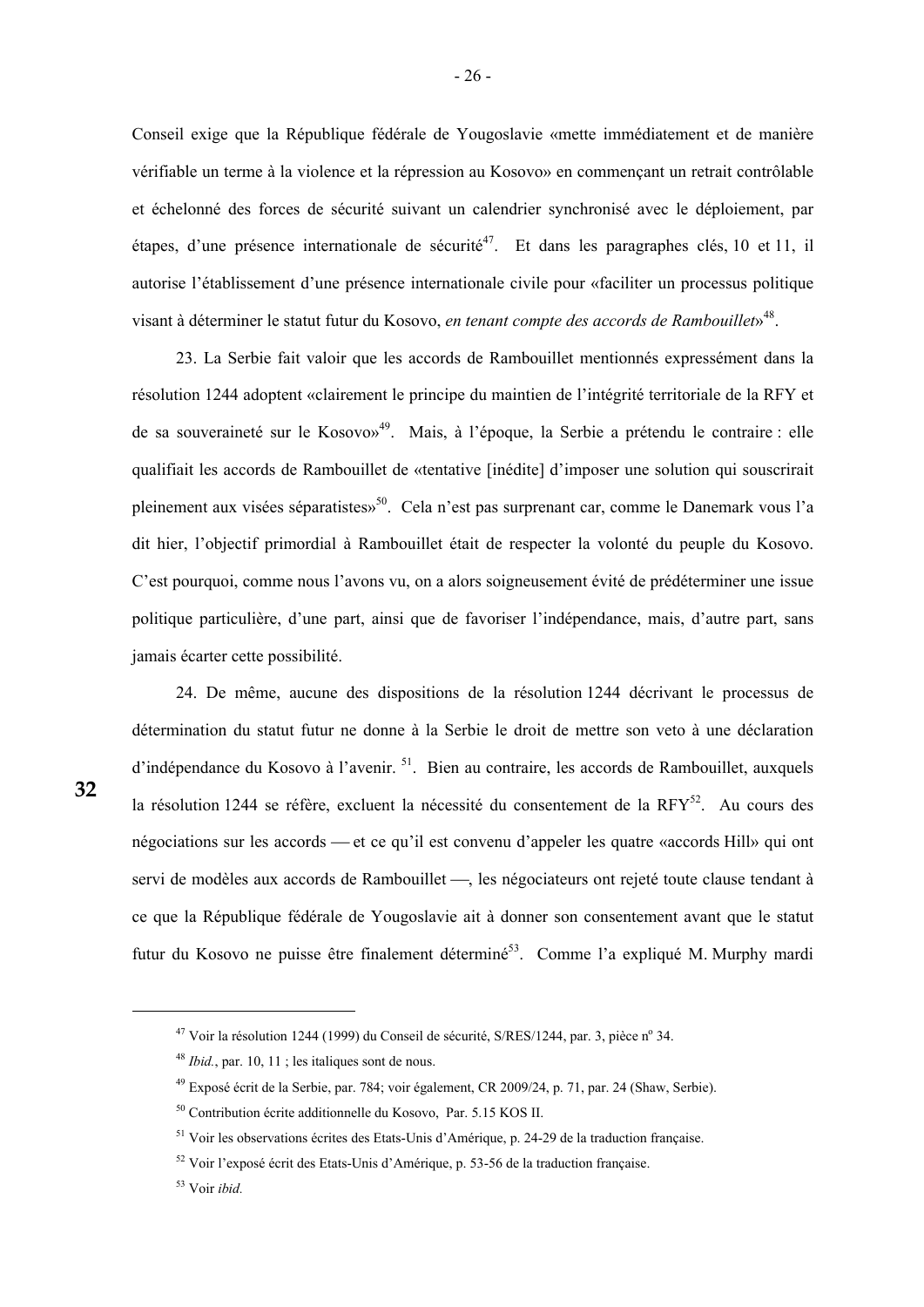dernier (CR 2009/25), les trois premiers projets des accords Hill auraient exigé l'accord exprès de la RFY pour changer le statut du Kosovo à la fin de la période intérimaire. Mais ces termes ont été placés entre crochets dans le quatrième projet, et aucune condition concernant l'approbation de Belgrade au statut futur ne figurait dans la version finale des accords de Rambouillet ou de la résolution 1244.

 25. Certains ont fait valoir pendant les audiences que la référence à «l'intégrité territoriale» de la République fédérale de Yougoslavie qui figure dans le préambule de la résolution 1244 prouvait que le Conseil de sécurité excluait l'indépendance en tant qu'issue possible. Au cours de la présente procédure orale, un Etat qui siégeait alors au Conseil a laissé entendre que tous les Etats interprétaient la résolution 1244 comme garantissant en permanence «l'intégrité territoriale»<sup>54</sup> de la République fédérale de Yougoslavie. Mais, si tel était le cas, pourquoi la République fédérale de Yougoslavie a-t-elle protesté à l'époque contre le fait que la résolution «ouvr[ait] la possibilité à une sécession du Kosovo ... d'avec la Serbie et la République fédérale de Yougoslavie»<sup>55</sup> ? Et pourquoi neuf des Etats siégeant au Conseil de sécurité lorsque la résolution 1244 a été adoptée ⎯ Bahreïn, Canada, Etats-Unis d'Amérique, France, Gambie, Malaisie, Pays-Bas, Royaume-Uni et Slovénie — ont-ils par la suite reconnu le Kosovo, s'ils avaient déjà prétendument voté pour une résolution qui en interdisait définitivement l'indépendance ?

 26. Ce que la Serbie a omis de dire, c'est le silence éloquent de la résolution 1244. Aucune de ses dispositions ne mentionne l'intégrité territoriale de la République fédérale de Yougoslavie *au-delà de la période intérimaire*. A la différence des résolutions précédentes du Conseil de sécurité sur le Kosovo, la résolution 1244 nuance la référence à l'intégrité territoriale par les mots «comme indiqué à l'annexe 2». Mais l'intégrité territoriale n'est mentionnée qu'au paragraphe 8 de l'annexe 2, lequel ne concerne que l'accord-cadre politique qui couvrira la *période intérimaire*. Et, bien que la résolution 1244 réaffirme l'engagement des «Etats membres» — et non des groupes

**33** 

-

<sup>54</sup> CR 2009/26, p. 40, par. 12 (Ruiz Cerutti, Argentine).

<sup>55</sup> Observations de M. Jovanović, chargé d'affaires de la mission permanente de la Yougoslavie auprès de l'Organisation des Nations Unies, lors du débat du Conseil de sécurité sur l'adoption de la résolution 1244, S/PV.4011, 10 juin 1999, p. 6, pièce n° 33.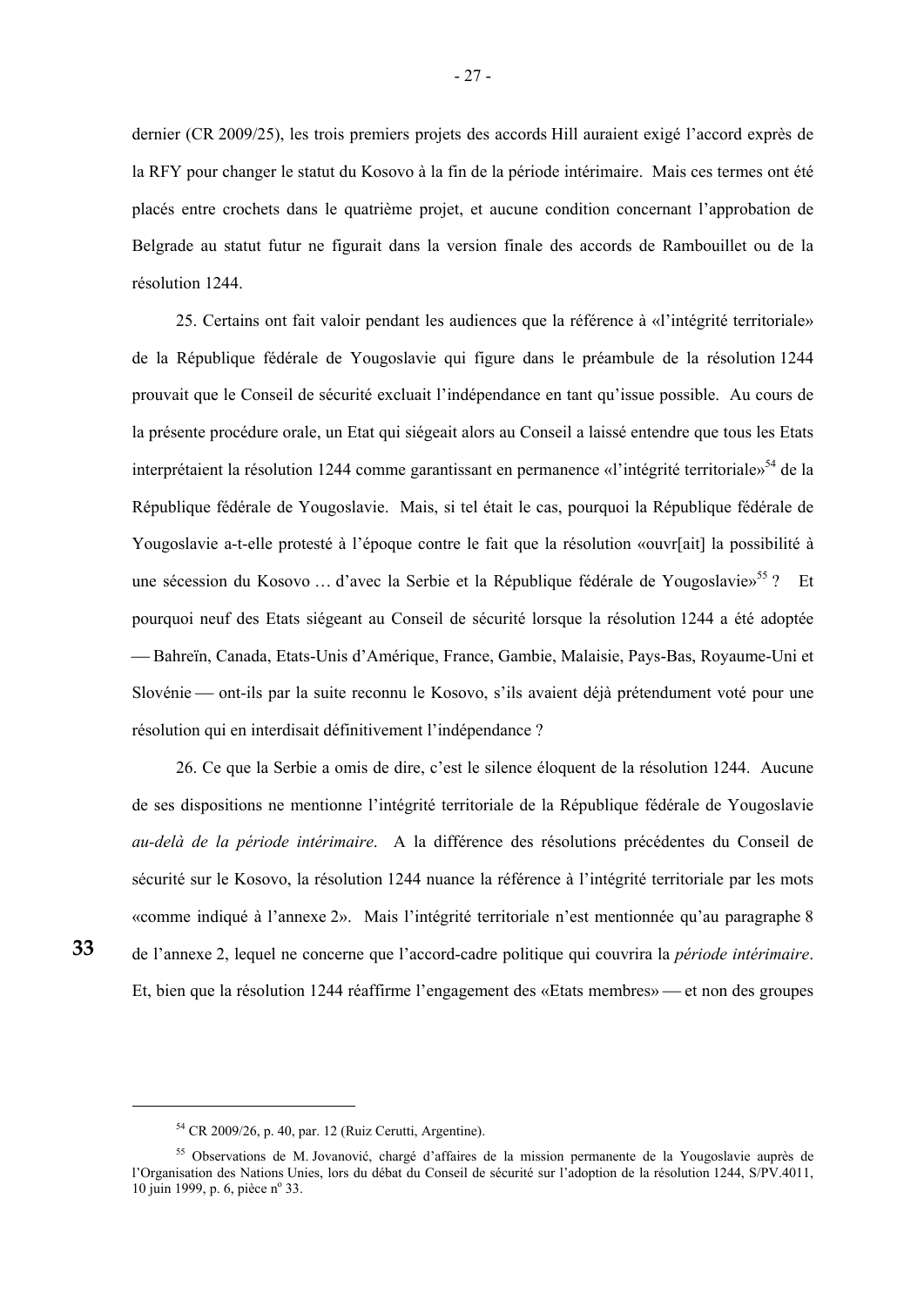internes — en faveur de l'intégrité territoriale de la RFY, cet engagement ne vaut que pour la *période intérimaire* et les options pour le statut futur ne sont pas limitées<sup>56</sup>.

 27. Point tout aussi important, ce n'est pas la préservation de l'intégrité territoriale de la Serbie qui est mentionné dans la résolution, mais celle de l'intégrité territoriale de la *République fédérale de Yougoslavie*, une entité qui n'existe plus<sup>57</sup>. En vertu de la résolution, le Kosovo devait continuer de faire partie de la RFY, mais il n'a jamais été question qu'il demeure au sein de la «Serbie». Au contraire, comme nous l'avons expliqué, le Conseil a pris soin d'éviter toute implication de ce type, de manière à préserver la possibilité de ce que l'on appelait à l'époque «l'option de la troisième république», selon laquelle le Kosovo pourrait devenir une troisième république, aux côtés de la Serbie et du Monténégro<sup>58</sup>, au sein de la République fédérale de Yougoslavie.

 28. La mention de l'intégrité territoriale contenue dans la résolution 1244 a encore été tempérée par la référence exprès, au deuxième alinéa du préambule, non seulement à l'annexe 2, qui, comme je l'ai expliqué ne s'appliquait que pendant la période intérimaire, mais aussi à l'acte final d'Helsinki. Cette mention de l'acte final d'Helsinki soulignait les préoccupations avant tout humanitaires du Conseil de sécurité et sa volonté de protéger les civils<sup>59</sup> en maintenant le Kosovo séparé de la Serbie qui l'avait si cruellement opprimé. Comme chacun sait, le Kosovo avait été victime de violations massives et systématiques des droits de l'homme tout au long de la décennie, ce qui avait conduit la RFY à être suspendue de l'OSCE. En se référant à l'acte final d'Helsinki dans la résolution 1244, le Conseil réaffirmait donc l'intégrité territoriale de la RFY, non comme principe absolu, mais comme un principe parmi bien d'autres — y compris, de toute évidence, les

<sup>56</sup> Voir exposé écrit des Etats-Unis d'Amérique, p. 56-57 de la traduction française; observations écrites des Etats-Unis d'Amérique, p. 19-23 de la traduction française.

<sup>&</sup>lt;sup>57</sup> Personne ne conteste que la Serbie est la continuation juridique de la RFY, mais le droit de la succession d'Etats ne signifie pas que toutes les références dans les documents internationaux à un Etat originel soient automatiquement considérées comme s'appliquant à un Etat successeur. Voir les observations des Etats-Unis d'Amérique, p. 22 de la traduction française.

<sup>58</sup> Voir l'exposé écrit des Etats-Unis d'Amérique, p. 61-64 de la traduction française ; observations écrites des Etats-Unis d'Amérique, p. 22-24 de la traduction française. Nous décrivons dans nos observations écrites le souhait de Belgrade d'éviter cette possibilité. Belgrade a qualifié ces propositions de «stratagème le plus perfide auquel la Serbie avait jamais été exposée», observations des Etats-Unis d'Amérique, p. 23 de la traduction française.

<sup>59</sup> Voir exposé écrit des Etats-Unis d'Amérique, p. 57-60 de la traduction française.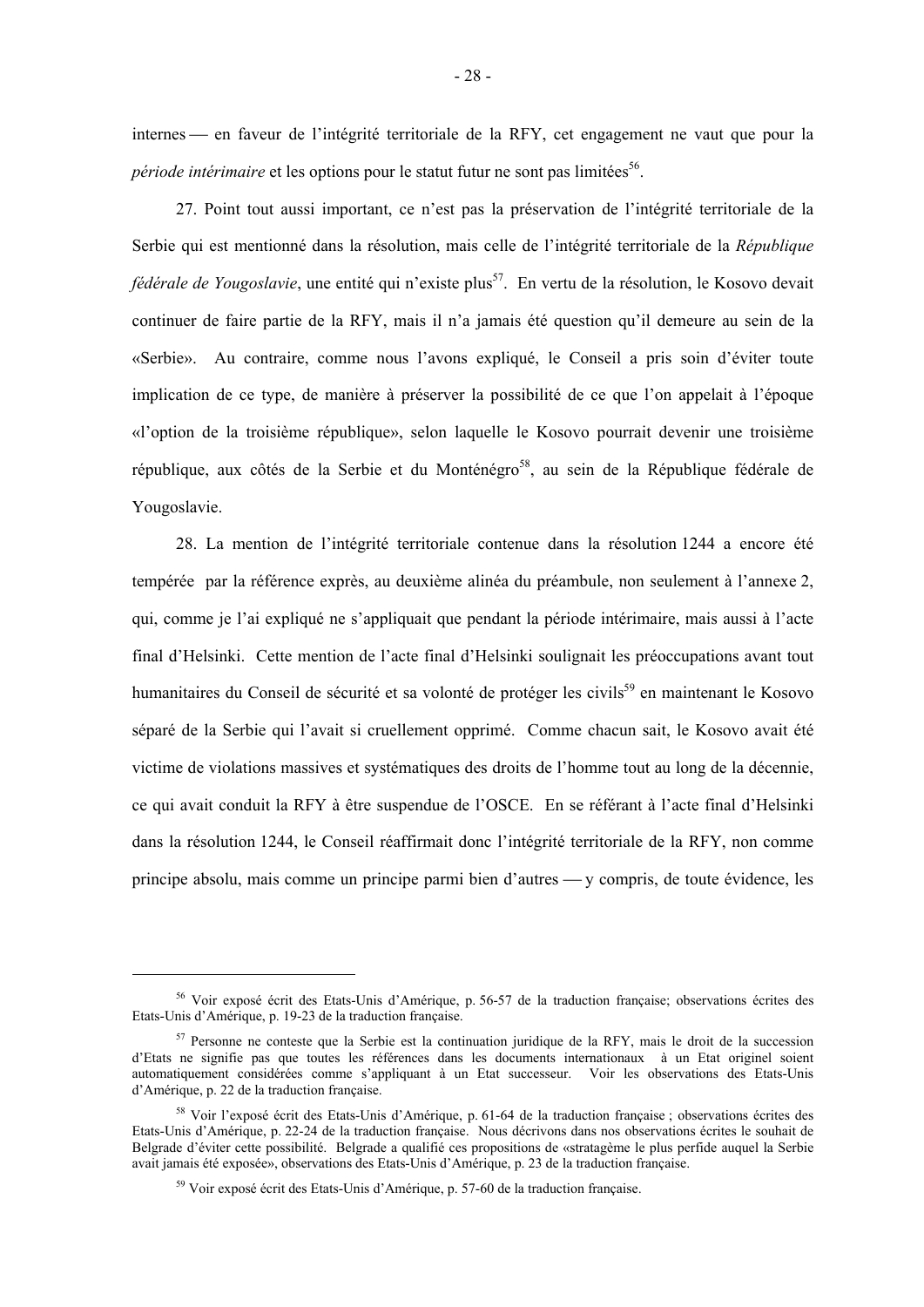engagements en matière de droits de l'homme pris à Helsinki — à examiner au regard de chaque principe — et je cite l'acte final — «chacun d'eux s'interprétant en tenant compte des autres»<sup>60</sup>.

**34** 

1

 29. La Serbie et ses défenseurs n'ont jamais indiqué avec précision les dispositions de la résolution 1244 que le Kosovo a, selon eux, violés. Mais certains laissent entendre que le Kosovo a violé le droit international en empêchant la MINUK de mener à bien son mandat aux termes du paragraphe 11, alinéa *e)*, à savoir «faciliter un processus politique» visant à déterminer le statut futur du Kosovo. Or il était uniquement prévu dans ce paragraphe que la présence civile facilite «un» processus politique, et non de multiples processus politiques<sup>61</sup>. Et à l'époque où le Kosovo a déclaré son indépendance, en février 2008, le processus politique spécifique prévu par la résolution 1244 avait pris fin. Le processus relatif à la détermination du statut futur du Kosovo était arrivé à son terme, les possibilités que les négociations débouchent sur une solution acceptée par les deux parties avaient été épuisées. Avec le soutien du Secrétaire général, l'envoyé spécial ⎯ qui était chargé de déterminer le champ d'application ainsi que la *durée* de ce processus politique — avait annoncé que «[l]a poursuite des pourparlers, sous quelque forme que ce soit, ne saurait permettre de sortir de cette impasse» et il avait expressément déclaré que la seule option viable pour le Kosovo était l'indépendance.

 30. Dans la présente instance, d'aucuns font valoir que les efforts déployés par certains Etats, notamment les Etats-Unis d'Amérique, pour obtenir une nouvelle résolution du Conseil de sécurité sur le Kosovo en juillet 2007<sup>62</sup> démontrent, d'une manière ou d'une autre, que nous considérions nécessaire, sur le plan juridique, qu'une résolution succède à la résolution 1244 pour que le Kosovo devienne indépendant. Mais le projet de résolution de 2007, comme la résolution 1244, était parfaitement «neutre quant au statut». Il avait pour principal objectif juridique de mettre fin aux opérations de la MINUK au Kosovo, ainsi que le prévoyait le plan Ahtisaari. Aucune de ses dispositions ne laissait entrevoir une décision, ni même une recommandation en faveur de l'indépendance du Kosovo. Le fait que ledit projet de résolution n'a pas été adopté signifiait uniquement qu'il fallait procéder à des ajustements dans les rôles de la MINUK et des acteurs

<sup>&</sup>lt;sup>60</sup> Acte final d'Helsinki, 1<sup>er</sup> août 1975, disponible sur http://www.osce.org/documents/mcs/1975/08/4044 en.pdf.

<sup>61</sup> Voir observations des Etats-Unis d'Amérique, p. 24-25, 28 de la traduction française.

 $62$  Un projet de résolution est joint en tant que pièce 36 à l'exposé écrit de la Serbie.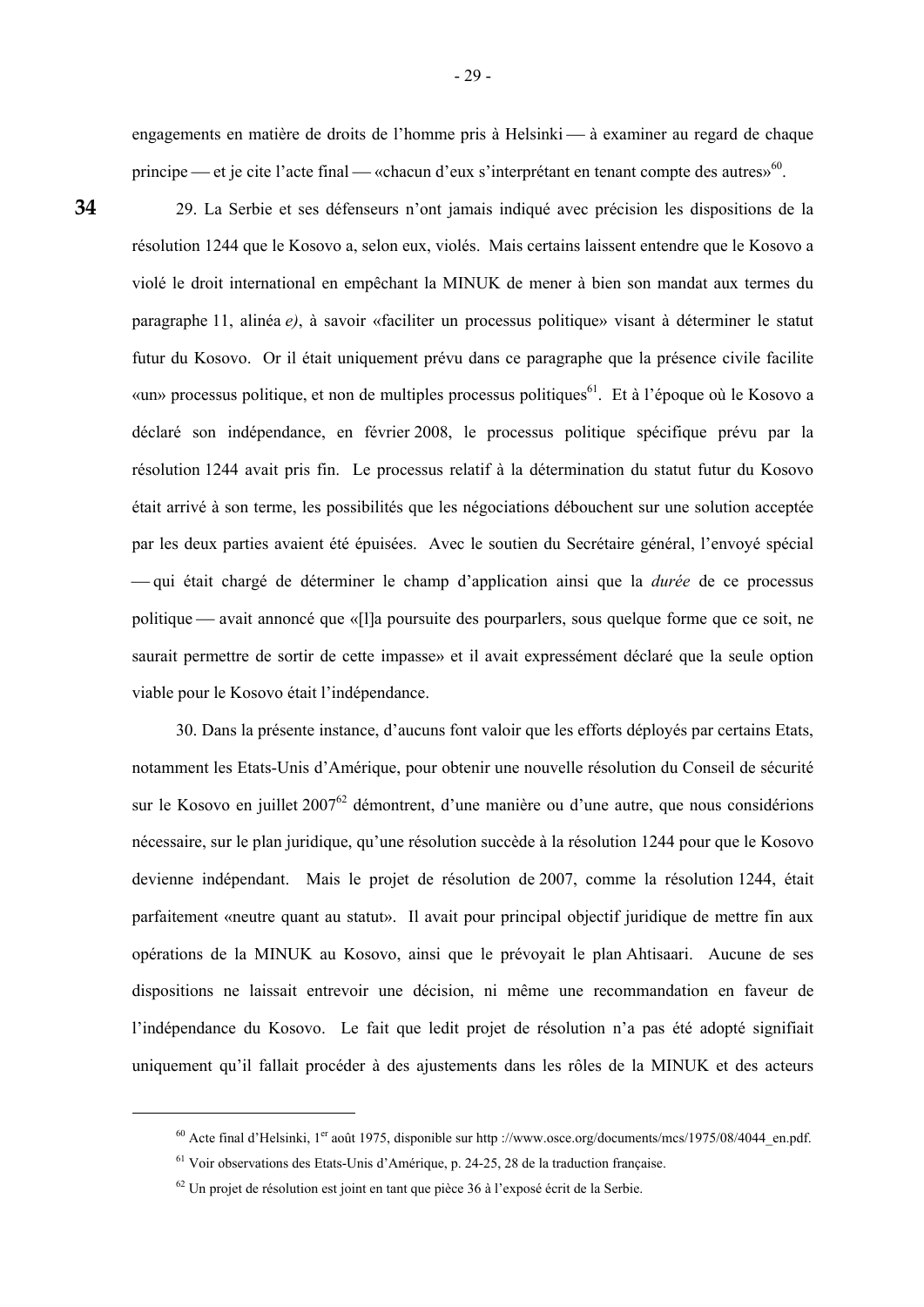internationaux prévus dans le plan Ahtisaari. Si tant est que le succès de la coordination ultérieure souligne quelque chose, c'est la cohérence de la déclaration d'indépendance avec l'action menée par les entités des Nations Unies en vertu de la résolution 1244.

 31. En résumé, au mois de février 2008, l'absence de toute possibilité de combler le fossé entre la Serbie et le Kosovo avait rendu toutes nouvelles négociations vaines<sup>63</sup>. Le paradoxe, c'est que la Serbie accuse le Kosovo de mauvaise foi, insinuant que la position du Kosovo en faveur de l'indépendance au cours des négociations était «aux antipodes» des conditions requises par la résolution 1244 en vertu desquelles «la souveraineté et l'intégrité territoriale de la Serbie [devaient] être sauvegardées»<sup>64</sup>. Mais ni la MINUK, ni M. Ahtisaari, ni la troïka n'ont jamais laissé entendre que le Kosovo négociait de mauvaise foi. La Serbie affirme que le Kosovo n'avait pas besoin d'accéder à l'indépendance parce qu'elle lui avait accordé «toute l'autonomie possible» en vertu de la résolution 1244<sup>65</sup>. Quiconque a lu les conclusions factuelles de la chambre de première instance dans l'affaire *Milutinović*, a vu les photographies des chars serbes stationnés à l'extérieur du bâtiment de l'Assemblée du Kosovo en mars 1989, ou a suivi les événements qui se sont déroulés dans les Balkans au cours des deux dernières décennies, comprend pourquoi le groupe de contact tout entier fit savoir à Belgrade que les «pratiques désastreuses du passé se trouv[aient] au cœur des problèmes actuels»<sup>66</sup>. Ce n'est pas le Kosovo mais la Serbie que le groupe de contact a exhorté à «montr[er] beaucoup plus de flexibilité» et à «commencer à considérer des compromis raisonnables et viables»<sup>67</sup>.

 32. Faire valoir que la déclaration d'indépendance était un acte *ultra vires* de l'Assemblée du Kosovo<sup>68</sup> ne permettrait pas non plus d'établir une violation quelconque du droit international. Même s'il s'avérait que la déclaration outrepassait en quoi que ce soit les pouvoirs conférés à l'Assemblée par la MINUK en vertu du cadre constitutionnel, cela reviendrait simplement à dire

-

 $<sup>63</sup>$  Exposé écrit des Etats-Unis, p. 64-68 de la traduction française.</sup>

<sup>64</sup> Exposé écrit de la Serbie, par. 919.

<sup>65</sup> CR 2009/24, p. 58, par. 46 (Zimmermann, Serbie) ; exposé écrit de la Serbie, par. 203.

<sup>66</sup> Déclaration du groupe de contact sur le statut futur du Kosovo, Londres, 31 janvier 2006, disponible à l'adresse http ://pristina.usembassy.gov/press20060131a.html.

 $<sup>67</sup>$  Déclaration ministérielle du groupe de contact, Vienne, 24 juillet 2006, disponible à l'adresse</sup> http ://www.diplomatie.gouv.fr /en/IMG/pdf/statement\_Vienne\_24\_juillet\_version\_finale.pdf.

 $^{68}$  Exposé des Etats-Unis, p. 46 de la traduction française, note 231 ; observations des Etats-Unis, p. 29 à 30 de la traduction française.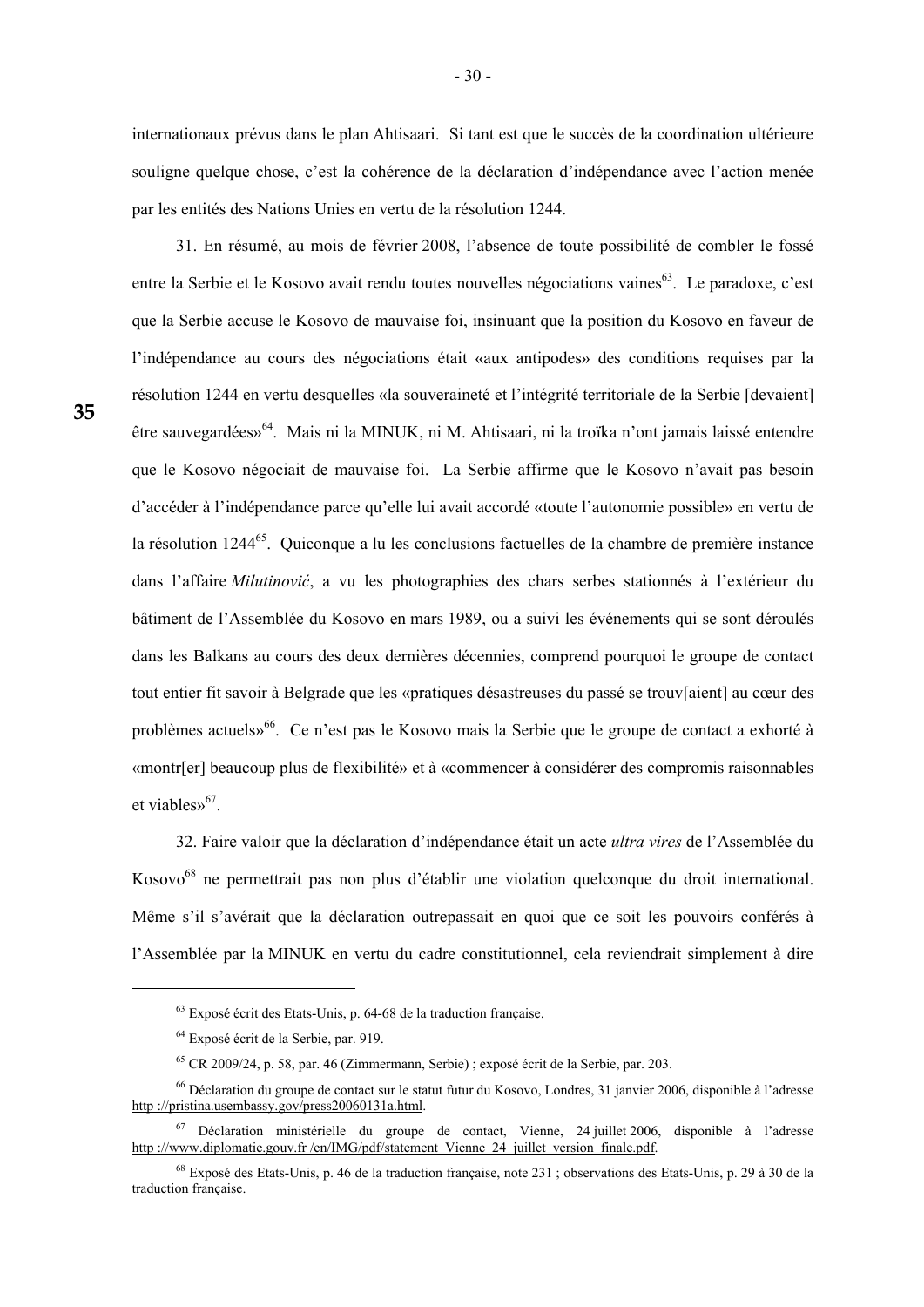qu'elle n'émanait pas de qui de droit à Pristina. Si elle était considérée comme viciée parce qu'émanant des institutions provisoires d'administration autonome, il serait à présent aisé de remédier à cette question de forme en demandant à un autre organe constituant du Kosovo de faire une nouvelle proclamation. Nul ne doute que le peuple du Kosovo voulait l'indépendance, ni que la déclaration était l'expression de sa volonté. Cette indépendance ne venait pas «du haut» en ce sens qu'elle ne résultait pas d'une décision de la MINUK de conférer ses pouvoirs en matière de droit interne, elle venait «du bas», c'est-à-dire du peuple du Kosovo qui a clairement manifesté sa volonté d'être indépendant.

 33. Finalement, même à supposer, aux fins de l'argumentation, que la déclaration ait d'une manière quelconque enfreint le cadre constitutionnel, ce cadre, comme d'autres règlements adoptés par la MINUK, a fonctionné comme un instrument de droit interne et non comme un instrument de droit international<sup>69</sup>. Nous avons déjà démontré que les règlements de la MINUK relèvent nécessairement du droit interne, étant donné qu'ils s'appliquent à l'échelon national, remplacent les lois existantes et régissent les questions locales<sup>70</sup>. Dans la présente instance, la Serbie a reconnu la justesse de cette remarque, tout en faisant valoir que les règlements de la MINUK relèvent en quelque sorte du droit international parce qu'ils émanent du Conseil de sécurité, qui est une autorité de droit international<sup>71</sup>. Mais ce n'est pas parce que le Conseil de sécurité a autorisé la MINUK à établir le droit interne au Kosovo que ce droit interne s'est automatiquement converti en droit international. Ainsi, si un automobiliste circulant au Kosovo dépassait une limitation de vitesse imposée par un règlement de la circulation établi par la MINUK, il n'enfreindrait assurément pas le droit international simplement parce que l'entité qui a promulgué la loi contre les excès de vitesse a été créée par une instance internationale<sup>72</sup>.

-

 $69$  La MINUK était habilitée à exercer des «pouvoirs législatifs et exécutifs» — et c'est ce qu'elle a fait lorsqu'elle a promulgué le règlement 2001/9 — et elle avait pour responsabilité de «modifier, abroger ou suspendre les lois existantes, dans la mesure où il lui sera[it] nécessaire de le faire pour s'acquitter de ses fonctions», rapport du Secrétaire général sur la Mission d'administration intérimaire des Nations Unies au Kosovo, S/1999/779 du 12 juillet 1999, pièce n° 37. Il a été fait observer à la même époque, en 2001, que le règlement 2001/9 relatif au cadre constitutionnel conférait au Représentant spécial du Secrétaire général et à la KFOR «les pouvoirs dont est généralement investi un gouvernement fédéral», A. Zimmerman et C. Stahn, «Yugoslav Territory, United Nations Trusteeship or Sovereign State», *70 Nordic Journal of International Law* 423, 428 (2001)

 $70$  Voir observations des Etats-Unis, p. 30 à 32 de la traduction française.

<sup>71</sup> Voir CR 2009/24, p. 48, par. 39 à 41 (Djerić, Serbie).

 $72$  Voir observations des Etats-Unis, p. 30 à 32 de la traduction française et les citations qui y figurent.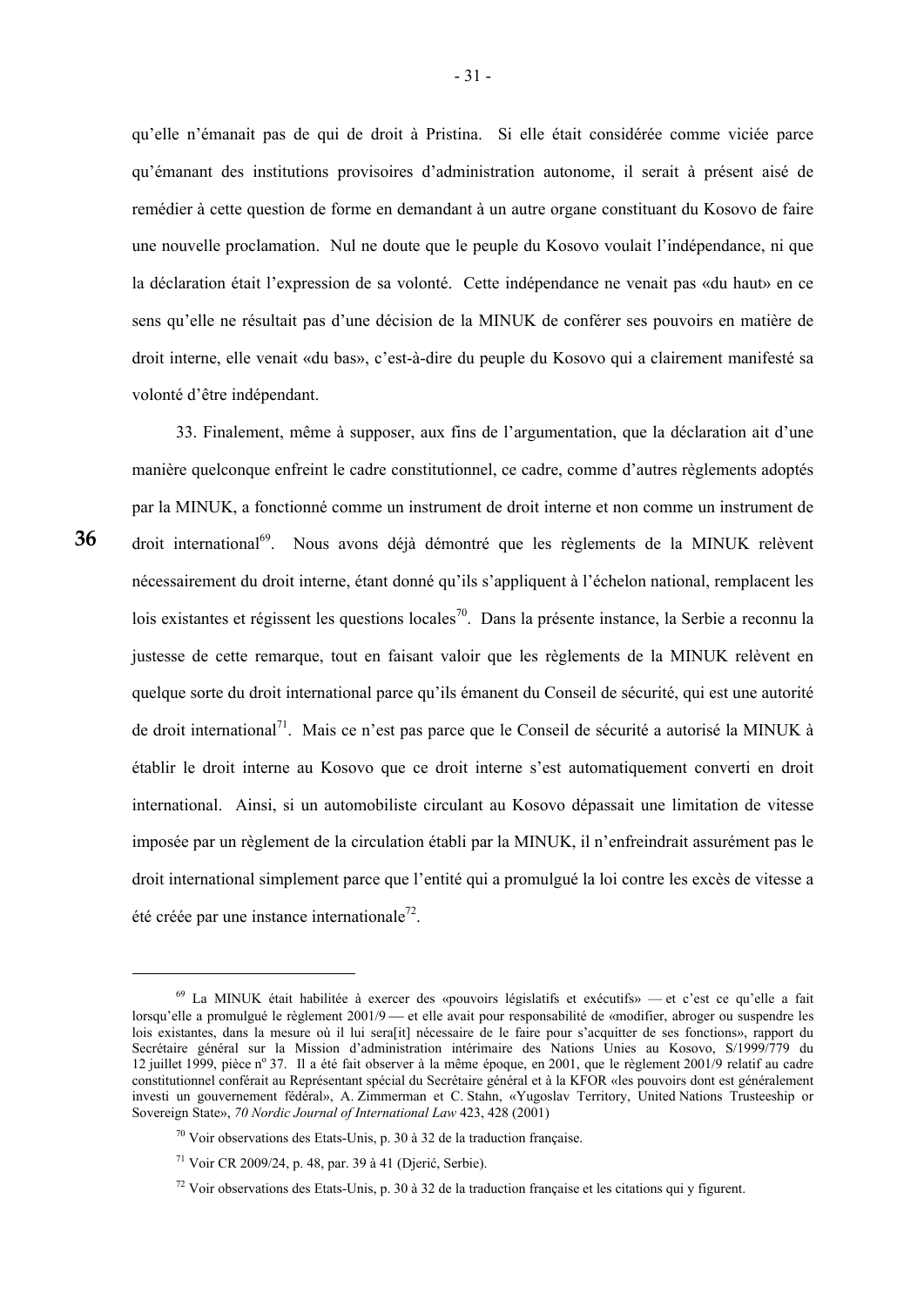34. Monsieur le président, s'il y a jamais eu un moment où les responsables des Nations Unies auraient pu annuler la déclaration d'indépendance, c'était juste après son adoption, en février 2008. Mais les organes compétents des Nations Unies ont décidé après mûre réflexion, il y a près de deux ans, de *ne pas* l'invalider. Ils ont pris cette décision en étant pleinement conscients que les auteurs de la déclaration acceptaient expressément la résolution 1244 et les présences internationales dont elle portait création et que le Kosovo s'engageait à agir conformément à toutes les résolutions du Conseil de sécurité et à tous les principes du droit international<sup>73</sup>.

# **III. LA COUR NE DEVRAIT RÉPONDRE QU'À LA QUESTION DE PORTÉE LIMITÉE QUI LUI A ÉTÉ POSÉE**

 35. Enfin, Monsieur le président, la Cour ne devrait répondre qu'à la question de portée limitée qui lui a été posée. Ce que tout cela montre, c'est à quel point la question posée en l'espèce est singulière et limitée. Il ne s'agit pas de savoir si le Kosovo est un Etat indépendant aujourd'hui, ni s'il a été dûment reconnu, si, à certains égards, la MINUK et l'Organisation des Nations Unies devraient agir différemment, ni si les instances des Nations Unies qui y étaient habilitées ont fait ce qu'il fallait en refusant d'invalider la déclaration d'indépendance il y a près de deux ans. Il ne s'agit pas non plus de savoir si les pourparlers sur le statut futur du Kosovo — auxquels il a été dûment mis fin parce que les possibilités qu'ils offraient étaient considérées comme «épuisées» il y a des années déjà — pourraient ou devraient reprendre aujourd'hui.

 36. La prémisse habituelle sur laquelle repose la compétence consultative de la Cour, c'est que l'organe demandeur — en l'occurrence l'*Assemblée générale* — a besoin de l'avis juridique de la Cour pour s'acquitter efficacement de ses fonctions<sup>74</sup>. Mais la question posée n'a pas tant pour

-

 $^{73}$  Voir exposé écrit des Etats-Unis, p. 68 à 72 de la traduction française ; observations des Etats-Unis, p. 33 à 35 de la traduction française.

<sup>74</sup> Voir exposé des Etats-Unis, p. 34 à 37 de la traduction française ; observations des Etats-Unis, p. 7 et 8 de la traduction française.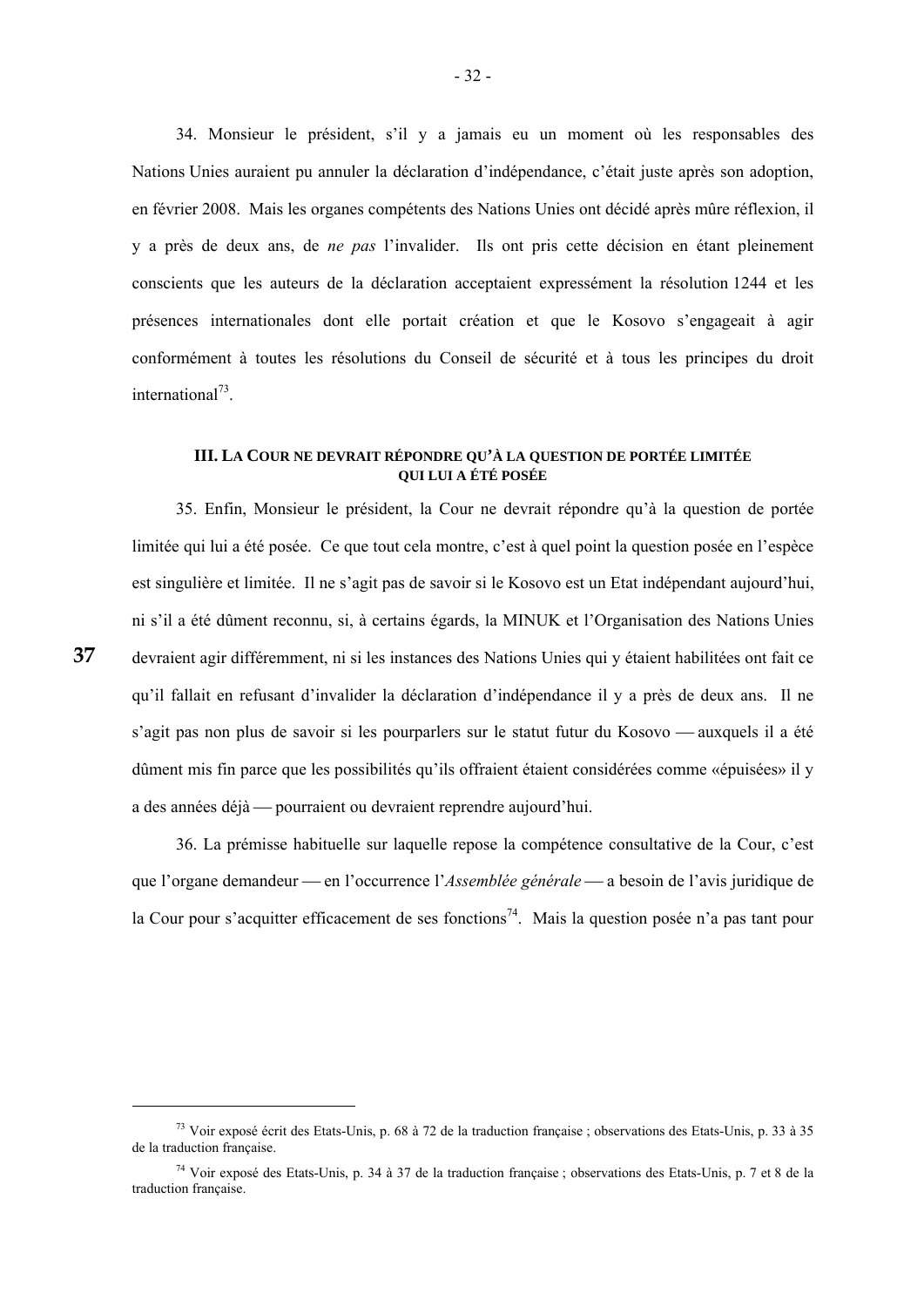objet de donner un avis juridique à l'Assemblée que de conseiller ses Etats membres<sup>75</sup>. Dans la résolution 63/3, par laquelle la Cour est priée de donner un avis consultatif, rien n'indique en quoi cet avis se rapporterait à une activité prévue de l'Assemblée générale, ni en quoi il serait utile à cette dernière. Et *contrairement à ce qui s'est passé pour chacune des précédentes demandes d'avis consultatif* de l'Assemblée générale, la résolution 63/3 a été adoptée, non pas en rapport avec une question de fond inscrite à son ordre du jour, mais au titre d'un point *ad hoc* créé dans le seul but de demander un avis consultatif à la  $\text{Cour}^{76}$ .

 37. Paradoxalement, l'Etat Membre qui parrainait la soumission de cette question de portée limitée a affirmé que la réponse de la Cour ne changerait rien, pas même son comportement. La Serbie a maintes fois répété qu'elle ne reconnaîtrait le Kosovo «à aucun prix, même si la décision [de la Cour] [était] favorable à Pristina»<sup>77</sup>. Mais, Monsieur le président, rien n'oblige la Cour à rendre un avis consultatif qui risque d'être ignoré de l'aveu même de l'Etat à l'origine de la question, qui vise à rouvrir des négociations politiques closes de longue date et que les responsables compétents des Nations Unies ont jugées vaines, ou qui cherche à amener la Cour à remettre en question des arrangements politiques délicats qui ont instauré la stabilité dans une région en proie au désordre.

38. Nous prions instamment la Cour de laisser la déclaration du Kosovo en l'état — soit en refusant de rendre un avis, soit en répondant simplement par l'affirmative à la question posée, à savoir : la déclaration d'indépendance du Kosovo est-elle conforme au droit international ?<sup>78</sup>. Ainsi qu'il ressort clairement de nos écritures, la Cour peut répondre à la question qui lui a été posée et juger que le droit international n'interdit pas la déclaration d'indépendance du Kosovo, et ce sans

-

<sup>75</sup> Ainsi que la Cour l'a souligné dans le passé, les avis consultatifs servent à conseiller les organes des *Nations Unies*, et non les différents Etats membres. En cherchant un soutien pour sa résolution, la Serbie a constamment insisté, non pas sur la nécessité pour l'Assemblée générale de répondre à la question, mais sur le prétendu droit des *Etats membres* de soumettre une question à la Cour. La Serbie a ouvertement décrit la présente affaire comme se rapportant au «droit de chaque Etat Membre de l'Organisation des Nations Unies de poser à la Cour une question simple, élémentaire», affirmant devant l'Assemblée générale qu'»aucun pays ne saurait se voir dénier le droit de soumettre une telle question à la CIJ» et qu'un vote contre la résolution «reviendrait de fait à dénier le droit de tout pays de rechercher — maintenant ou à l'avenir — un recours judiciaire par l'intermédiaire du système des Nations Unies». Voir exposé écrit des Etats-Unis, p. 36 de la traduction française.

<sup>76</sup> Voir observations des Etats-Unis, p. 7 et 8 de la traduction française.

<sup>77</sup> Voir *ibid.*, p. 7 de la traduction française.

 $^{78}$  Voir exposé écrit des Etats-Unis, p. 37 à 40 de la traduction française ; observations écrites des Etats-Unis, p. 7 de la traduction française.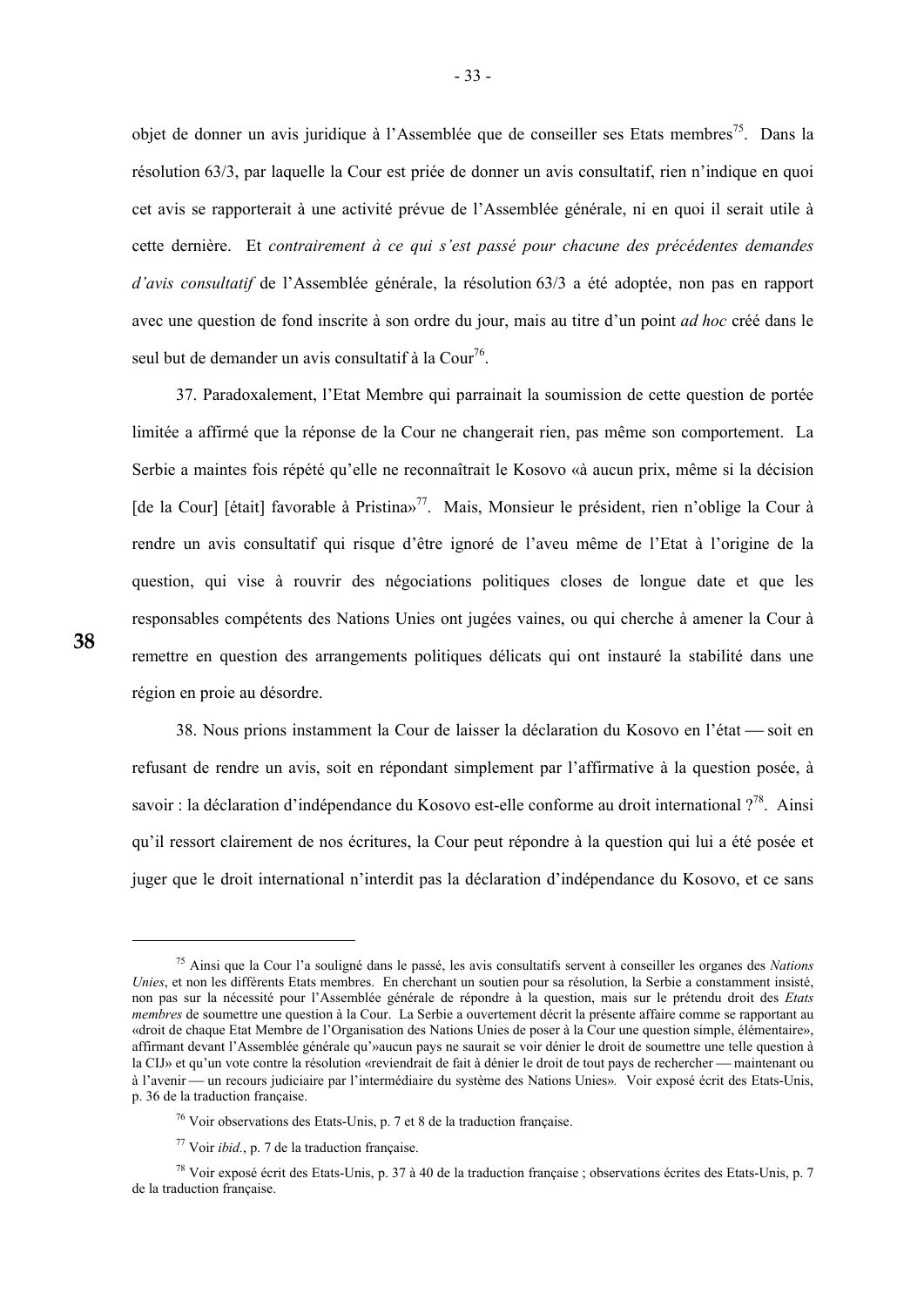examiner d'autres situations politiques ou questions complexes d'autodétermination soulevées par un certain nombre d'Etats dans la présente instance<sup>79</sup>.

 39. Mais si la Cour devait juger nécessaire d'examiner la déclaration du Kosovo sous l'angle de l'autodétermination, elle devrait alors se pencher sur les circonstances juridiques et factuelles inédites de la présente affaire : la grande attention que le Conseil de sécurité a donnée à la question du Kosovo ; les atrocités à grande échelle commises à l'encontre du peuple du Kosovo qui ont débouché sur les accords de Rambouillet et la résolution 1244 ; l'importance accordée par les Nations Unies à la volonté du peuple du Kosovo, son territoire uni et ses caractéristiques historiques, juridiques, culturelles et linguistiques uniques ; la longue histoire de l'autonomie du Kosovo ; la participation des représentants du Kosovo au processus politique mené à l'échelle internationale ; l'engagement pris par le peuple du Kosovo dans sa déclaration de respecter les résolutions antérieures du Conseil de sécurité et le droit international ; et la décision des organes de l'ONU de ne pas s'immiscer dans les mesures prises par le Kosovo pour accéder à l'indépendance<sup>80</sup>.

 40. Monsieur le président, dans l'exposé qu'elle a présenté aujourd'hui, Chypre a cherché ostensiblement à établir une analogie entre le processus découlant de la résolution 1244 et le cas, émouvant mais en l'occurrence trompeur, d'un parent qui doit placer son jeune enfant dans une institution d'Etat et qui finit par le perdre pour toujours. Mais, après réflexion, il vaudrait bien mieux — si l'on veut raisonner par analogie — reconnaître la légèreté dont fait preuve l'Etat qui force un enfant devenu adulte à regagner, contre sa volonté, un foyer où il est maltraité, surtout lorsque parents et enfant vivent séparément depuis longtemps et lorsque les multiples tentatives de réconciliation ont échoué. Dans cette situation-là, comme dans celle qui nous occupe, la déclaration d'indépendance serait la seule option viable et serait certainement conforme au droit.

**39** 

1

# **IV. CONCLUSION**

 41. En conclusion, Monsieur le président, la déclaration d'indépendance du Kosovo s'est révélée nécessaire et a eu un effet stabilisateur sur le plan politique. La déclaration de 2008 et la

 $79$  Voir observations des Etats-Unis, p. 15 à 17 de la traduction française.

<sup>80</sup> Voir *ibid.*, p. 15 à 17 de la traduction française.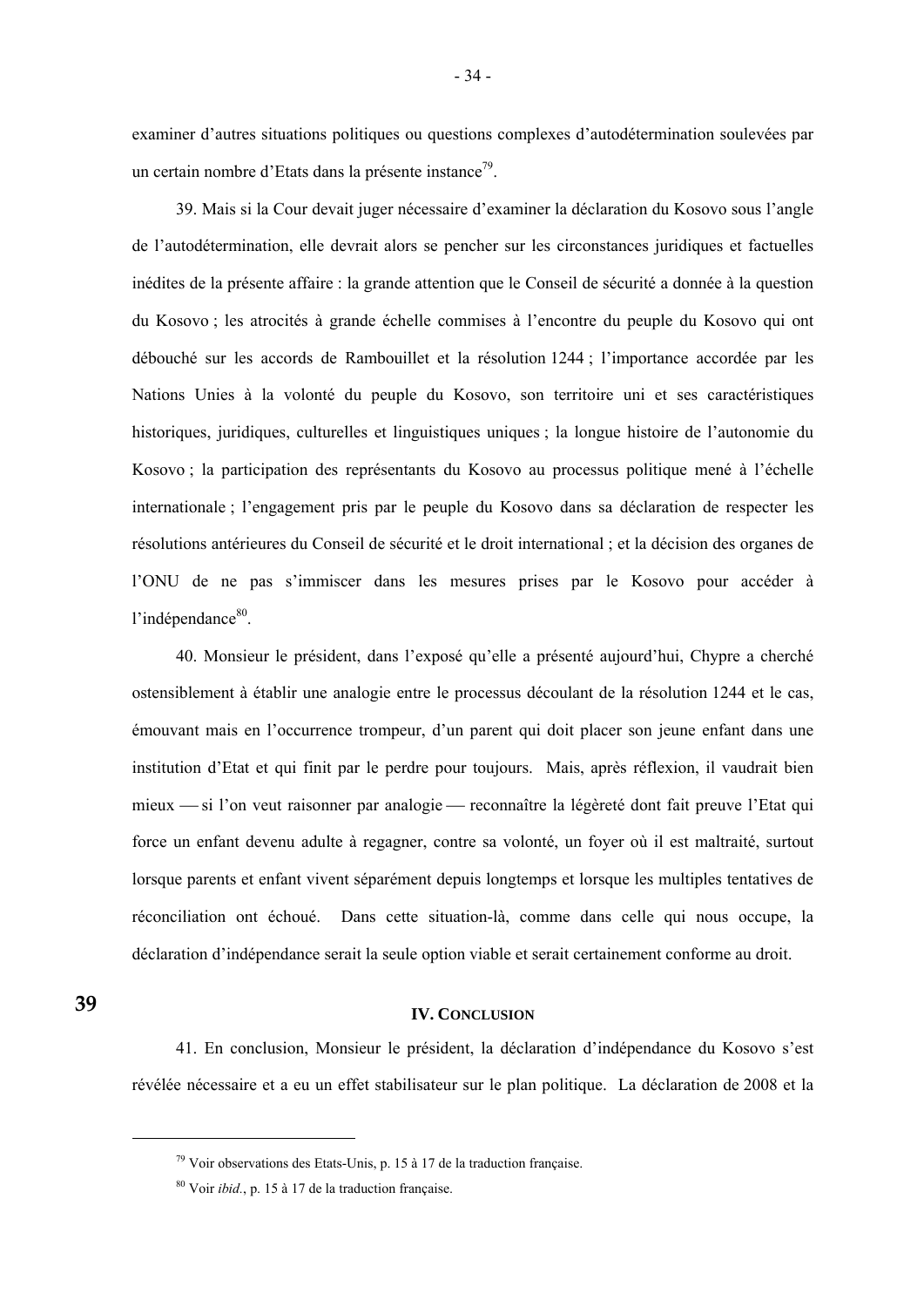reconnaissance du Kosovo par de nombreuses nations ont apporté aux Balkans la stabilité dont ils avaient grand besoin et clos le long chapitre de la dissolution de ce qui était la Yougoslavie<sup>81</sup>. La déclaration d'indépendance du Kosovo est née d'un processus supervisé par les Nations Unies qui, à travers la résolution 1244 et les institutions dont elle portait création, se sont considérablement investies dans le passé et le présent du Kosovo. Elle rend aujourd'hui possible un avenir dans lequel le Kosovo jouira non seulement d'une indépendance politique, mais aussi d'une autonomie économique, administrative et civile.

 42. Bien que la Serbie, agissant par l'entremise de l'Assemblée générale, ait instamment prié la Cour de rendre un avis consultatif, dont elle espère qu'il rouvrira les négociations sur le statut afin de redessiner le futur du Kosovo, elle n'a donné à la Cour aucune raison de bouleverser ce qui est devenu un équilibre stable. Car le Kosovo est à présent indépendant. Et le Kosovo, et la Serbie font partie de l'avenir de l'Europe. En tant qu'organe judiciaire principal des Nations Unies, la Cour ne devrait pas se trouver enrôlée dans la tentative que fait un Etat membre pour remonter dans le temps de près de dix ans, défaisant ainsi un processus minutieux mis en œuvre en vertu de la résolution 1244 et supervisé par de nombreuses autres entités des Nations Unies : le Conseil de sécurité, le représentant spécial du Secrétaire général, deux envoyés spéciaux, la MINUK et la troïka<sup>82</sup>. Et à l'heure où l'indépendance du Kosovo a finalement clos l'un des chapitres les plus douloureux de l'histoire de l'Europe contemporaine, la Cour ne devrait pas faire usage de sa compétence consultative pour le rouvrir. Nous devrions plutôt regarder tous vers un avenir commun dans lequel la Serbie et un Kosovo indépendant ont des rôles d'importance vitale à jouer.

 43. Monsieur le président, Messieurs de la Cour, au nom de mon pays, je vous remercie de votre aimable attention.

 Le PRESIDENT : Je remercie M. Harold Hongju Koh de l'exposé oral et des observations qu'il nous a présentés au nom des Etats-Unis d'Amérique.

<sup>81</sup> Voir *ibid.*, p. 2 à 3 de la traduction française.

<sup>82</sup> Voir *ibid*.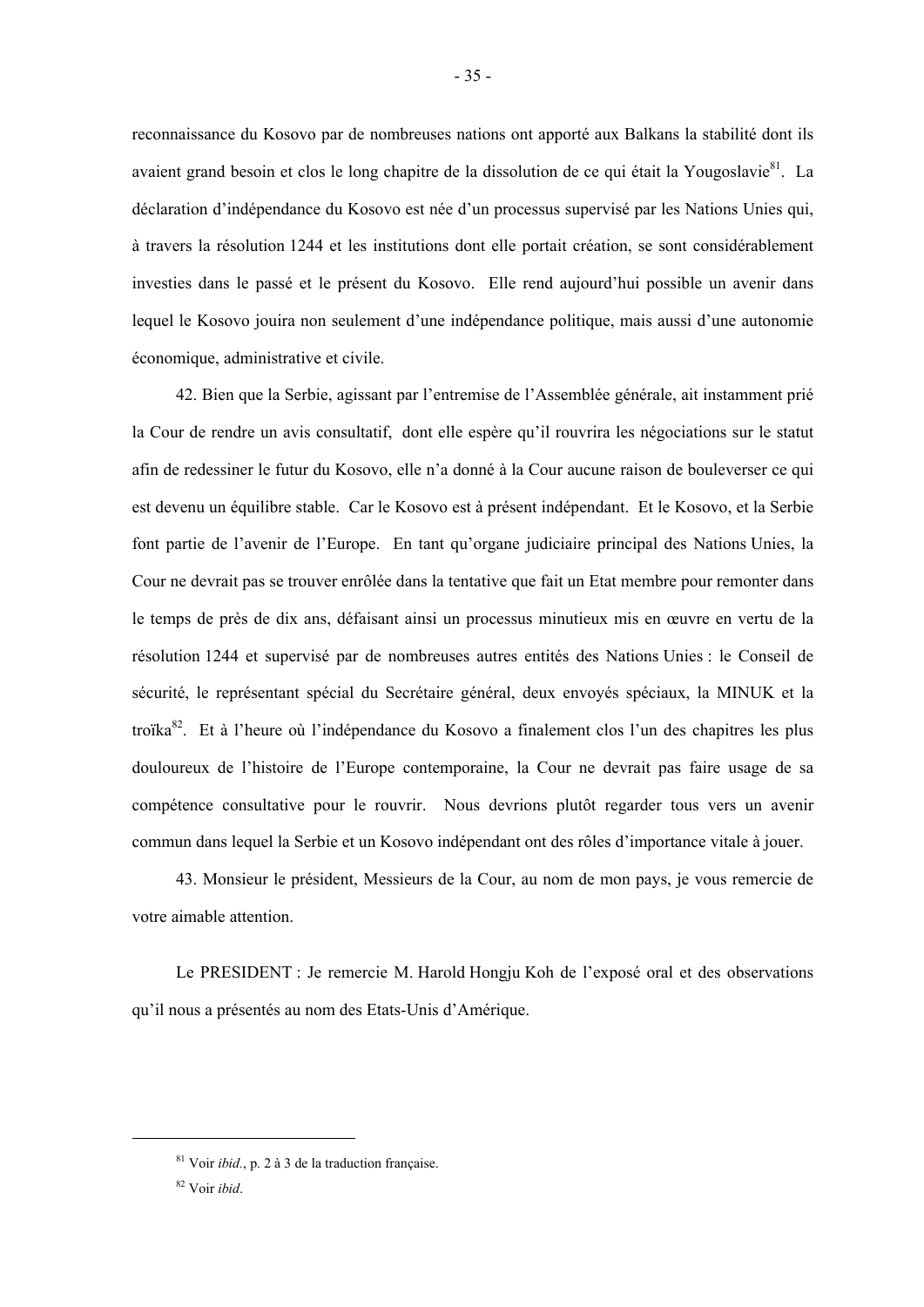Le moment me semble venu de prendre notre pause habituelle de 15 minutes. Merci.

*L'audience est suspendue de 11 h 30 à 11 h 45.* 

 Le PRESIDENT : Veuillez vous asseoir. Je donne maintenant la parole à S. Exc. M. Kirill Gevorgian, qui présentera l'exposé oral de la Fédération de Russie.

M. GEVORGIAN :

**40** 

# **INTRODUCTION**

 1. Monsieur le président, Messieurs de la Cour, c'est pour moi un grand privilège que de m'adresser de nouveau à vous au nom de mon pays. La question à l'examen porte sur les principes les plus fondamentaux du droit international ainsi que sur l'autorité des principaux organes de la communauté internationale. Elle est également l'occasion pour la Cour de contribuer au renforcement de l'ordre juridique international et à la réalisation des buts de la Charte des Nations Unies.

 2. La Fédération de Russie s'est activement investie dans les différents processus politiques relatifs au Kosovo depuis que la situation dans la région est devenue l'une des préoccupations de la communauté internationale. Ce faisant, elle a toujours été guidée par son attachement au droit international et par les responsabilités particulières lui incombant en tant que Membre permanent du Conseil de sécurité de l'Organisation des Nations Unies.

 3. La position de la Fédération de Russie sur la question soumise à la Cour est présentée dans son exposé écrit. Je m'attacherai donc ce matin aux points que nous estimons essentiels, et examinerai les arguments le plus souvent avancés par les partisans de l'indépendance du Kosovo.

# **La question posée à la Cour**

 4. La Fédération de Russie considère que la Cour a compétence pour connaître de la présente demande d'avis consultatif. La question qui lui est soumise est une question juridique, et l'Assemblée générale était, sans nul doute, fondée à la poser. Cette question a une portée limitée. Pour y répondre, il est néanmoins important que la Cour se penche sur le processus au sens large qui a conduit à la prétendue indépendance du Kosovo. C'est ce que suggèrent le libellé de la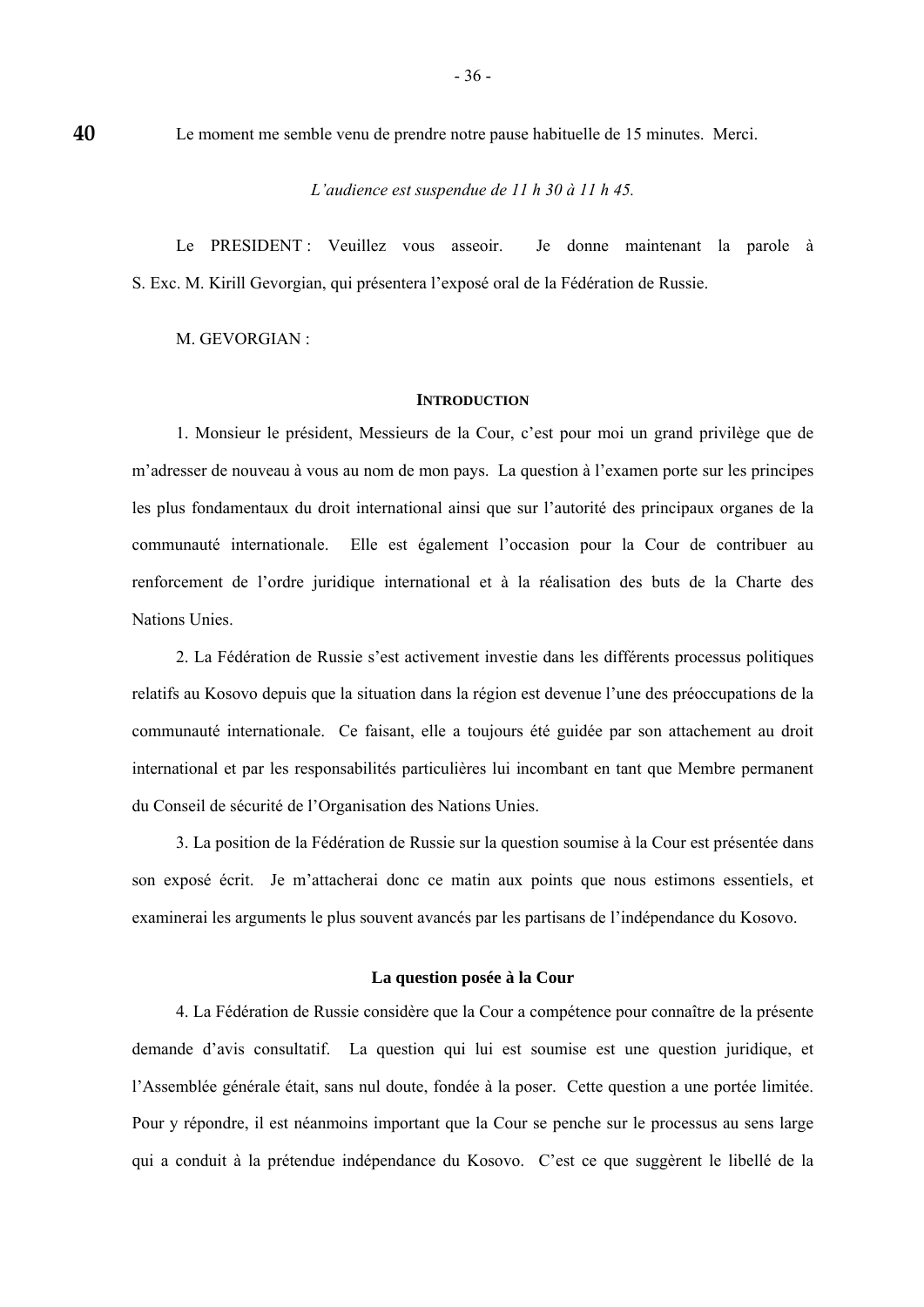résolution 63/3 de l'Assemblée générale des Nations Unies et les déclarations qui ont été faites lors de l'adoption de cette résolution<sup>83</sup>, ainsi que les arguments avancés par certains participants aux présentes audiences. **41** 

# **I. LE DROIT INTERNATIONAL GÉNÉRAL**

# **Les déclarations d'indépendance sont-elles régies par le droit international ?**

 5. Monsieur le président, il a été soutenu que les déclarations d'indépendance n'étaient pas régies par le droit international ou que celui-ci ne les interdisait pas d'une manière générale<sup>84</sup>. Pourtant, ainsi que certaines délégations l'ont à juste titre fait observer à l'audience<sup>85</sup>, plusieurs déclarations d'indépendance ont été considérées comme illicites par le Conseil de sécurité<sup>86</sup> ou par l'Assemblée générale, lorsqu'elles s'inscrivaient dans un contexte plus large qui, lui-même, était contraire au droit international.

 6. En réalité, l'analyse des précédents dont nous disposons conduit immanquablement à la conclusion suivante : les déclarations d'indépendance étaient considérées comme illicites lorsque la prétention sous-jacente à la qualité d'Etat était tenue pour telle. Citons le cas de Chypre-Nord ou de la Rhodésie du Sud. A l'inverse, lorsque la création d'un Etat était conforme au droit international, la déclaration d'indépendance l'était également. Ainsi des anciennes républiques de la République fédérative socialiste de Yougoslavie et de l'Union soviétique.

 7. En résumé, les déclarations d'indépendance sont *bien* régies par le droit international, et leur licéité s'apprécie à l'aune des mêmes critères que celle de la création d'Etats.

#### **La population du Kosovo est-elle une entité fondée à disposer d'elle-même ?**

 8. Il est largement admis que, en dehors du contexte colonial, la sécession d'une entité sans le consentement de l'Etat dont elle est issue ne peut être envisagée que dans le cadre de l'exercice du droit d'un peuple à l'autodétermination et ce, seulement dans des circonstances exceptionnelles.

<u>.</u>

<sup>83</sup> Nations Unies, doc A/63/PV.22, 8 octobre 2008.

<sup>84</sup> CR 2009/25, p. 38 (Müller) ; CR 2009/26, p. 12 (Frowein), p. 27-29 (Wasum-Rainer) ; CR 2009/27, p. 8-9 (Tichy) ; CR 2009/28, p. 23-24 (Dimitroff) ; CR 2009/29, p. 65 (Metelko-Zgombić).

<sup>85</sup> CR 2009/29, p. 68 (Winkler). Voir également CR 2009/26, p. 12-13 (Frowein) et CR 2009/27, p. 9 (Tichy) ; CR 2009/28, p. 24 (Dimitroff).

<sup>86</sup> Résolution 541 (1983) du Conseil de sécurité de l'Organisation des Nations Unies, 18 novembre 1983 (Chypre) ; résolutions 216 (1965) du Conseil de sécurité, 12 novembre 1965, et 217 (1965), 20 novembre 1965 (Rhodésie du Sud).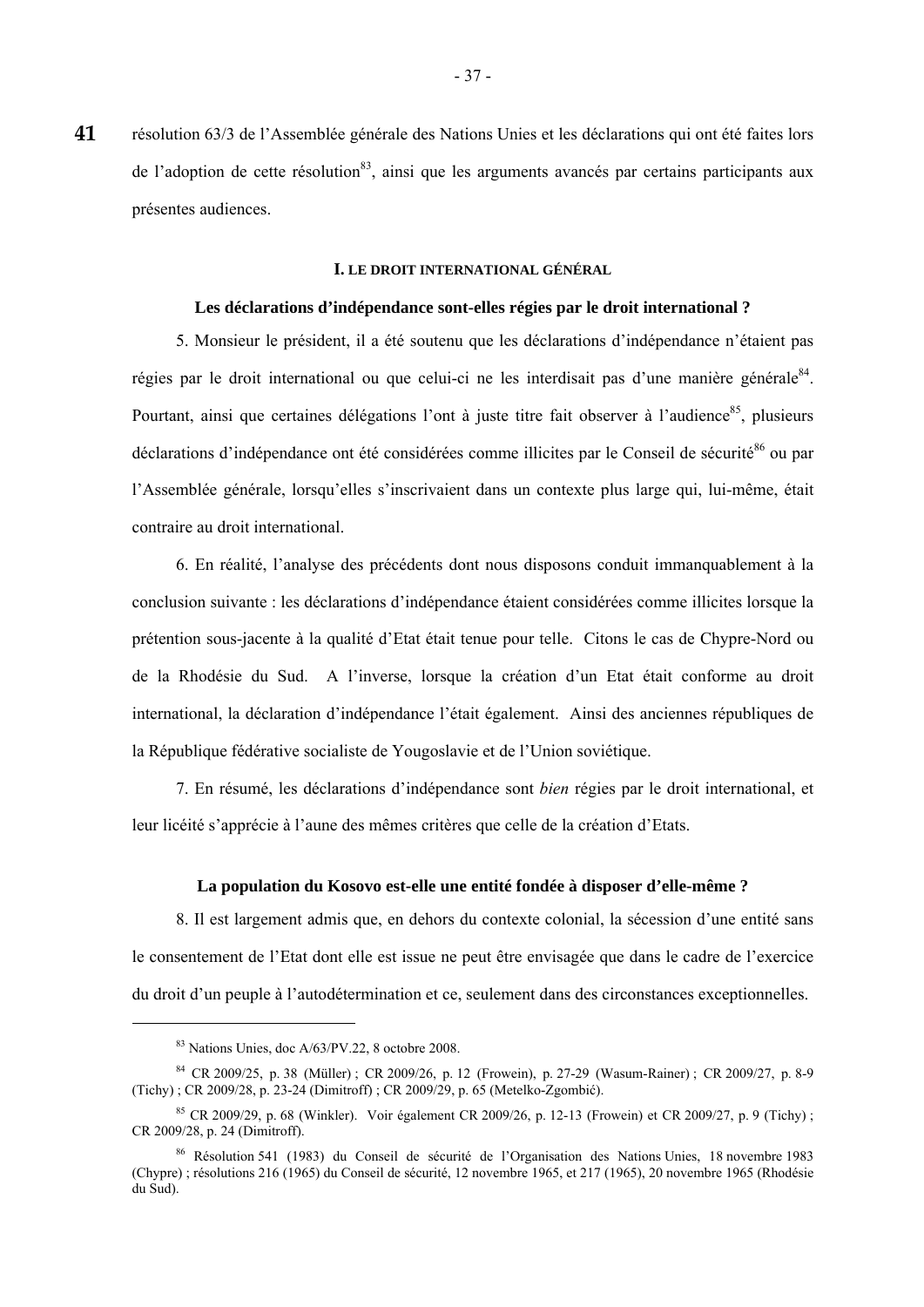9. Pour pouvoir se prévaloir du droit à l'autodétermination, la population du Kosovo doit constituer une entité fondée à disposer d'elle-même au regard du droit international. Or, d'autres participants ont d'ores et déjà démontré qu'elle n'entrait dans aucune des catégories classiques de peuples pouvant prétendre à ce droit<sup>87</sup>.

 10. Aussi les auteurs de la DUI et leurs partisans ont-ils déployé des efforts considérables pour démontrer que, en raison des particularités de la structure fédérale de la République fédérative socialiste de Yougoslavie, la population du Kosovo devait être considérée comme un peuple pouvant jouir du droit à l'autodétermination. Leurs arguments ont principalement trait à l'étendue des compétences du Kosovo et au fait que celui-ci était directement représenté au niveau fédéral<sup>88</sup>. Ces aspects, pourtant, ne sont guère pertinents. Ce qui importe, c'est qu'une population donnée soit juridiquement qualifiée de peuple. Or, à l'évidence, aucune des constitutions successives de la Yougoslavie socialiste ne qualifiait ainsi la population du Kosovo.

 11. Cette conclusion concernant le Kosovo est étayée par de nombreux documents internationaux. Il a déjà été indiqué à la Cour que ni l'avis de la commission Badinter<sup>89</sup>, ni les résolutions du Conseil de sécurité<sup>90</sup>, ni d'autres documents pertinents n'ont jamais mentionné un quelconque droit du peuple du Kosovo à l'autodétermination. De surcroît, la commission Badinter a, en 1992, déclaré que le processus de dissolution de la RFSY était achevé, sans qu'il ait jamais été question d'une éventuelle indépendance du Kosovo $91$ .

# **Le sens de l'expression «volonté du peuple» dans les accords de Rambouillet**

 12. S'agissant de la question de l'autodétermination, certains participants ont mis l'accent sur les accords de Rambouillet et, plus particulièrement, sur l'expression «la volonté du peuple» qui figure au paragraphe 3 de l'article premier du dernier chapitre de ces accords<sup>92</sup>. Ce paragraphe prévoyait ce qui suit :

1

<sup>87</sup> CR 2009/24, p. 78 (Kohen) ; CR 2009/27, p. 31-32.

<sup>88</sup> Voir, par exemple, CR 2009/25, p. 17 (Wood) ; CR 2009/29, p. 53-61 (Metelko-Zgombić).

<sup>&</sup>lt;sup>89</sup> Commission d'arbitrage, Conférence pour la paix en Yougoslavie, avis n<sup>os</sup> 1-3, *RGDIP XCVI 92*, p. 264-269 ; avis nos 4-10, *RGDIP XCVI 93*, p. 565-595.

<sup>90</sup> Résolutions 1160 (1998), 1199 (1998), 1203 (1998), 1239 (1998) et 1244 (1999) du Conseil de sécurité des Nations Unies.

<sup>&</sup>lt;sup>91</sup> Avis n° 8, 4 juillet 1992, *in RGDIP XCVI 93*, p. 588-590.

<sup>92</sup> CR 2009/25, p. 12 (Hyseni), p. 47, p. 52-56 (Murphy) ; CR 2009/27, p. 13 (Tichy).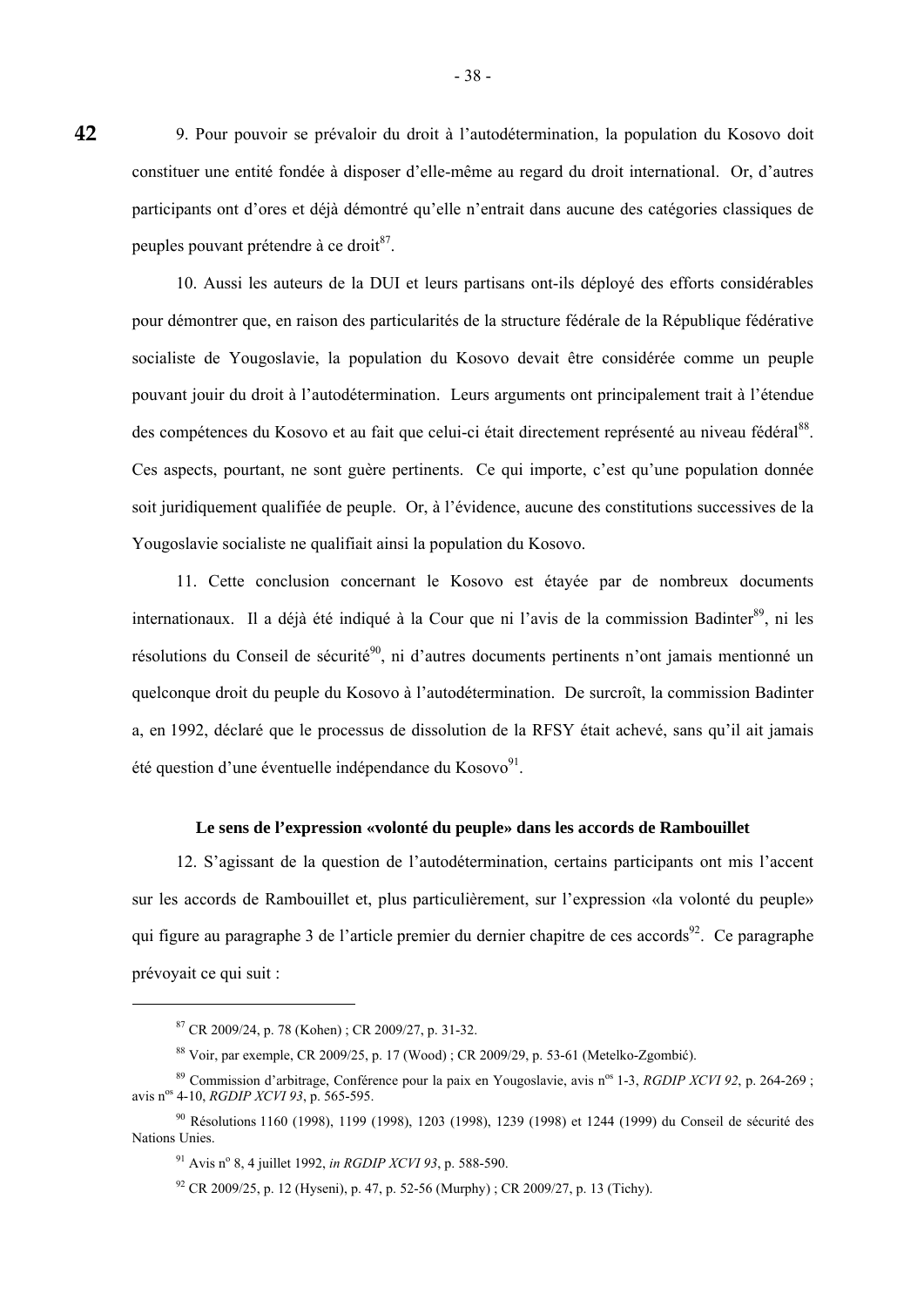«Trois ans après l'entrée en vigueur du présent accord, une réunion internationale sera convoquée en vue de définir un mécanisme pour un règlement définitif pour le Kosovo, sur la base de la volonté du peuple, de l'avis des autorités compétentes, des efforts accomplis par chacune des Parties dans la mise en œuvre du présent accord, et de l'acte final de Helsinki...»<sup>93</sup>

 13. Il a été soutenu que cette disposition reconnaissait l'existence d'un «peuple du Kosovo» et, partant, le droit de celui-ci à l'autodétermination.

 14. En réalité, Monsieur le président, elle ne fait que révéler à quel point la communauté internationale était loin de reconnaître le droit de la population du Kosovo à l'autodétermination.

 15. Premièrement, les accords de Rambouillet avaient essentiellement pour objet d'«établir les institutions du Kosovo autonome et démocratique fondées dans le respect de l'intégrité territoriale et de la souveraineté de la République fédérale de Yougoslavie»<sup>94</sup>. Leurs auteurs se sont, dans l'ensemble du texte, soigneusement gardés d'employer toute notion ressemblant de près ou de loin à celle de «peuple du Kosovo», privilégiant, par exemple, les expressions «les communautés nationales»<sup>95</sup>, «toutes les personnes au Kosovo»<sup>96</sup>, «[tous] les citoyens» au Kosovo<sup>97</sup>, etc. Par conséquent, si une position se dégage des accords de Rambouillet sur la question de l'autodétermination, c'est une position négative<sup>98</sup>.

 16. Deuxièmement, l'expression «la volonté du peuple» ne renvoie pas nécessairement à la seule population du Kosovo, mais peut fort bien englober la totalité de la population du pays concerné, ou encore être l'expression de la notion générale de «volonté populaire» en tant que principe démocratique.

 17. Il convient par ailleurs de garder à l'esprit que les accords de Rambouillet n'ont jamais acquis une quelconque force obligatoire.

 18. En résumé, Monsieur le président, les accords de Rambouillet ne sauraient être considérés comme témoignant d'une reconnaissance par la communauté internationale de l'existence d'un peuple du Kosovo ayant le droit à l'autodétermination.

<u>.</u>

<sup>93</sup> Accords de Rambouillet : accord intérimaire pour la paix et l'autonomie au Kosovo, Nations Unies, doc. S/1999/648, 7 juin 1999.

<sup>94</sup> Voir les accords de Rambouillet, *op. cit.*, chapitre premier, quatrième alinéa du préambule de la constitution.

<sup>&</sup>lt;sup>95</sup> Voir, par exemple, *ibid.*, préambule, p. 2; art. I<sup>er</sup> 2) du cadre ; chapitre premier, préambule, art. I<sup>er</sup> 2) et 7), art. VII de la constitution, etc.

<sup>96</sup> Voir, par exemple, *ibid.*, art. II 3) et 6) du cadre, etc.

<sup>&</sup>lt;sup>97</sup> Voir, par exemple, *ibid.*, art. I<sup>er</sup> 1) du cadre ; chapitre premier, art. I<sup>er</sup> 2) et 7), art. IX de la constitution, etc.

<sup>98</sup> Résolution 1244 (1999) du Conseil de sécurité des Nations Unies, par. 11 *a)* et *f)* du dispositif, annexes 1 et 2.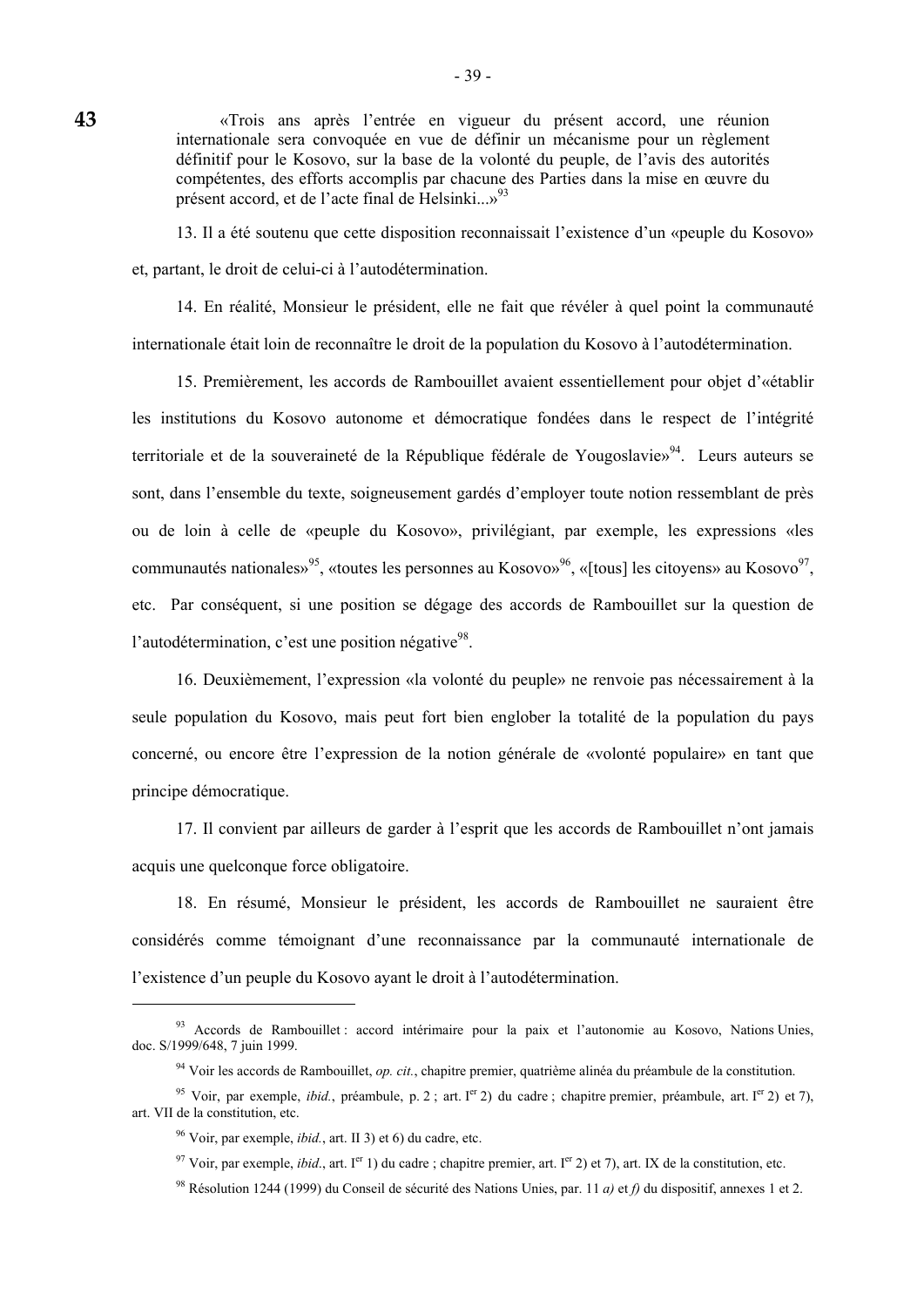#### **«La sécession à titre de remède» n'est pas applicable au Kosovo**

 19. Monsieur le président, un autre argument qui a été avancé par les partisans de la DUI a trait à la notion dite de «sécession à titre de remède».

 20. Si tant est que la situation au Kosovo ait jamais été près de satisfaire aux critères justifiant la sécession à titre de remède, ce fut au printemps de l'année 1999. Or, même à cette époque, la communauté internationale a réaffirmé l'intégrité territoriale de la RFY.

 21. Pour pouvoir invoquer, à l'appui de sa déclaration de 2008, «la sécession à titre de remède», le Kosovo doit démontrer que, à cette date, la situation s'était aggravée par rapport à 1999. Or, tel n'était bien évidemment pas le cas. En 2008, aucune menace venant des autorités serbes ne pesait, de toute évidence, sur la population du Kosovo, et les chances de parvenir à une solution négociée pour un Kosovo véritablement autonome au sein de l'Etat de Serbie étaient réelles.

 22. En conséquence, la notion de «sécession à titre de remède» n'est manifestement pas applicable en l'espèce.

# **Conclusion : l'indépendance du Kosovo est dépourvue de tout fondement en droit international général**

 23. Monsieur le président, le droit international apprécie la licéité des déclarations d'indépendance à l'aune des critères appliqués à la licéité de la création d'Etats. Si tant est que la création d'un Etat par voie de sécession sans le consentement de l'Etat dont il est issu soit autorisée en droit international contemporain, c'est seulement sur la base du droit d'un peuple à l'autodétermination, et uniquement dans des circonstances exceptionnelles. Or, de toute évidence, ces circonstances n'existaient pas au Kosovo lorsque la DUI a été adoptée.

 24. La population du Kosovo n'a jamais été reconnue comme une entité fondée à disposer d'elle-même. Ni le système constitutionnel de la Yougoslavie socialiste ni les accords de Rambouillet — et encore moins d'autres instruments internationaux — ne permettent de soutenir le contraire. En tout état de cause, la communauté internationale a réagi à la crise de 1999 sans reconnaître le droit du Kosovo à faire sécession. Dès lors, les événements de 1999 ne sauraient venir justifier la proclamation de l'indépendance du Kosovo en 2008, époque où la réalisation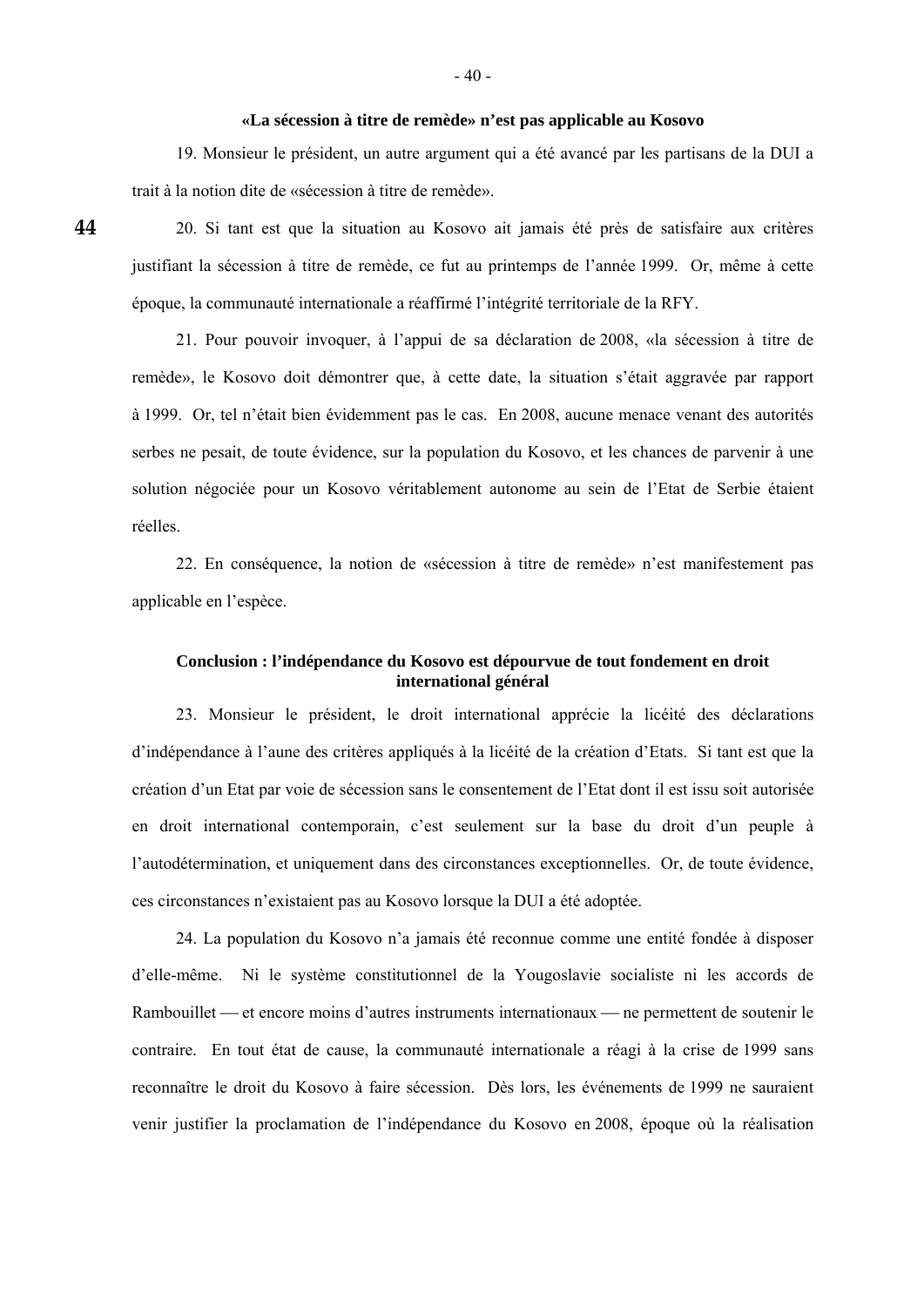interne de tous les droits de la population du Kosovo en tant qu'entité autonome au sein de l'Etat de Serbie était clairement possible.

 25. En conséquence, selon la Fédération de Russie, le droit international général interdit au Kosovo de déclarer son indépendance.

### **II. LA RÉSOLUTION 1244 DU CONSEIL DE SÉCURITÉ**

 26. Monsieur le président, Messieurs de la Cour, la situation au Kosovo était, et est toujours, régie par la résolution 1244 adoptée par le Conseil de sécurité en vertu du chapitre VII de la Charte des Nations Unies. Le régime établi par cette résolution garantit l'intégrité territoriale de la Serbie et exclut toute action unilatérale au Kosovo, que ce soit de la part de sa communauté albanaise ou de la part de Belgrade. La DUI est contraire à la résolution qui, en vertu de la Charte des Nations Unies, s'impose à toutes les parties, y compris aux Etats tiers et aux acteurs non étatiques.

**45** 

#### **Observations générales**

 27. La résolution 1244 a fait suite à une série d'événements tragiques : graves violations des droits de l'homme commises par les autorités de la RFY à l'encontre de la communauté albanaise du Kosovo, formation de l'armée de libération du Kosovo (ALK), actes de terrorisme perpétrés par l'ALK et d'autres groupes armés ; puis, la guerre civile. Tous ces faits sont consignés dans les résolutions du Conseil de sécurité antérieures à la résolution 1244. Et c'est ensuite l'OTAN qui a recouru de manière illicite à la force.

 28. La résolution 1244 a permis un retour à la licéité. Par bien des aspects, sa mise en œuvre s'est révélée positive. A bien d'autres égards, en revanche, d'importants défis demeurent. La Fédération de Russie est convaincue qu'il est de l'intérêt de l'ensemble des Etats et organes de l'Organisation des Nations Unies d'œuvrer pour voir cette résolution porter définitivement ses fruits ; toute tentative de remettre en question le régime qu'elle a mis en place revient à défier l'autorité du Conseil de sécurité, et est donc inacceptable.

 29. Dans ce contexte, il est pour le moins piquant que la déclaration unilatérale d'indépendance, qui va clairement à l'encontre de la résolution, ait été adoptée par des structures dont l'existence même reposait sur cette résolution, laquelle s'imposait donc à elles sans le moindre doute. Ici, la Russie s'associe à ceux qui ont évoqué le caractère *ultra vires* de la DUI des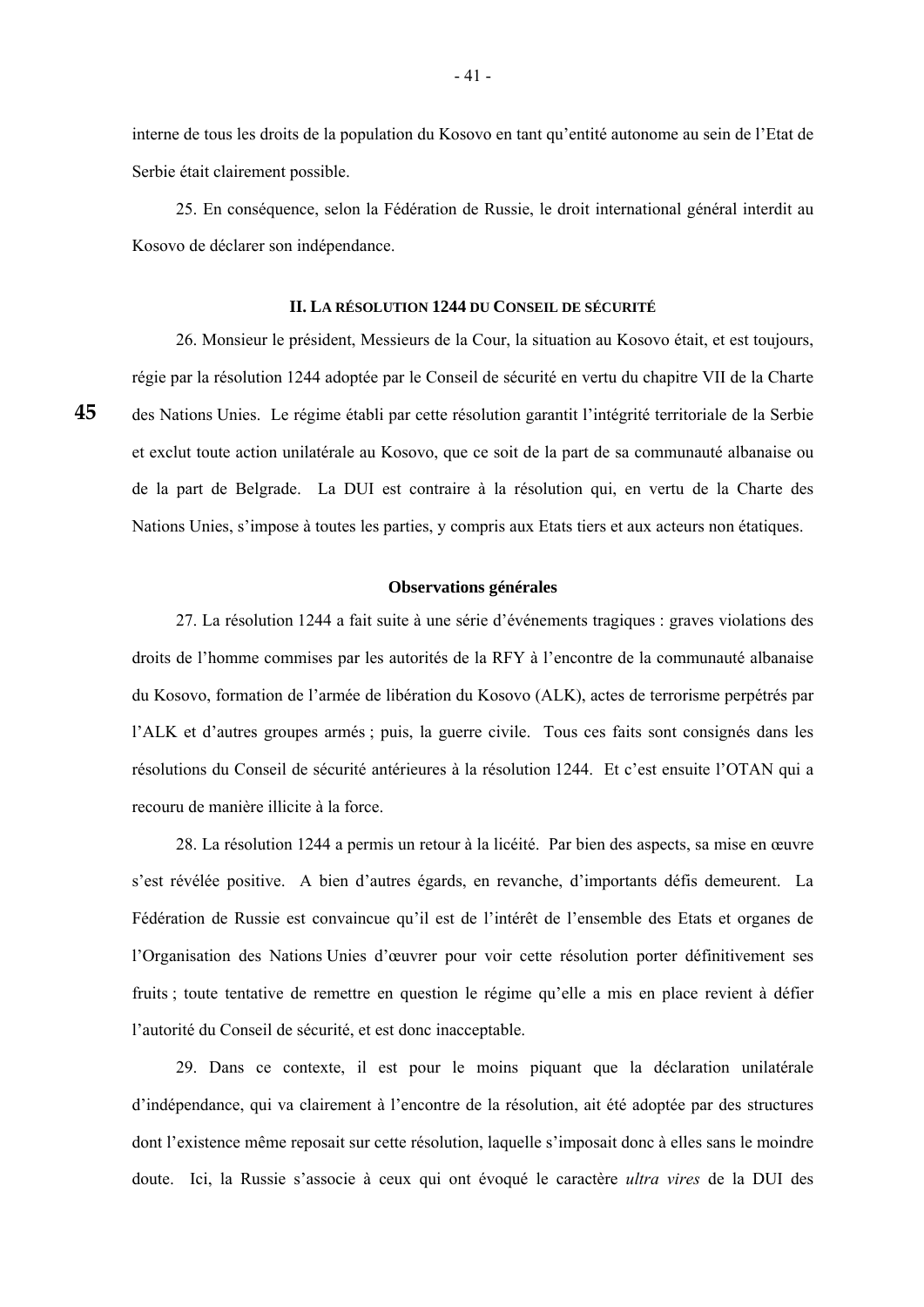institutions provisoires d'administration autonome du Kosovo<sup>99</sup>. Quant à l'argument selon lequel la DUI aurait été adoptée non pas par lesdites institutions mais par quelque organe *ad hoc* démocratiquement élu<sup>100</sup>, il suffira de dire qu'il n'est pas fondé quant aux faits et que, quand bien même il le serait, il est dépourvu de pertinence en droit, puisque ni les institutions provisoires d'administration autonome ni aucun groupe ou rassemblement ne sauraient remettre en cause le régime établi par la résolution 1244.

**46** 

 30. Monsieur le président, la Fédération de Russie a toujours soutenu et ce, dès le moment où la question du Kosovo s'est trouvée inscrite à l'ordre du jour du Conseil de sécurité que, au regard des principes généraux du droit international, le Conseil de sécurité ne pouvait encourager ou autoriser une quelconque action qui entraînerait le démembrement d'un Etat souverain. L'objectif - que les décisions du Conseil demeurent régies par ce principe — a été atteint. Cela est vrai en ce qui concerne les résolutions 1160, 1199, 1203, 1239, et cela l'est aussi en ce qui concerne la résolution 1244. Que la résolution 1244 ne puisse être interprétée comme ménageant la possibilité d'une sécession unilatérale d'une partie d'un Etat souverain a été un paramètre essentiel de la décision de la Russie de voter en faveur de ce texte.

 31. Permettez-moi à présent d'expliquer pourquoi la résolution ne saurait être réputée autoriser la violation des principes de souveraineté et d'intégrité territoriales dans le cas de la Serbie.

# **Conditions substantielles d'un règlement définitif : l'intégrité territoriale de la Serbie**

 32. Dans le préambule de la résolution, le Conseil de sécurité a réaffirmé «l'attachement de tous les Etats Membres à la souveraineté et à l'intégrité territoriale de la République fédérale de Yougoslavie et de tous les autres Etats de la région, au sens de l'acte final d'Helsinki et de l'annexe 2». D'aucuns ont avancé que cette disposition n'était pas contraignante, qu'elle ne mentionnait que l'attachement des Etats Membres et, partant, pas celui du Conseil de sécurité ou

<sup>99</sup> Voir, par exemple, CR 2009/24, p. 41-43 (Djerić).

<sup>100</sup> Voir, par exemple, CR 2009/25, p. 34 et suiv. (Müller) ; CR 2009/26, p. 26 (Wasum-Rainer) ; CR 2009/27, p. 7 (Tichy) ; CR 2009/29, p. 64 (Metelko-Zgombić).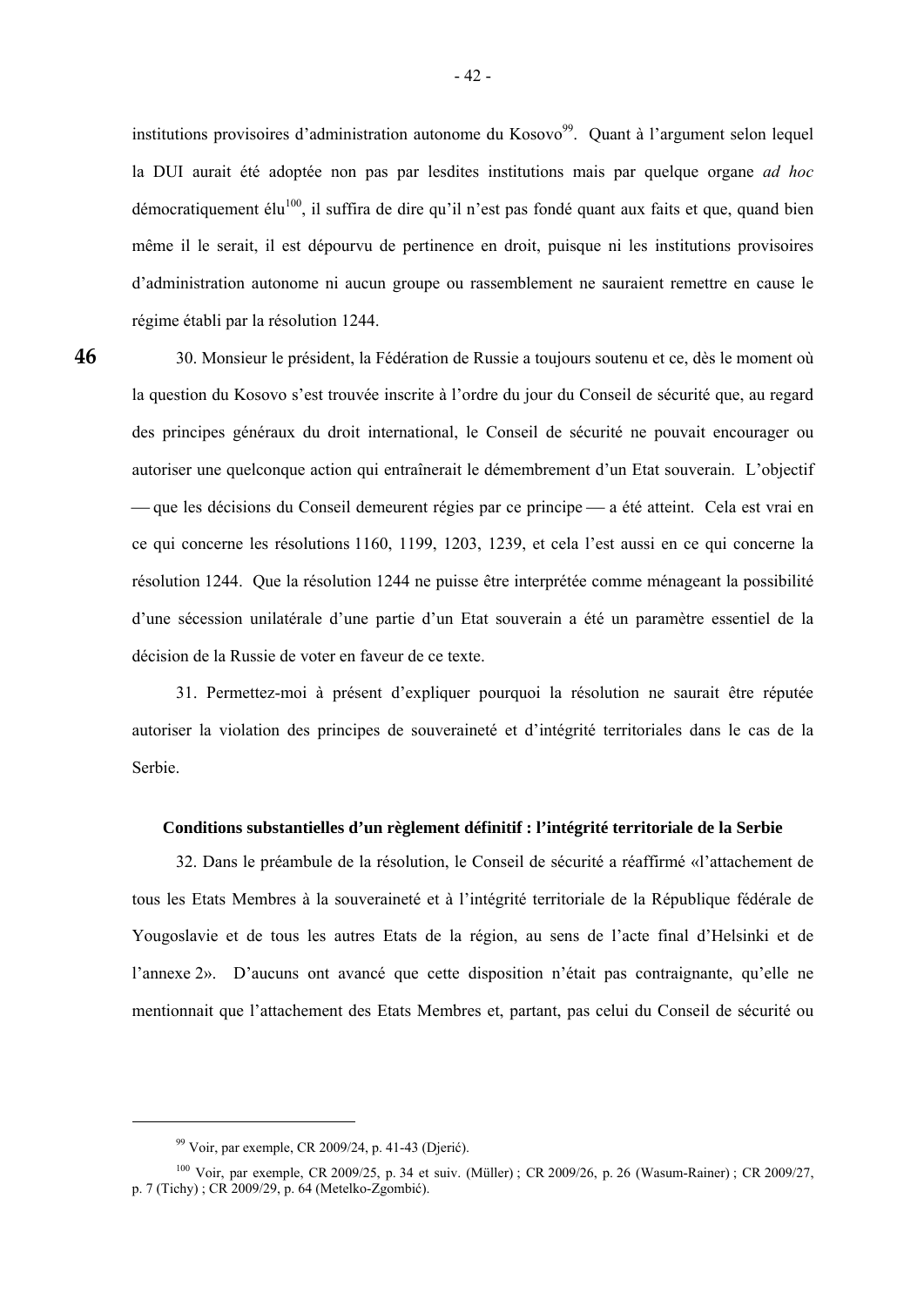des entités non étatiques, et que la référence à l'annexe 2 signifiait que ces engagements ne valaient que pendant la période intérimaire $101$ .

33. Ces arguments appellent plusieurs observations.

 34. Premièrement, le devoir de respecter la souveraineté et l'intégrité territoriale existe indépendamment de la résolution 1244. C'est une obligation juridique découlant de normes de droit international impératives. Ces normes lient non seulement les Etats Membres mais aussi l'ensemble des sujets du droit international. Le Conseil de sécurité n'aurait en aucun cas pu ni établir ni faire cesser cette obligation ; il ne pouvait pas davantage la limiter en la circonscrivant dans le temps.

 35. En outre, la référence à l'annexe 2 concernant l'intégrité territoriale de la Yougoslavie vise plus particulièrement son paragraphe 8, lequel renvoie à un

«accord-cadre politique intérimaire prévoyant pour le Kosovo une autonomie substantielle, qui tienne pleinement compte des accords de Rambouillet et du principe de la souveraineté et de l'intégrité territoriale de la République fédérale de Yougoslavie et des autres pays de la région».

 36. Interpréter ce libellé comme exprimant un attachement à l'intégrité territoriale limité à la seule période intérimaire impliquerait que cette intégrité pourrait être méconnue dès lors qu'elle n'est pas expressément réaffirmée. Pareille approche irait clairement à l'encontre du caractère impératif du principe de l'intégrité territoriale. Le fait que la souveraineté et l'intégrité territoriale de la RFY soient mentionnées parallèlement à celles d'«autres pays de la région» montre bien que l'attachement à l'intégrité territoriale de la Serbie est permanent et incontestable.

 37. Le but réel de cet alinéa du préambule de la résolution était de souligner la nécessité de lire l'annexe 2 à la lumière du principe de l'intégrité territoriale, l'annexe en question précisant ce principe. Cette interprétation est conforme au reste du libellé de la résolution qui repose, de manière générale, sur le respect de l'intégrité territoriale de la Serbie. Il importe également de noter que, dans le préambule de la résolution 1244, le Conseil de sécurité réaffirme «l'appel qu'il a lancé dans des résolutions antérieures en vue d'une autonomie substantielle et d'une véritable auto-administration au Kosovo». Rien ne donne à penser que cet appel serait circonscrit à la période intérimaire définie par la résolution 1244.

-

 $101$  CR 2009/25, p. 50-51(Murphy).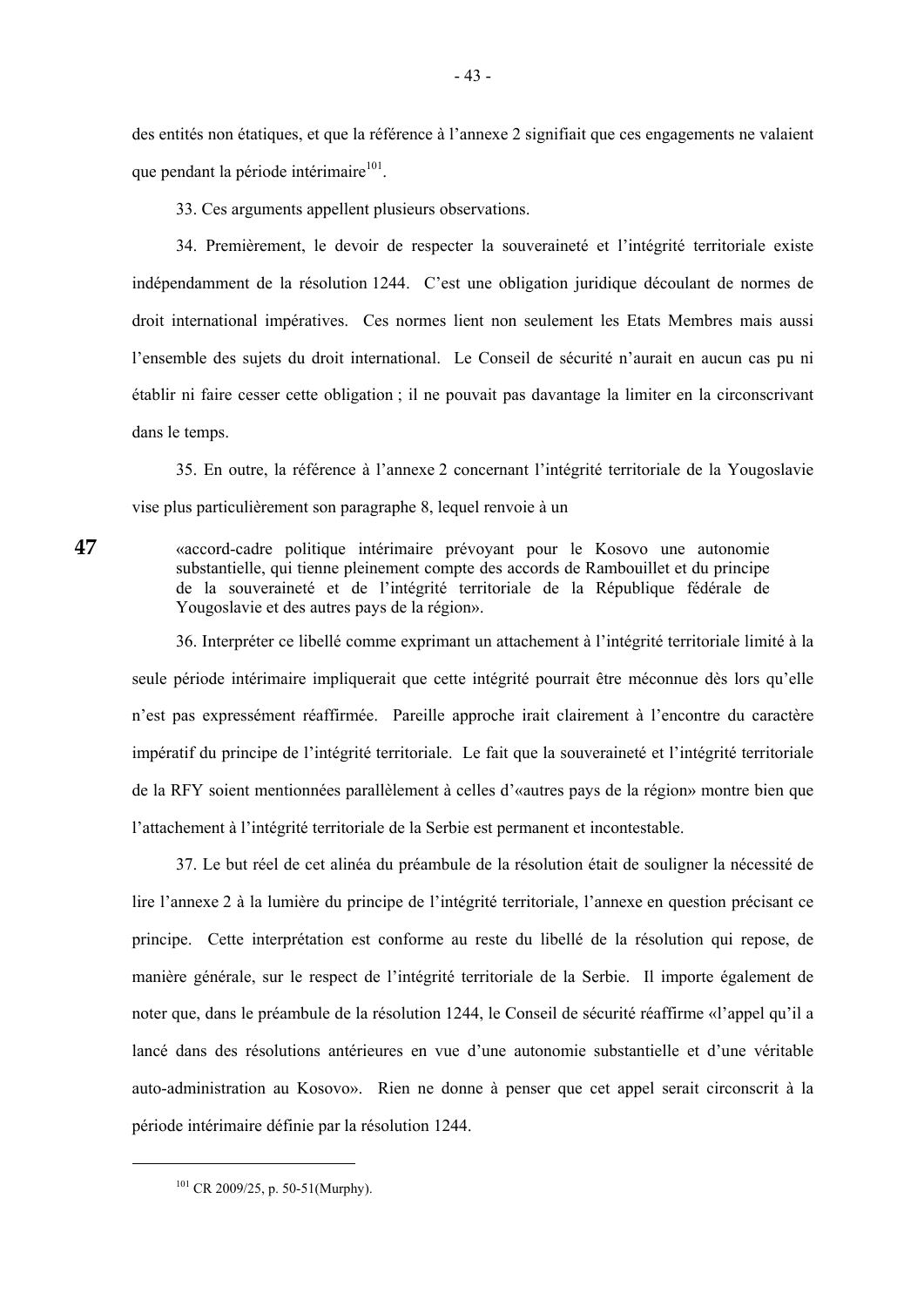38. Certains participants tirent argument de l'alinéa *e)* du paragraphe 11 de la résolution qui prévoit un «processus politique visant à déterminer le statut futur du Kosovo, en tenant compte des accords de Rambouillet». Ils font valoir que, puisque la disposition finale des accords de Rambouillet mentionne la «volonté du peuple» comme base de règlement, le renvoi à ces accords signifie que le règlement définitif peut revêtir la forme de l'indépendance si celle-ci correspond à cette volonté $102$ .

 39. Cette interprétation est erronée. L'intérêt des accords de Rambouillet ne réside pas dans sa disposition procédurale finale. Comme je l'ai déjà indiqué, ces accords offrent un cadre détaillé à une véritable auto-administration du Kosovo au sein de la Serbie.

 40. Aussi l'alinéa *e)* du paragraphe 11 signifie-t-il que le «statut futur du Kosovo» doit être déterminé dans le cadre proposé dans la partie de ces accords consacrée au fond — c'est-à-dire sur la base d'une autonomie au sein de la Serbie.

 41. Et les diverses mentions qui sont faites dans la résolution à la nécessité de tenir compte des accords de Rambouillet en apportent une confirmation supplémentaire. Toutes ces autres mentions font référence à la période intérimaire. Et pendant cette période, les accords de Rambouillet devaient, de toute évidence, servir de cadre à une autonomie substantielle du Kosovo au sein de la Serbie. Affirmer que des références quasi identiques renvoient, dans trois cas, aux accords de Rambouillet dans leur totalité mais, dans un quatrième, à leur seule disposition finale, d'ordre technique, va au rebours de toute logique.

 42. Aussi les allégations selon lesquelles la référence aux accords de Rambouillet contenue dans la résolution 1244 ouvrait la voie à l'indépendance du Kosovo doivent-elles être rejetées.

 43. Au contraire, cette référence indique clairement que le règlement final du statut du Kosovo doit intervenir dans le cadre de l'Etat de Serbie. Rien, dans la résolution 1244, ne saurait être interprété autrement.

#### **Conditions procédurales — une solution négociée avalisée par le Conseil de sécurité**

 44. Voilà pour le contenu du règlement. Venons-en maintenant à la procédure envisagée pour parvenir à ce règlement.

-

<sup>&</sup>lt;sup>102</sup> CR 2009/25, p. 12 (Hyseni) et 52 (Murphy) ; CR 2009/26, p. 16-17 (Frowein) ; CR 2009/27, p. 13 (Tichy).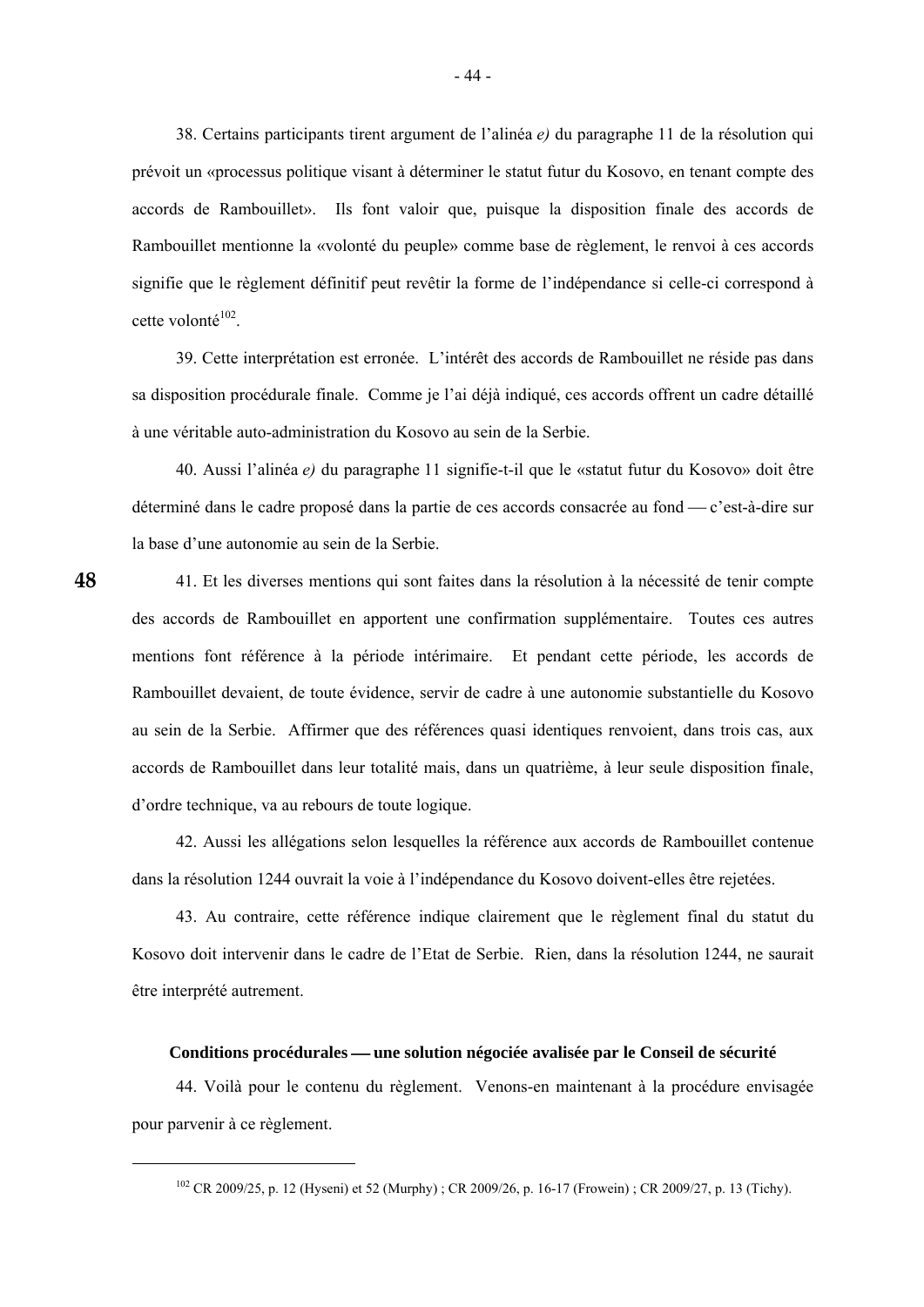45. Tant dans son sens ordinaire que dans son acception juridique, le mot «règlement» renvoie à une solution négociée à un différend.

 46. De fait, la seconde phrase du paragraphe 8 de l'annexe 2 de la résolution contient une référence explicite aux «négociations entre les Parties en vue d'un règlement».

 47. Qui plus est, la résolution 1244 dispose que le règlement définitif doit être avalisé par le Conseil de sécurité. Ainsi prévoit-elle en son paragraphe 19 que l'administration internationale sera établie pour une période indéfinie, «tant que le Conseil de sécurité n'en aura pas décidé autrement». La période intérimaire au cours de laquelle le Kosovo est censée rester sous administration internationale doit donc durer jusqu'à ce que le Conseil de sécurité prenne la décision d'y mettre fin.

 48. Cette interprétation de la résolution est pleinement étayée par la pratique ultérieure, notamment celle observée pendant le processus de détermination du statut final engagé en 2005. Ainsi, les «principes directeurs en vue d'un règlement du statut du Kosovo» établis par le groupe de contact en novembre 2005, exprimant l'approche conjointe adoptée par la communauté internationale en ce qui concerne ce processus, indiquaient : «un règlement négocié devrait être une priorité pour la communauté internationale… Le Conseil de sécurité … devra approuver la décision finale sur le statut du Kosovo.»<sup>103</sup>

1

 49. D'aucuns ont affirmé que l'exigence d'un règlement négocié avait été supplantée par le critère de conformité de ce règlement à la «volonté du peuple» énoncé dans les accords de Rambouillet <sup>104</sup>. J'ai, toutefois, déjà démontré que cette disposition particulière des accords de Rambouillet était dépourvue de pertinence aux fins du processus de règlement définitif.

 50. En résumé, Monsieur le président, la résolution 1244 prévoit que le règlement définitif du statut du Kosovo soit négocié entre les Parties et avalisé par le Conseil de sécurité. S'il y a une chose qui soit absolument incompatible avec la résolution, c'est une solution unilatérale. Le groupe de contact, dans ses principes directeurs, l'a énoncé : «Toute solution unilatérale résultant de l'emploi de la force sera inacceptable» $105$ .

<sup>103</sup> S/2005/709, 10 novembre 2005, p. 2-3.

<sup>104</sup> Voir, par exemple, CR 2009/25, p. 52-56 (Murphy).

 $105$  S/2005/709, 10 novembre 2005, p. 3.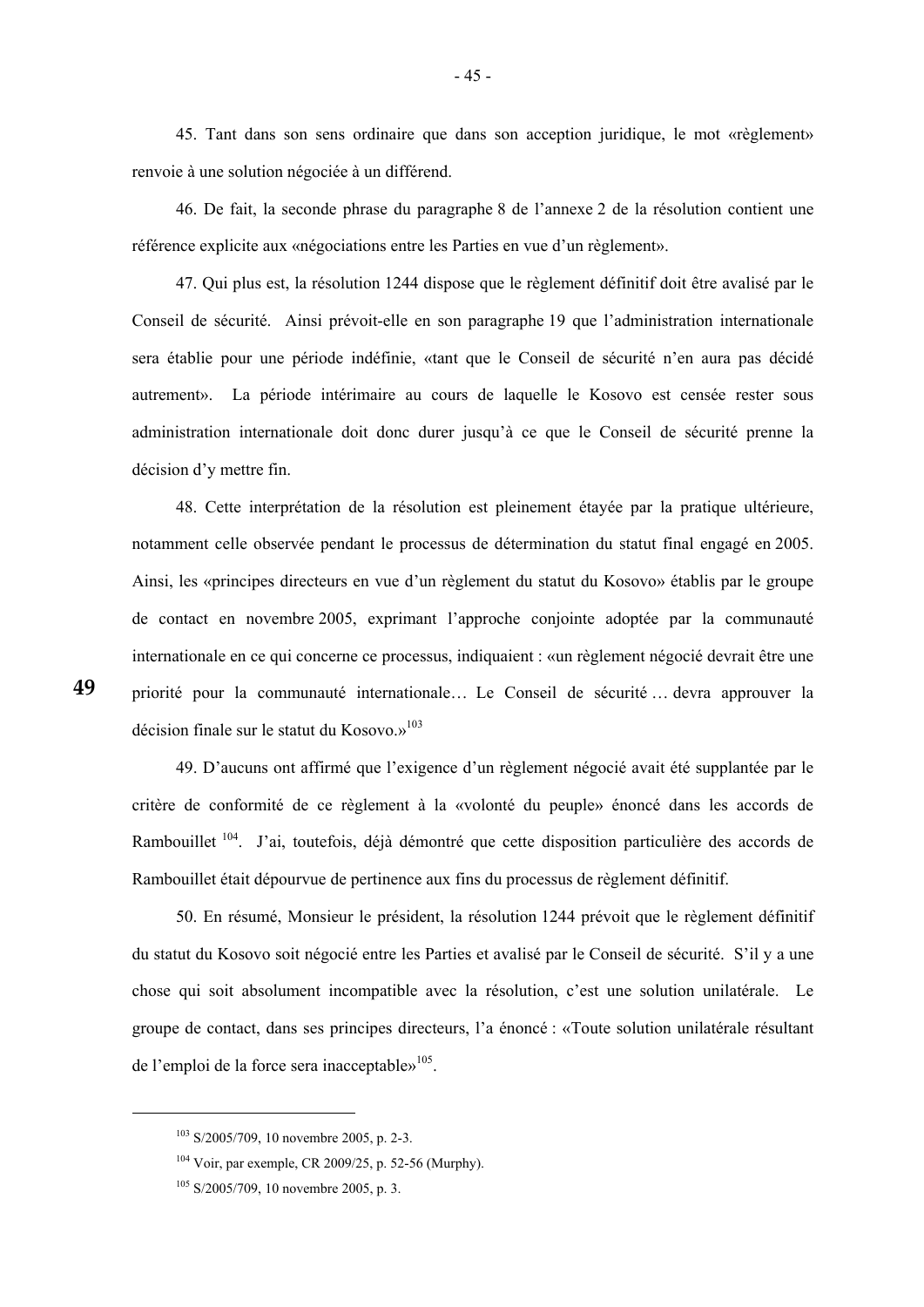### **Cadre temporel du processus de détermination du statut définitif**

 51. Il est un autre aspect d'ordre procédural important en ce qui concerne le règlement définitif : il s'agit du cadre temporel. Les partisans de la DUI font valoir que le processus de détermination du statut final a pris fin lorsque le président Ahtisaari a déclaré que les possibilités de négociations avaient été épuisées.

 52. Or, comme nous l'avons montré, c'est au Conseil de sécurité qu'il revenait, en vertu de la résolution 1244, de prononcer la fin de la période intérimaire et le début du «stade final». De toute évidence, l'opinion individuelle d'un négociateur ne saurait prévaloir sur le texte d'une résolution.

 53. En réalité, l'affirmation de M. Ahtisaari ne fut pas appuyée par le Conseil de sécurité. Celui-ci fit le choix de poursuivre le processus, conformément aux principes préalablement convenus. Il y eut d'abord la mission du Conseil au Kosovo, puis les négociations de la troïka. Que ces démarches n'aient pas produit de résultat ne signifie pas que les possibilités de négociations doivent être réputées avoir été épuisées.

 54. Par conséquent, la période intérimaire se poursuit, en ce qui concerne le Kosovo. Dès lors, toutes les dispositions de la résolution relatives à la préservation de l'intégrité territoriale de la Serbie pendant cette période intérimaire demeurent pleinement en vigueur. Aussi l'échec du plan Ahtisaari et des négociations de la troïka ne pouvait-il autoriser les institutions provisoires de l'administration autonome, ni, du reste, aucun autre sujet du Kosovo, à déclarer unilatéralement l'indépendance. Ces institutions continuaient d'être liées par l'obligation de respecter l'intégrité territoriale de la Serbie.

#### **B. L'attitude des parties face aux négociations**

 55. Monsieur le président, quelques remarques supplémentaires sur le processus de détermination du statut final s'imposent à ce stade.

 56. Dès le début, et de manière pleinement conforme à la résolution 1244, la Serbie a déclaré que ce processus devait conduire à un règlement reposant sur l'octroi au Kosovo d'un statut spécial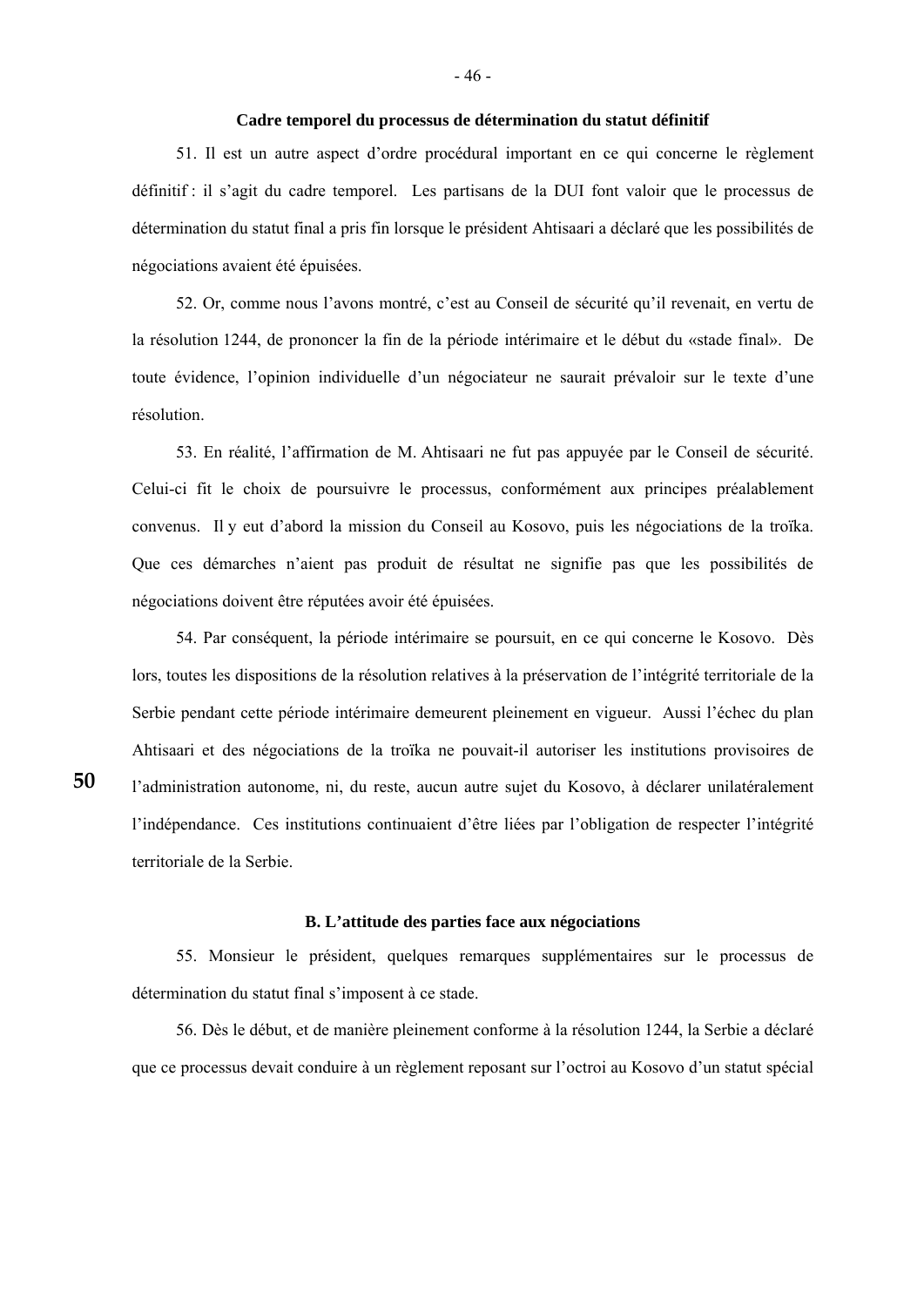au sein de la Serbie<sup>106</sup>. Le respect de l'intégrité territoriale de la Serbie est donc la condition à laquelle celle-ci a accepté d'entamer le processus.

 57. En dépit de cela, le plan Ahtisaari envisageait pour le Kosovo l'indépendance. De sorte que le négociateur n'a pas seulement échoué à parvenir à un règlement négocié, mais a, de surcroît, avancé une proposition qui allait à l'encontre de la résolution 1244 et faisait clairement fi de la position de l'une des parties.

 58. Lors des négociations de la troïka qui ont suivi, et auxquelles la Russie a participé, la Serbie fit plusieurs propositions successives, octroyant au Kosovo toujours davantage de droits dans le cadre d'une autonomie accrue, allant jusqu'aux quasi pleins pouvoirs administratifs au sein du Kosovo, et même à une adhésion séparée aux institutions financières internationales. Au cours des négociations, la Serbie adopta une nouvelle constitution, en vertu de laquelle le principe d'une large autonomie pour le Kosovo reçut les plus hautes garanties juridiques, mais dont les limites exactes restaient à préciser dans le cadre des négociations.

 59. En ce qui concerne la partie kosovar, sa vision de l'objet des négociations a été amplement exposée la semaine dernière par M. Hyseni, pour qui ces «négociations [portaient] sur la question de savoir si la Serbie acceptera<sup>[it]</sup> ou non que le Kosovo soit un Etat indépendant»<sup>107</sup>. Le présent exposé montre à qui est imputable l'attitude qui, jusqu'à présent, a fait obstacle à un règlement négocié.

#### **Conclusion : la DUI est contraire à la résolution 1244**

60. Monsieur le président, Messieurs de la Cour, j'en viens maintenant à ma conclusion.

 61. Premièrement, la résolution 1244 n'a pas d'incidence sur l'intégrité territoriale de la Serbie. Le règlement définitif prévu par la résolution doit revêtir la forme d'un Kosovo autonome au sein de la Serbie.

 62. Deuxièmement, le règlement définitif envisagé dans la résolution doit être négocié entre les parties et avalisé par le Conseil de sécurité. Aucune action unilatérale ne saurait être réputée constituer ce règlement définitif.

1

<sup>106</sup> S/PV.5289, 24 octobre 2005, p. 9-10.

<sup>107</sup> CR 2009/25, p. 9, par. 15 (Hyseni).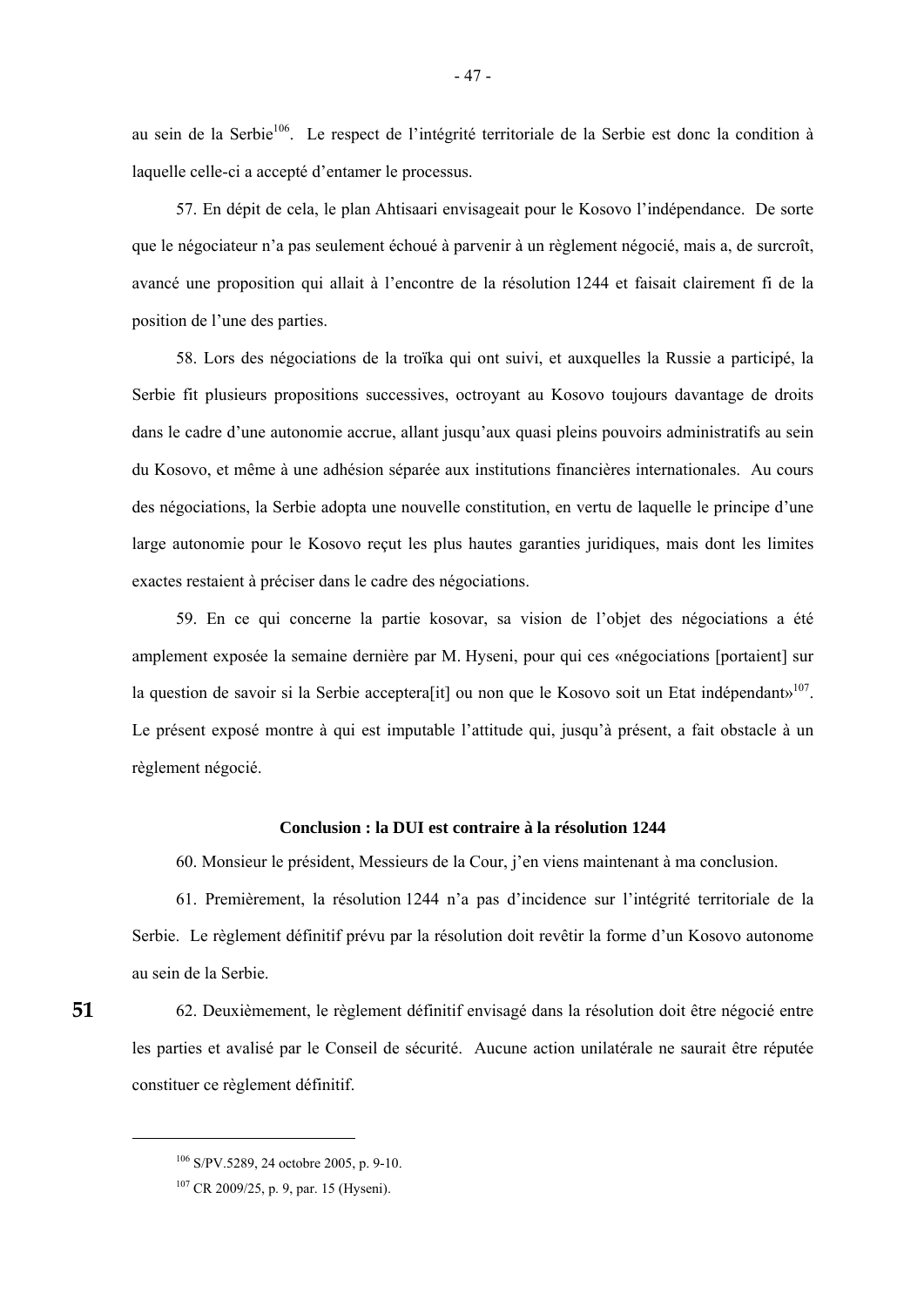63. Troisièmement, l'échec du plan Ahtisaari n'a pas marqué la fin du processus de détermination du statut final. La période intérimaire au cours de laquelle le Kosovo doit jouir d'une autonomie au sein de la Serbie, sous administration internationale, se poursuit. La résolution 1244 demeure en vigueur dans son intégralité.

- 48 -

 64. En conséquence, aucune institution n'est fondée à déclarer unilatéralement l'indépendance du Kosovo.

 65. Aussi la Fédération de Russie soutient-elle, respectueusement, que la DUI n'était pas conforme à la résolution 1244 du Conseil de sécurité.

 66. Monsieur le président, Messieurs de la Cour, j'ai montré que la déclaration unilatérale d'indépendance des institutions provisoires d'administration autonome du Kosovo contrevenait à la fois au droit international général et à la résolution 1244 du Conseil de sécurité. Elle n'est, par conséquent, pas conforme au droit international.

 67. Une dernière remarque, Monsieur le président. Nous entendons souvent affirmer que le droit international n'est pas le droit, qu'il tolère maintes exceptions, ou encore qu'il légitimera automatiquement toute situation imposée par la force. Monsieur le président, voici *par excellence*\* l'occasion de montrer que le droit international a bel et bien un rôle à jouer.

Je vous remercie de votre aimable attention.

 Le PRESIDENT : Je remercie infiniment S. Exc. M. Kirill Gevorgian, et donne à présent la parole à Mme Päivi Kaukoranta pour qu'elle présente l'exposé oral de la Finlande.

Mme KAUKORANTA :

 1. Monsieur le président, Messieurs de la Cour, c'est un honneur pour moi que de participer à la présente procédure au nom de la Finlande. Nous sommes convaincus que l'avis consultatif contribuera à la stabilité et à la sécurité dans les Balkans et que l'avenir des deux Etats — la Serbie et le Kosovo — sera placé sous le signe de relations amicales et de l'intégration au sein de l'Union européenne. Permettez-moi de dire quelques mots en guise d'introduction. La Finlande a présenté sa position en l'espèce dans son exposé écrit du 16 avril 2009, à savoir que, pour déterminer le

-

<sup>\*</sup> En français dans le texte.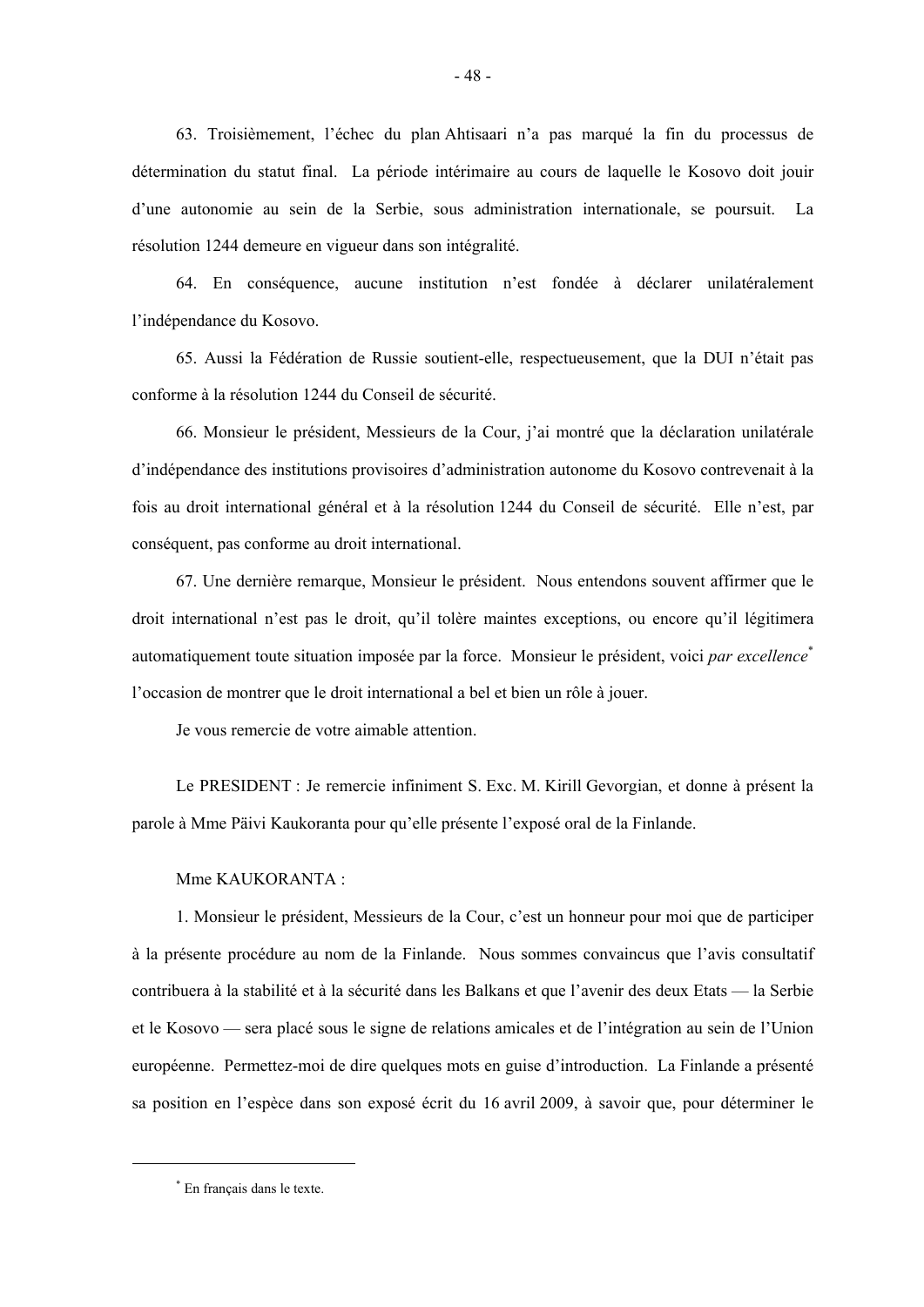**52** 

-

statut juridique de la déclaration d'indépendance du Kosovo proclamée le 17 février 2008, il faut replacer cette dernière dans son contexte, à savoir le long processus qui a débuté lorsque le statut constitutionnel du Kosovo a été modifié de manière unilatérale et que la République fédérative socialiste de Yougoslavie a violemment éclaté. Cette déclaration n'obéissait à aucune règle détaillée du droit international. Il s'agissait d'un acte politique qui s'inscrivait dans une histoire particulière. Cependant, ainsi qu'indiqué par la commission d'arbitrage sur l'ex-Yougoslavie, la naissance des Etats constitue «une question de fait»<sup>108</sup>. Dès lors que les négociations sur l'avenir du Kosovo étaient dans l'impasse et que les institutions provisoires d'administration autonome du Kosovo étaient devenues les représentants de la population de cette province, le droit doit prendre acte de la situation. Il doit, me semble-t-il, reconnaître que cette histoire a engendré un nouvel Etat.

 2. Monsieur le président, la longue série de faits qui se sont succédé depuis la révocation de l'autonomie du Kosovo en 1989 et le référendum non officiel de 1991, à l'issue duquel les Albanais de cette province ont plébiscité l'indépendance, avant d'être victimes d'un nettoyage ethnique en 1999, ne peuvent être interprétés autrement que comme une manifestation de la parfaite incapacité, ou répugnance, du Gouvernement yougoslave à créer des conditions propres à permettre aux Albanais du Kosovo d'exercer le droit à l'autodétermination interne qui leur est reconnu en droit international. Evidemment, comme beaucoup d'intervenants l'ont rappelé à la Cour, le principe de l'intégrité territoriale des Etats revêt beaucoup d'importance en droit. Mais il n'est pas déterminant en l'espèce, comme mon collègue M. Koskenniemi le démontrera dans le cadre de sa présentation.

 3. Dans l'affaire du *Différend frontalier*, en 1986, la Cour a fait observer, dans un contexte africain, que le principe de l'*uti possidetis* était fondé sur la nécessité d'éviter les «luttes fratricides» (*Différend frontalier (Burkina Faso/République du Mali)*, *arrêt*, *C.I.J. Recueil 1986*, p. 565, par. 20). Sur le territoire de l'ex-Yougoslavie, pareilles luttes faisaient *déjà* rage depuis les années 1991-1992, gagnant le Kosovo entre la fin de 1998 et le début de 1999. Dans l'affaire *Le procureur c. Milutinović*, la Chambre de première instance du Tribunal pénal international pour

<sup>108</sup> Conférence pour la paix en Yougoslavie, Commission d'arbitrage, avis n° 1, *ILM*, vol. XXXI (1992), p. 1495.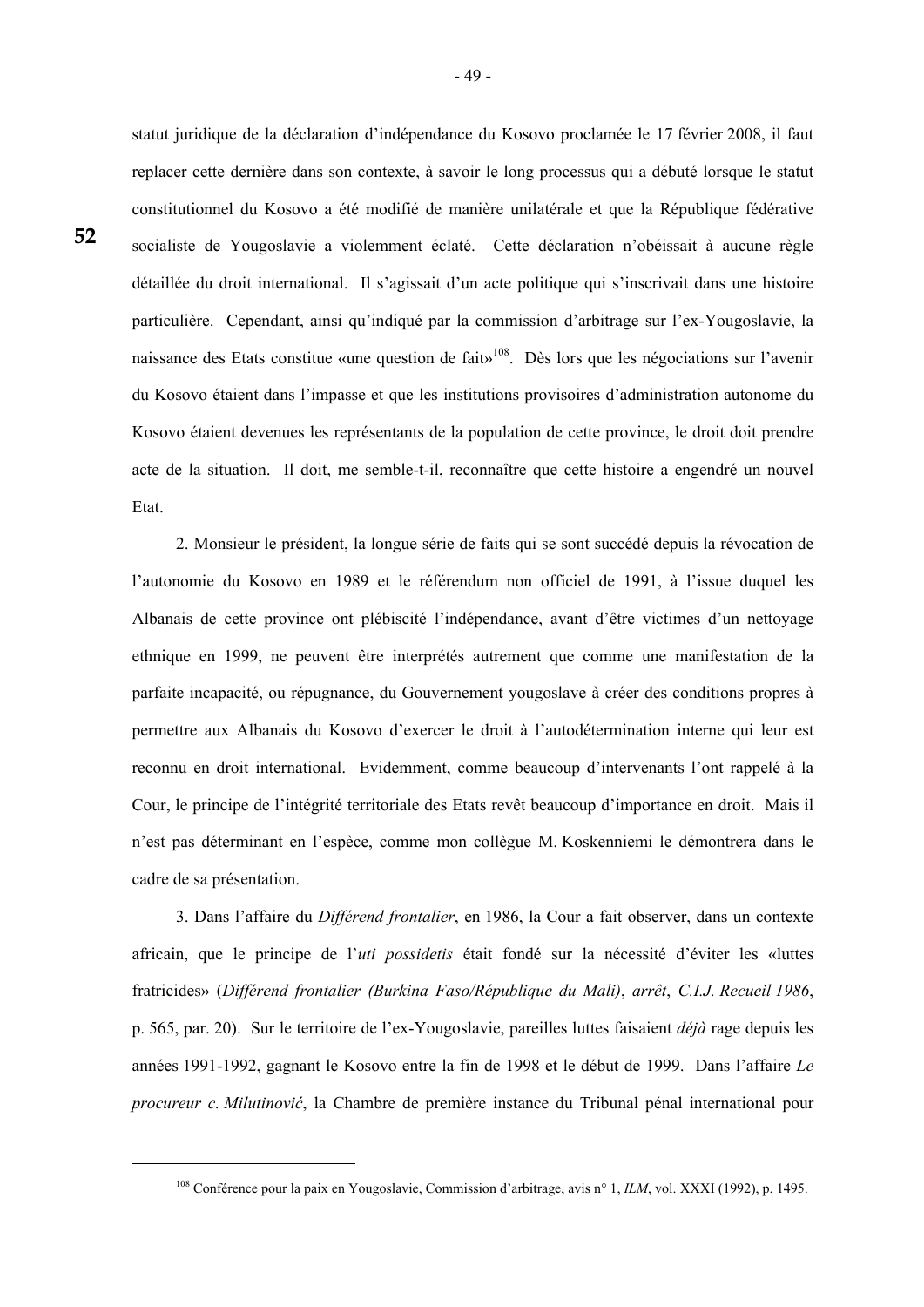**53** 

1

l'ex-Yougoslavie a conclu que les crimes commis dans la région comprenaient des «centaines de meurtres, plusieurs cas de violences sexuelles, et le transfert forcé et la déportation de centaines de milliers de personnes»<sup>109</sup>. Au Kosovo, l'ordre territorial s'était effondré, du fait des agissements imputables aux institutions de la République fédérale de Yougoslavie et de la Serbie ou appuyées par elles. Dans ces circonstances, il était nécessaire de créer les conditions dans lesquelles les communautés du Kosovo pourraient enfin vivre dans la paix et la justice. Les années de guerre en Yougoslavie furent également celles de la chute du mur de Berlin et de l'apparition d'un consensus, pour la première fois en Europe, et dans le monde entier, sur la nécessité de respecter les droits de l'homme et les libertés fondamentales. A la lumière de tous ces événements, il n'y a qu'une seule lecture possible des faits qui ont abouti à la déclaration d'indépendance du 17 février : ils portaient les germes de l'Etat du Kosovo.

 4. Notre exposé comprend deux parties. Je dirai d'abord quelques mots sur l'absence, en droit international, d'une quelconque règle mécaniquement applicable à l'accession à la qualité d'Etat, et sur l'importance au contraire attachée par celui-ci au contexte politique des déclarations d'indépendance. J'invoquerai un grand classique du droit relatif à l'autodétermination, et une affaire très importante pour mon pays, qui est celle des *îles d'Åland*. Mon collègue, M. Koskenniemi, expliquera ensuite comment s'applique à la situation du Kosovo, le droit actuel en matière d'autodétermination.

# **I. Il n'existe aucune règle mécaniquement applicable à l'accession à la qualité d'Etat**

 5. Monsieur le président, les adversaires de la licéité de la déclaration d'indépendance attaquent le point de vue selon lequel le processus ayant conduit à l'indépendance du Kosovo revêt un caractère *sui generis* et doit être apprécié et jugé comme tel. Ils affirment que le droit international doit être appliqué de façon systématique et globale, et qu'attirer l'attention sur la spécificité du cas du Kosovo revient à vouloir faire une exception faisant entrer la politique dans la sphère juridique, une exception arbitraire, qui risque de mettre en péril la paix et la sécurité.

 6. Si je puis me permettre, cette position, séduisante à première vue pour son respect apparent de la licéité, tombe complètement à côté de la question et, en vérité, elle fait fond sur ce

<sup>109</sup> Tribunal pénal international pour l'ex-Yougoslavie, *Le procureur c. Milutinović et consorts*, jugement du 26 février 2009, par. 1172, vol. 3 et 4 *[traduction du Greffe]*.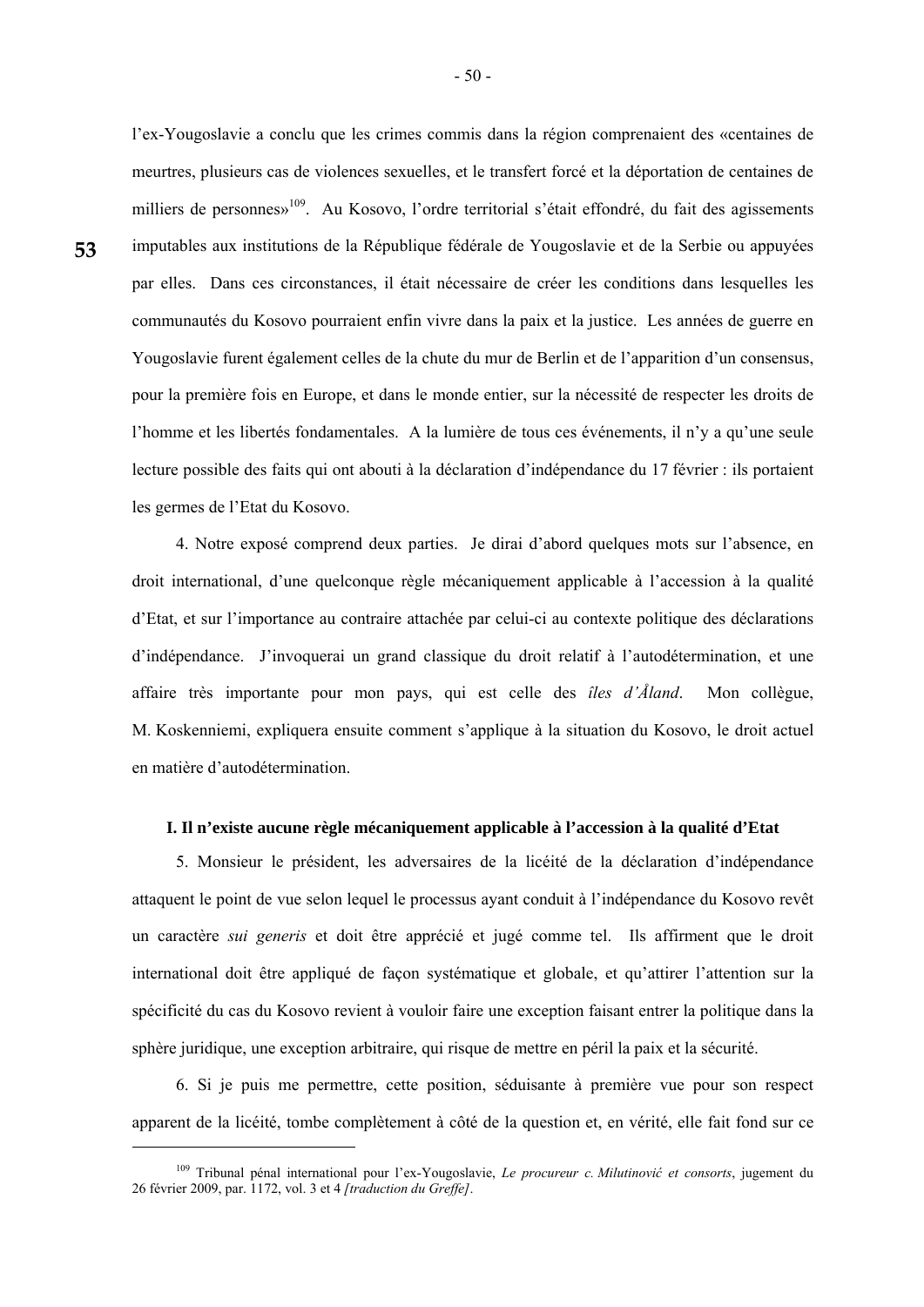qu'elle semble contester. Ce n'est pas nier le besoin de cohérence et de stabilité que de reconnaître ce que le cheminement du Kosovo vers l'indépendance a de spécial, c'est au contraire vouloir répondre à ce besoin. Une solution durable doit tenir pleinement compte de l'histoire des populations des Balkans, y compris leurs relations au cours des dernières années. La Serbie et ses partisans ont tenté d'empêcher toute analyse de cette histoire en faisant croire qu'un principe absolu et inflexible — celui de l'intégrité territoriale — réglerait automatiquement la question. Mais c'est faux. Nous convenons avec la Serbie que le problème doit être résolu en se fondant sur des règles et des principes juridiques. Les critères constitutifs de la qualité d'Etat adoptés à Montevideo, ainsi que les principes de l'intégrité territoriale et de l'autodétermination, revêtent toutefois un caractère général. Ils ne peuvent être appliqués de façon mécanique et doivent être appréciés les uns par rapport aux autres en fonction de leur pertinence au regard des faits. La Serbie souligne elle aussi que, en l'occurrence, «des aspects factuels et des aspects juridiques doivent être examinés»<sup>110</sup>. Il saurait difficilement en être autrement. Et, tout bien pesé, l'examen des faits en question milite en faveur de la déclaration d'indépendance et contre un retour au *statu quo*.

7. Il est aujourd'hui bien établi, dans le droit international et public du XX<sup>e</sup> siècle, que ce sont les faits qui donnent naissance à un Etat. Dès lors, les effets de la reconnaissance, tels qu'affirmés par la commission d'arbitrage de la conférence sur la Yougoslavie — baptisée la commission Badinter — n'ont aucun caractère constitutif mais sont «purement déclaratifs»<sup>111</sup>. Il n'y a aucune différence à faire ici entre l'Etat d'origine et les autres. La qualité d'Etat n'est pas un don gracieusement accordé par autrui ; elle provient de la nouvelle entité elle-même, de sa volonté et de sa faculté d'exister en tant qu'Etat. Pour citer M. Carré de Malberg, grand juriste français s'il en est : «la formation initiale de l'Etat, comme aussi sa première organisation, ne peuvent être considérées que comme un pur fait, qui n'est susceptible d'être classé dans aucune catégorie juridique, car ce fait n'est point gouverné par des principes de droit $y^{1/2}$ . Penser autrement reviendrait à laisser la naissance des Etats à l'entière discrétion des autres Etats. Mais quel Etat

-

<sup>110</sup> Observations écrites du Gouvernement de la République de Serbie, par. 44.

<sup>111</sup> Conférence pour la paix en Yougoslavie, Commission d'arbitrage, avis n° 1, *ILM*, vol. XXXI (1992), p. 1495.

<sup>112</sup> Raymond Carré de Malberg, *Contribution à la théorie générale de l'Etat spécialement d'après des données fournies par le droit constitutionnel français* (2 vol., Paris, Sirey, 1920-1922), vol. II, p. 490.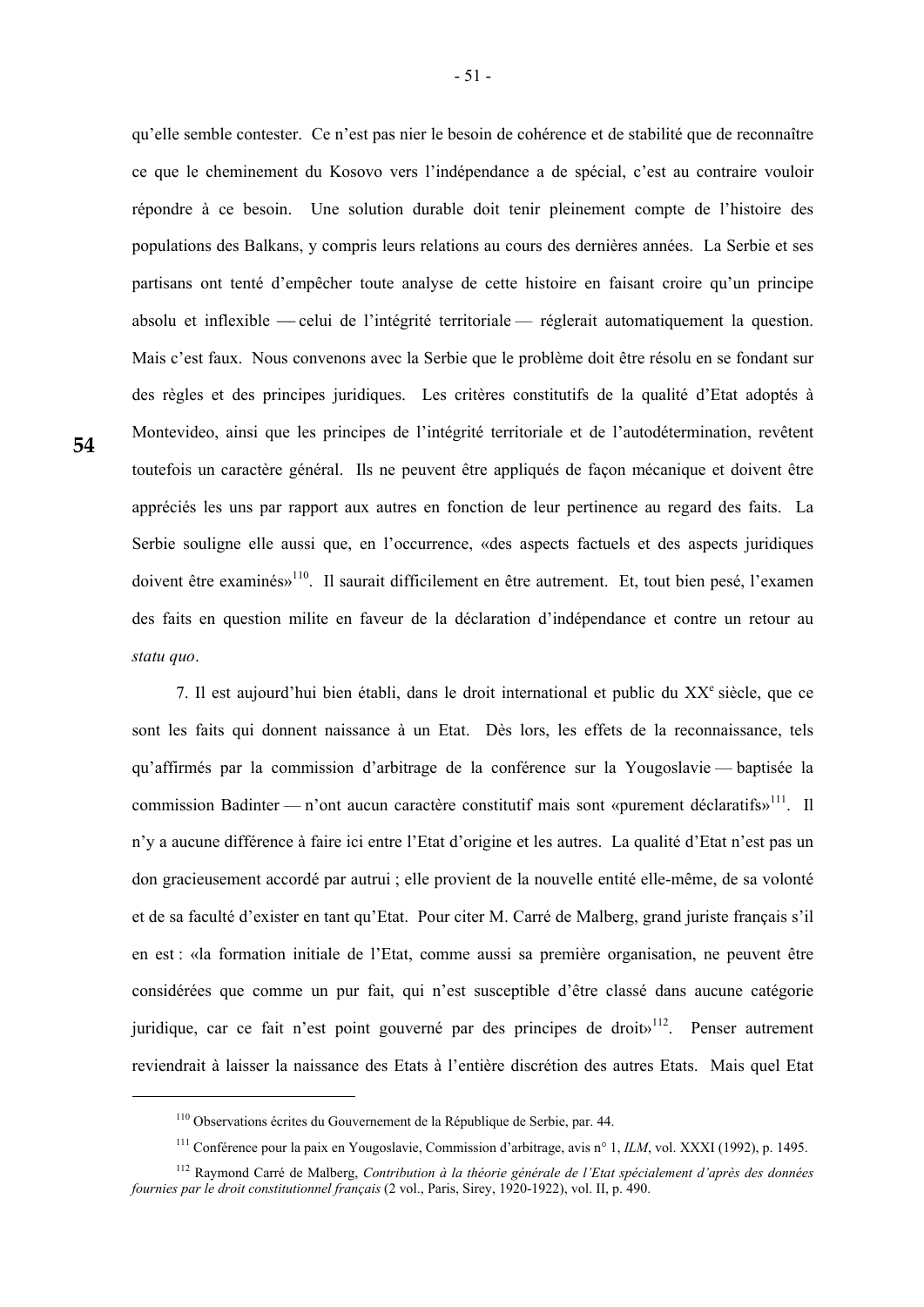accepterait l'idée que son statut lui soit octroyé par d'autres, pour le récompenser de s'être plié à quelque règle ? Aucun, me semble-t-il. Chacun estime être un Etat pour des raisons *sui generis,* qui tiennent à son histoire et à sa puissance propres, non au bon vouloir d'autres ou à la situation géographique qui lui aura été réservée. Comme le juge Dillard l'a souligné dans l'affaire du *Sahara occidental*, «c'est la population qui détermine le destin du territoire et non l'inverse» (*Sahara occidental, avis consultatif*, *C.I.J. Recueil 1975*, opinion individuelle de M. le juge Dillard, p. 122).

 8. Monsieur le président, pour apprécier certains faits, il suffit parfois d'appliquer des règles automatiques tandis que, pour d'autres, de nombreuses règles semblent applicables *prima facie*, d'où la nécessité d'examiner attentivement chaque cas d'espèce. En d'autres termes, distribuer des contraventions est une chose, évaluer la licéité d'une déclaration d'indépendance en est une autre. Dans le premier cas, point n'est besoin d'examiner les faits particuliers. Le modèle de la voiture ou sa provenance sont des faits — mais ils n'importent guère sur le plan juridique. La règle du «stationnement interdit» s'applique automatiquement car il s'agit de réglementer une affaire courante qui se répète des millions de fois. L'indépendance n'entre pas dans cette catégorie. Elle n'a rien de courant — un historique récent des déclarations d'indépendance ne recense qu'«un peu plus d'une centaine de cas», chacun différant des autres par ses circonstances historiques, politiques et factuelles<sup>113</sup>. Or, en l'occurrence, ces différences ne sont pas sans importance mais sont au cœur même de la qualité d'Etat de chaque entité. Un Etat est un Etat parce qu'il est spécial, et non pas parce qu'il a vu le jour dans le cadre d'une procédure de routine quelconque ou par l'application de certains critères mécaniques. Voilà ce que les détracteurs de la thèse *sui generis*  semblent nier. Comme si la détermination de la qualité d'Etat obéissait aux mêmes règles qu'une simple contravention. Permettez-moi de vous donner un seul exemple.

 9. Selon les opposants à l'indépendance du Kosovo, les «institutions provisoires» n'avaient pas compétence pour déclarer l'indépendance. Or, premièrement, cette déclaration n'émane pas des institutions provisoires d'administration autonome, mais a été votée et signée par les représentants du peuple du Kosovo agissant en tant que pouvoir constituant. Deuxièmement, cette

1

<sup>113</sup> David Armitage, *The Declaration of Independence : A Global History*, Harvard University Press, 2007, p. 20 *[traduction du Greffe]*.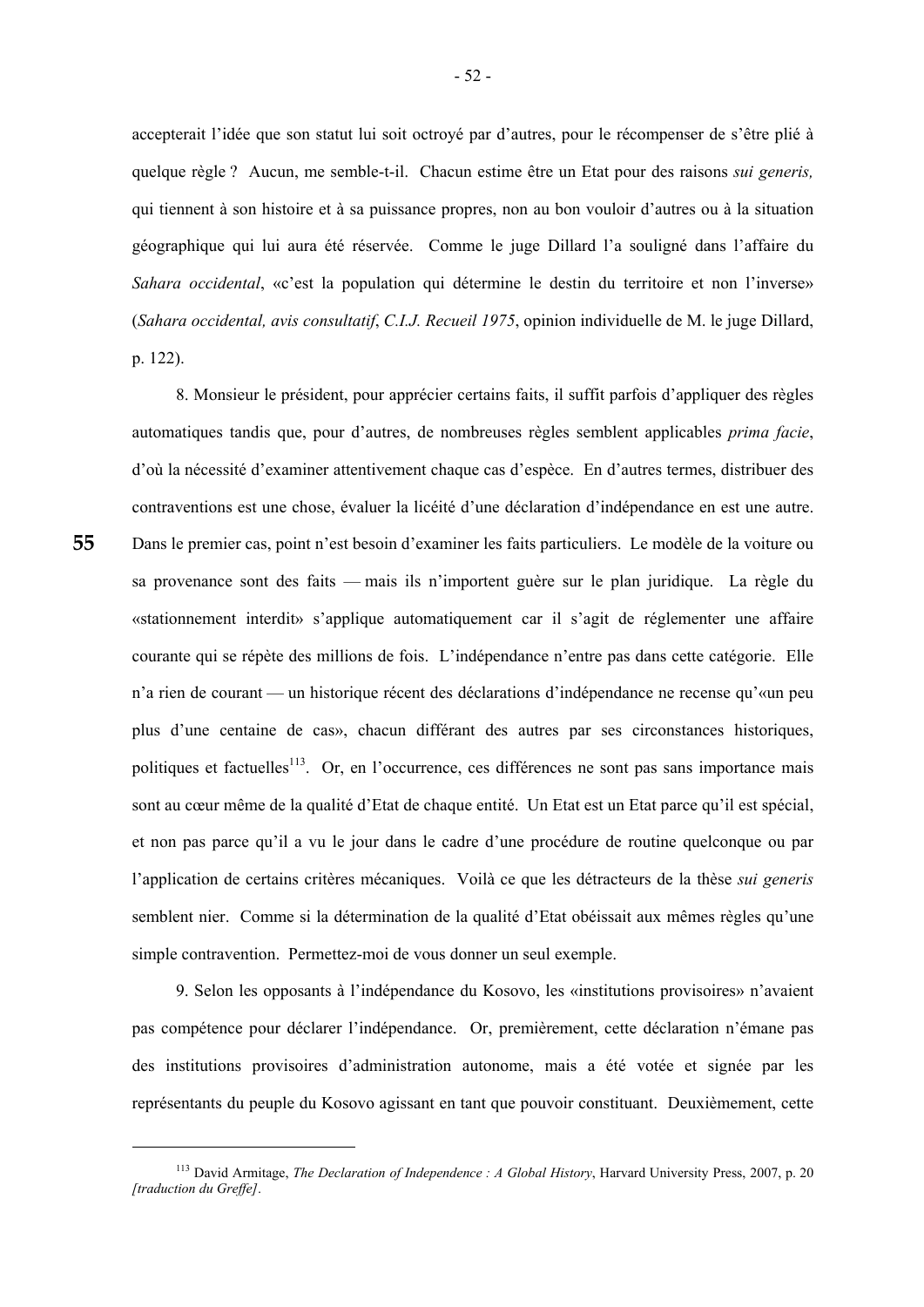allégation donne à penser qu'il existerait une règle précisant quelles institutions peuvent ou non proclamer l'indépendance. A titre d'exemple, l'indépendance de mon pays, la Finlande, a été déclarée en décembre 1917 par un parlement qui était un organe d'une partie autonome de l'Empire russe. Si, du point de vue du droit russe, cet acte était manifestement *ultra vires,* les reconnaissances qui l'ont suivi ont montré que cela ne pouvait faire obstacle à l'indépendance de la Finlande. En outre, la communauté internationale n'a pas considéré que les déclarations faites auparavant par la Slovénie et la Croatie étaient interdites par le droit international et ce, bien qu'elles aient été faites sans l'autorisation préalable de la République fédérative socialiste de Yougoslavie. Une déclaration de cette nature est presque toujours illégale du point de vue du droit interne ; au plan international, il s'agit simplement d'un fait politique. Le droit international intervient toutefois à un stade ultérieur, lorsqu'il s'agit d'apprécier ce fait au regard des principes supérieurs de la paix et de la stabilité, en se fondant sur les principes de l'intégrité territoriale, du respect des droits de l'homme et de l'autodétermination.

 10. Monsieur le président, permettez-moi de dire quelques mots au sujet de deux importants rapports soumis au Conseil de la Société des Nations relativement à la question des *Iles d'Åland* en 1920 et 1921. Comme chacun sait, il s'agissait d'un différend opposant la Finlande et la Suède sur la question de savoir si les habitants des îles d'Åland, un archipel de la mer baltique, avaient le droit de choisir entre demeurer sous souveraineté finlandaise et être incorporés au Royaume de Suède. La commission de juristes nommée par le Conseil de la Société des Nations indiqua que le principe du droit des peuples à disposer d'eux-mêmes entrait en jeu soit parce que :

 «l'Etat n'a pas encore pris complètement naissance, soit parce [que, du fait] qu'il se trouve dans une période de transformation ou de dissolution, il existe, quant au droit, une situation douteuse, incertaine, qui ne prend fin que du moment où le développement s'est achevé et qu'une nouvelle situation, définitive et normale quant à la souveraineté territoriale, s'est établie.»<sup>114</sup>

 11. La commission précisa que la protection des minorités par l'octroi de libertés plus importantes était une solution de compromis quand, pour une raison ou pour une autre, l'autodétermination ne pouvait être pleinement reconnue. Mais — plus important encore — la

**56** 

<sup>&</sup>lt;sup>114</sup> Rapport de la commission internationale de juristes chargée par le Conseil de la Société des Nations de donner un avis consultatif sur les aspects juridiques de la question des îles d'Åland, *Journal officiel, supplément spécial no 3*, octobre 1920, p. 6.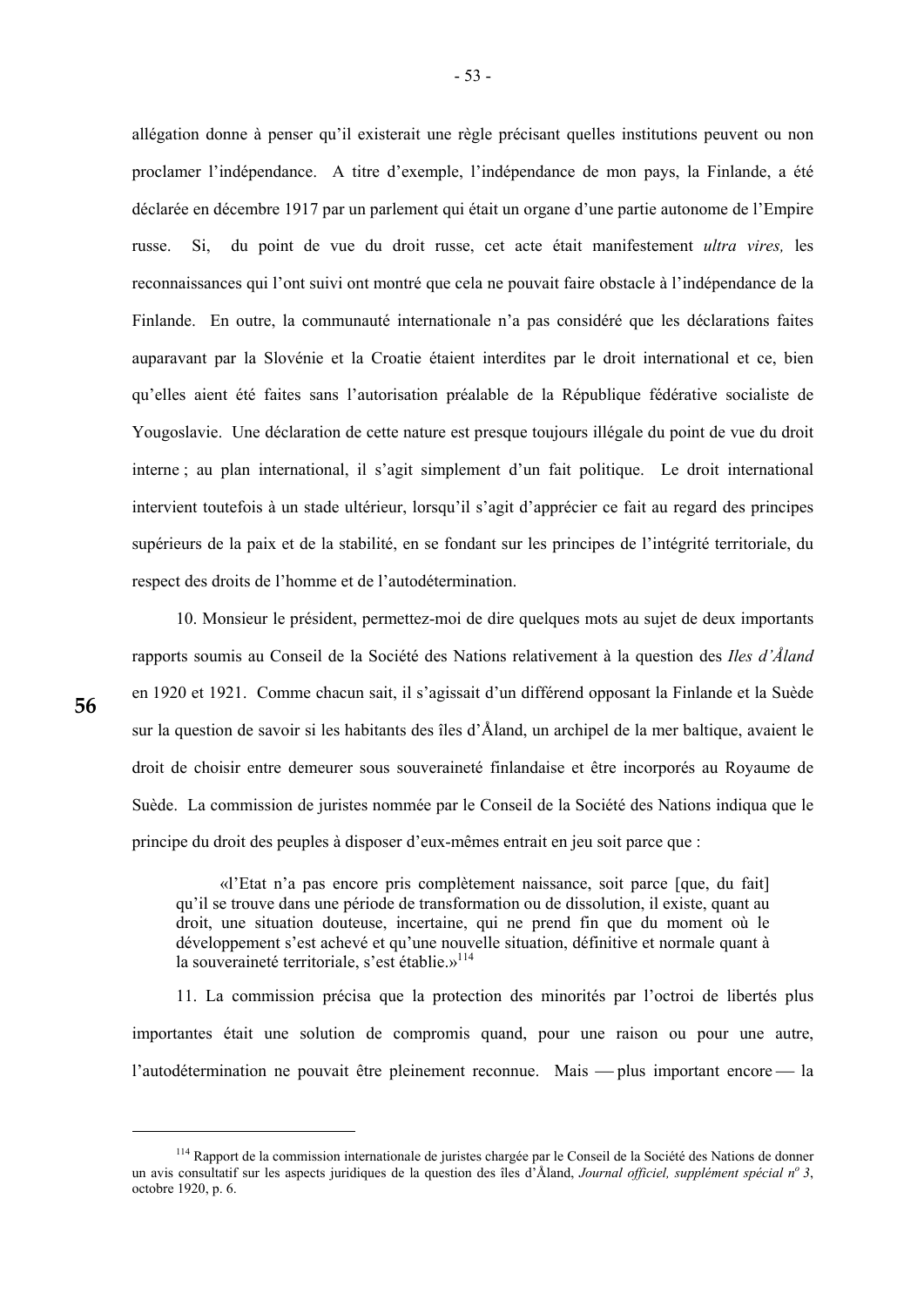commission reconnut que, dans certains cas, la protection d'une minorité pouvait être considérée comme insuffisante. La commission des rapporteurs nommée par le Conseil afin de proposer un programme d'action à la lumière du rapport des juristes indiqua :

 «Le fait qu'une minorité se sépare d'un Etat dont elle fait partie et soit incorporée à un autre Etat ne saurait être considéré autrement que comme une solution exceptionnelle, une solution de dernier recours lorsque l'Etat en question ne veut pas ou ne peut pas édicter ou appliquer des garanties justes et effectives»<sup>115</sup>

En l'espèce, la commission conclut que les habitants des îles d'Åland n'avaient été ni persécutés ni opprimés et que rien ne justifiait une séparation.

 12. Monsieur le président, déjà dans l'affaire des *Iles d'Åland* — le *locus classicus* du droit à l'autodétermination —, il avait été envisagé que la persécution et l'oppression, associées à une situation d'«anormalité», telle que «la formation, la transformation et le démembrement d'Etats par suite de révolutions et de guerres<sup>116</sup>, puissent autoriser une population minoritaire à faire sécession. Cela a par la suite été confirmé par la Cour suprême du Canada dans l'affaire de la *Sécession du Québec*<sup>117</sup>. De même, en la présente affaire, la Cour est appelée à apprécier les faits pertinents à l'aune des critères de la qualité d'Etat, ainsi que des principes de l'intégrité territoriale et de l'autodétermination, tels qu'ils sont aujourd'hui interprétés.

 Monsieur le Président, si vous m'y autorisez, je souhaiterais maintenant céder la parole à mon collègue M. Koskenniemi.

 M. KOSKENNIEMI : Monsieur le président, je suis ravi de me présenter de nouveau devant vous en tant que représentant de mon pays, la Finlande.

#### **II. L'autodétermination est le principe directeur dans le cas du Kosovo**

 13. Nous avons insisté sur le caractère limité et évolutif du droit régissant la qualité d'Etat. A cet égard, la formulation de la question posée à la Cour était peut-être maladroite : «la déclaration unilatérale d'indépendance des institutions provisoires d'administration autonome du

1

<sup>&</sup>lt;sup>115</sup> Rapport communiqué au Conseil de la Société des Nations par la commission des rapporteurs, Société des Nations, doc. B.7.21/68/106, 1921, p. 28.

<sup>&</sup>lt;sup>116</sup> Rapport de la commission internationale de juristes chargée par le Conseil de la Société des Nations de donner un avis consultatif sur les aspects juridiques de la question des îles d'Åland, *Journal officiel, supplément spécial no 3*, octobre 1920, p. 6.

<sup>117</sup> *Sécession du Québec*, [1998], 2 *SCR*., p. 217, 20 août 1998.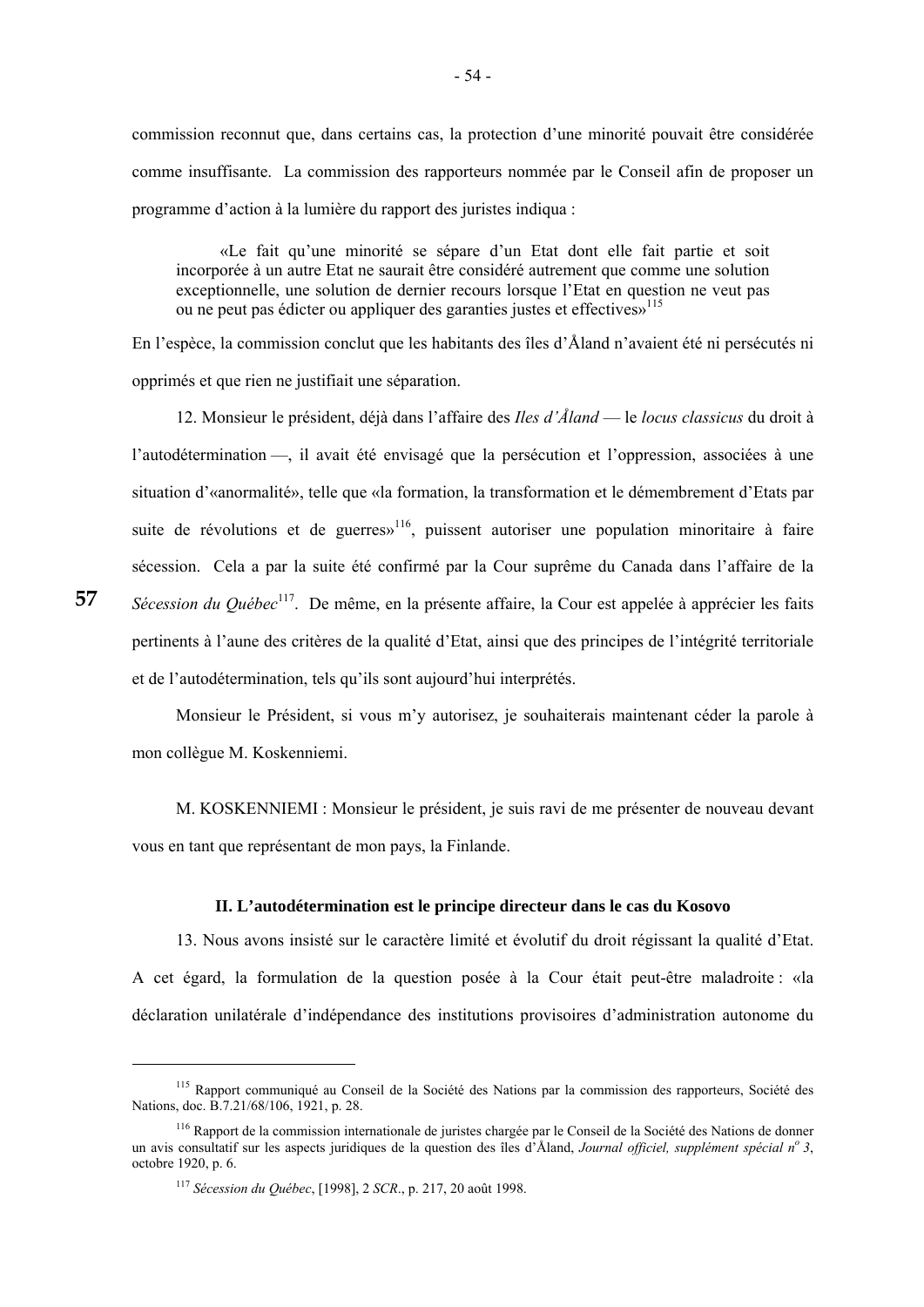Kosovo est-elle conforme au droit international ?» Elle suggère en effet qu'il existerait des règles précises du droit international régissant les questions telles que celle de la proclamation de déclarations d'indépendance. Or, il n'en est rien. Aucun traité, aucune règle coutumière ne régit cette question. Aucune règle du droit international ne donnait compétence aux organes autonomes finlandais pour déclarer l'indépendance en décembre 1917. Il en est allé de même de chacune des déclarations d'indépendance dont nous avons connaissance. Une déclaration n'est qu'un simple fait ou le dernier d'une succession de faits. De même que la possession d'un territoire, l'existence d'une population ou d'un gouvernement sont des faits. Ainsi que Mme Kaukoranta l'a indiqué, il n'existe aucune règle relative à la naissance des Etats. Ce nonobstant, lorsque les faits requis existent, le droit ne saurait en faire abstraction. Aussi, la réponse suivante, correcte d'un point de vue formel, pourrait être donnée à la question de l'Assemblée générale : «la déclaration était conforme au droit international».

 14. Et pourtant, l'absence de règle de cette nature pourrait sembler ne pas trancher la question. Au cas où la Cour jugerait nécessaire de s'intéresser à la question du sens des déclarations de manière plus approfondie, nous souhaiterions ajouter ce qui suit.

 15. Il y a un certain nombre d'années, en l'affaire des *Pêcheries anglo-norvégiennes*, la Cour a indiqué, alors qu'elle avait admis qu'il n'existait aucune règle précise quant aux limites de la mer territoriale :

«il n'en résulte aucunement qu'à défaut de règles offrant le caractère de précision technique affirmé par le Gouvernement du Royaume-Uni, la délimitation à laquelle [il] a [été] procédé … ne soit pas soumise à certains principes qui permettent d'en apprécier la validité selon le droit international» (Affaire des *Pêcheries (Royaume-Uni c. Norvège), arrêt, C.I.J. Recueil 1951*, p. 132).

La Cour a ensuite examiné les faits de l'espèce en se référant à ce qu'elle devait par la suite qualifier de «principes équitables» — procédant dans cette affaire, pour être précis, à une appréciation des circonstances particulières, parmi lesquelles les intérêts des pêcheurs norvégiens «propres à une région … [et dont la] réalité et [l']importance se trouv[ent] clairement attestées par un long usage» (*Ibid.*, p. 133). De même, le fait qu'il n'existe aucune règle mécanique relative aux déclarations d'indépendance ne doit pas rendre impossible l'appréciation de leurs effets. Une telle appréciation ne devrait être fondée que sur un examen équilibré des faits pertinents, y compris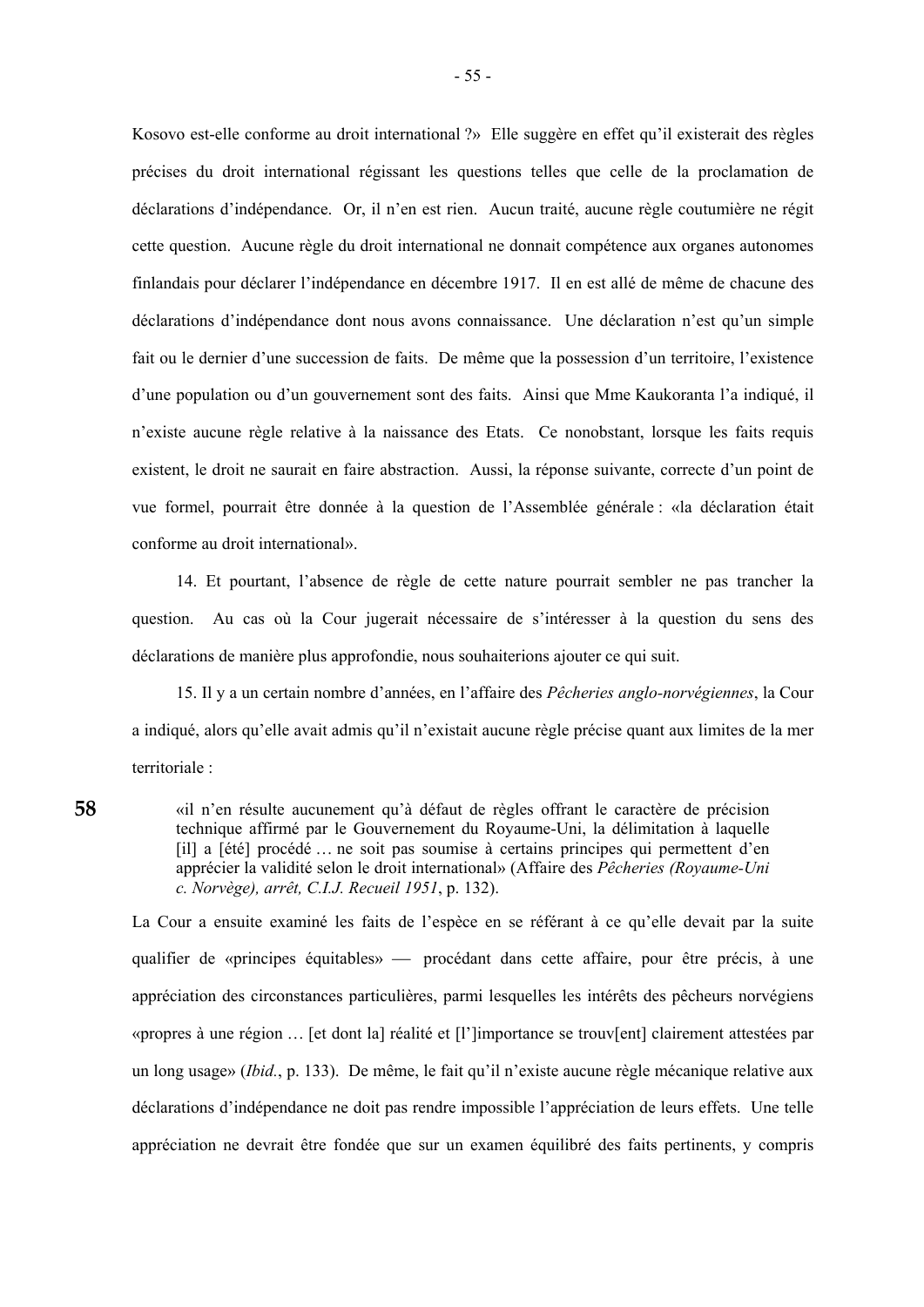— ainsi que la Cour l'a précisé à l'époque — des besoins des communautés tels qu'ils peuvent ressortir de leur histoire.

 16. La Serbie et ses partisans soutiennent que la règle de l'intégrité territoriale et du consentement de l'Etat parent régissent le processus d'indépendance. Cela est assurément erroné, tant d'un point de vue conceptuel que d'un point de vue historique. Les Etats-Unis d'Amérique sont-ils nés à l'issue d'un processus juridique qui se serait achevé par le consentement de la Grande-Bretagne ? Et la Russie, et l'Allemagne ? Ou encore le Venezuela, l'Algérie et le Bangladesh, et d'ailleurs la Serbie ? Est-il *une seule* ex-république de la RFSY qui soit née à l'issue d'un processus ayant respecté l'intégrité de l'Etat parent ou avec le consentement de celui-ci ? Non. Il existe près de 200 Etats dans le monde et près de 200 histoires de création d'Etat différentes — je serais tenté de dire *sui generis* —, et pourtant chacune de ces histoires peut être appréciée à l'aune des anciens critères de Montevideo : un territoire, une population, un gouvernement effectif ; critères que chacun connaît<sup>118</sup>. Ces critères ne s'appliquent toutefois pas de manière mécanique. La Chine a une population d'1,3 milliard de personnes, et Tuvalu de moins de 12 500. Certains Etats possèdent des territoires gigantesques, d'autres ont des territoires très petits et le domaine d'action de leurs gouvernements varie considérablement d'un Etat à l'autre.

 17. Les opposants à l'indépendance du Kosovo, y compris l'Espagne aujourd'hui, soutiennent que les partisans de la licéité de la déclaration cherchent à remplacer le droit par ce qu'ils appellent la «politique». La Cour a déjà entendu pareilles accusations dans de nombreuses affaires, ce qui lui a notamment permis d'opérer une distinction entre les décisions rendues *ex aequo et bono* — qui impliquent un compromis politique — et ce qu'elle a qualifié d'équité *infra legem*, à savoir lorsque la règle elle-même appelle une appréciation des circonstances<sup>119</sup>. Tel est le cas pour les critères de Montevideo, l'intégrité territoriale et l'autodétermination : ce sont des critères larges permettant d'apprécier les faits de l'espèce, ce qui est pertinent et ce qui ne l'est pas. Dans ses observations écrites, la Serbie reconnaît la pertinence de la jurisprudence de la Cour à cet

<sup>&</sup>lt;sup>118</sup> Selon ces critères, un Etat doit, en tant que personne du droit international, posséder les attributs suivants : *a)* une population permanente ; *b)* un territoire défini ; *c)* un gouvernement ; et *d)* la capacité d'établir des relations avec d'autres Etats.

<sup>119</sup> *Plateau continental de la mer du Nord (République fédérale d'Allemagne/Danemark) (République fédérale d'Allemagne/Pays-Bas), arrêt, C.I.J. Recueil 1969*, p. 48, par. 88.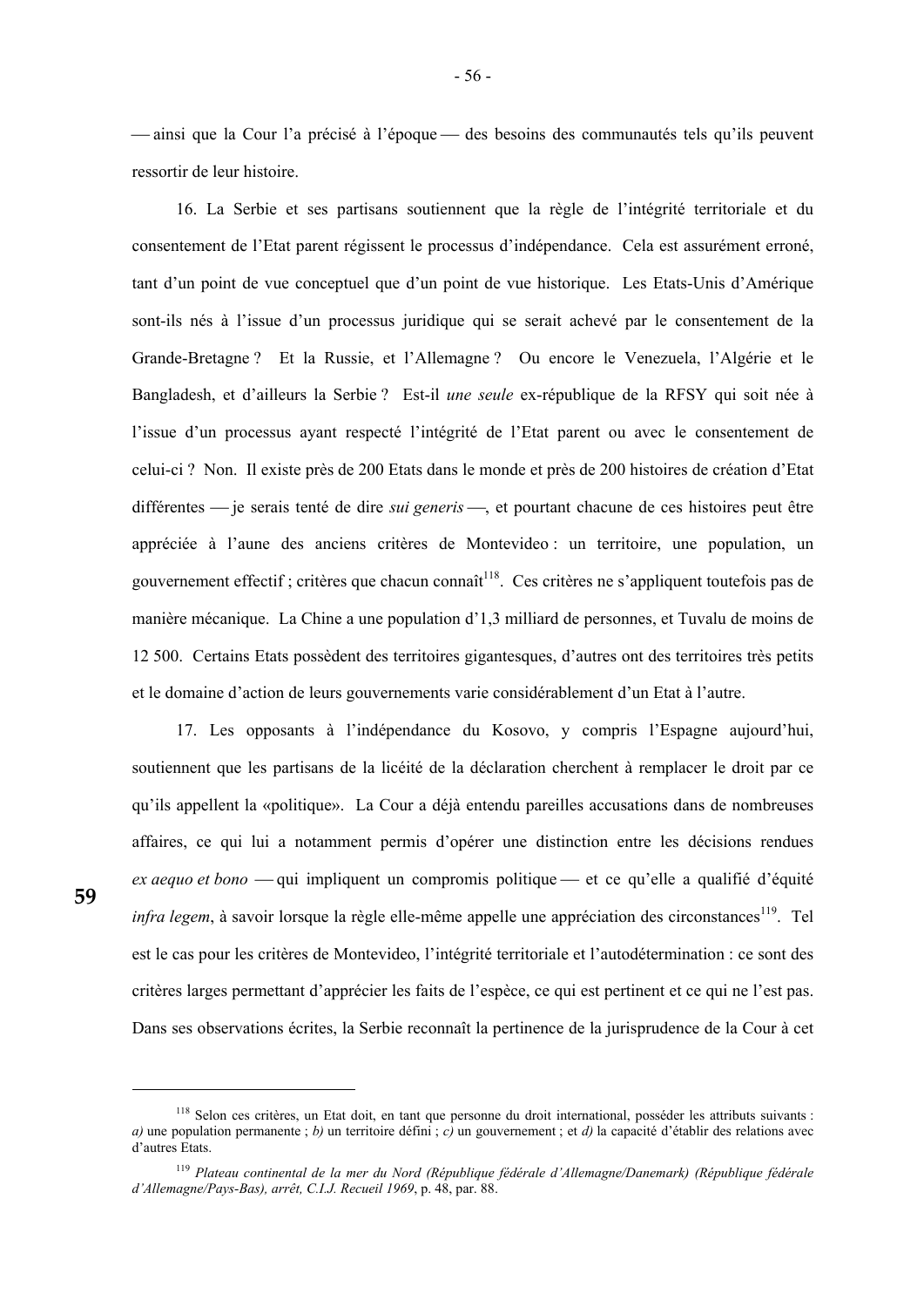égard120. Nous sommes d'accord que c'est cela, et uniquement cela, qui est nécessaire en la présente espèce : ni l'application mécanique d'une règle, ni le recours à une exception — ni, bien évidemment, à la politique — ne sont nécessaires ; ce qui l'est, c'est l'application des principes juridiques pertinents — parmi lesquels l'intégrité territoriale et l'autodétermination —, mais d'une *manière* — d'une *manière*, Monsieur le président — équitable dans les circonstances de la présente espèce. Après tout, la Cour n'est pas une machine.

 18. Monsieur le président, la Serbie et ses partisans laissent entendre que le principe de l'intégrité territoriale et le consentement de l'Etat parent font que la déclaration d'indépendance ne confère pas au Kosovo la qualité d'Etat. Nul ne niera que le principe de l'intégrité territoriale est un principe bien établi du droit international. Toutefois, comme de nombreux participants l'ont d'ores et déjà fait observer, ce principe ne concerne aucunement les relations entre un Etat et une entité cherchant à exercer son droit à l'autodétermination. De par leur formulation même et leur raison d'être, des instruments tels que la déclaration sur les relations amicales de 1970<sup>121</sup> et l'acte final d'Helsinki de 1975122 ont trait aux *relations interétatiques* et notamment à l'*obligation qu'ont les Etats tiers de s'abstenir d'intervenir dans les affaires internes des autres Etats*. Permettez-moi de citer la déclaration de 1970. Elle énonce «[l]e principe que les Etats s'abstiennent, dans leurs relations internationales, de recourir à la menace ou à l'emploi de la force, soit contre l'intégrité territoriale ou l'indépendance politique de tout Etat». *Les Etats s'abstiennent, dans leurs relations internationales*. Il n'est nullement question d'autres entités. Certes, aujourd'hui, certaines règles du droit international s'appliquent aux particuliers : tel est le cas dans les domaines des droits de l'homme, des relations économiques et de l'environnement. Mais les règles relatives à la souveraineté et à l'intégrité territoriale n'en font pas partie, et les raisons en sont évidentes. Il serait absurde de prétendre que le droit international prend position, hors le cadre du respect des droits de l'homme et de la non-violence, sur les intentions de groupes nationaux ou de mouvements fédéralistes, par exemple.

**60** 

<sup>&</sup>lt;sup>120</sup> Observations écrites du Gouvernement de la République de Serbie, par. 128.

 $121$  Déclaration relative aux principes du droit international touchant les relations amicales et la coopération entre les Etats conformément à la Charte des Nations Unies, résolution 2625 (XXV), 24 octobre 1970.

<sup>122</sup> Conférence sur la sécurité et la coopération en Europe, acte final, Helsinki 1975, http://www.osce.org/documents/mcs/1975/08/4044\_fr.pdf (4 décembre 2009).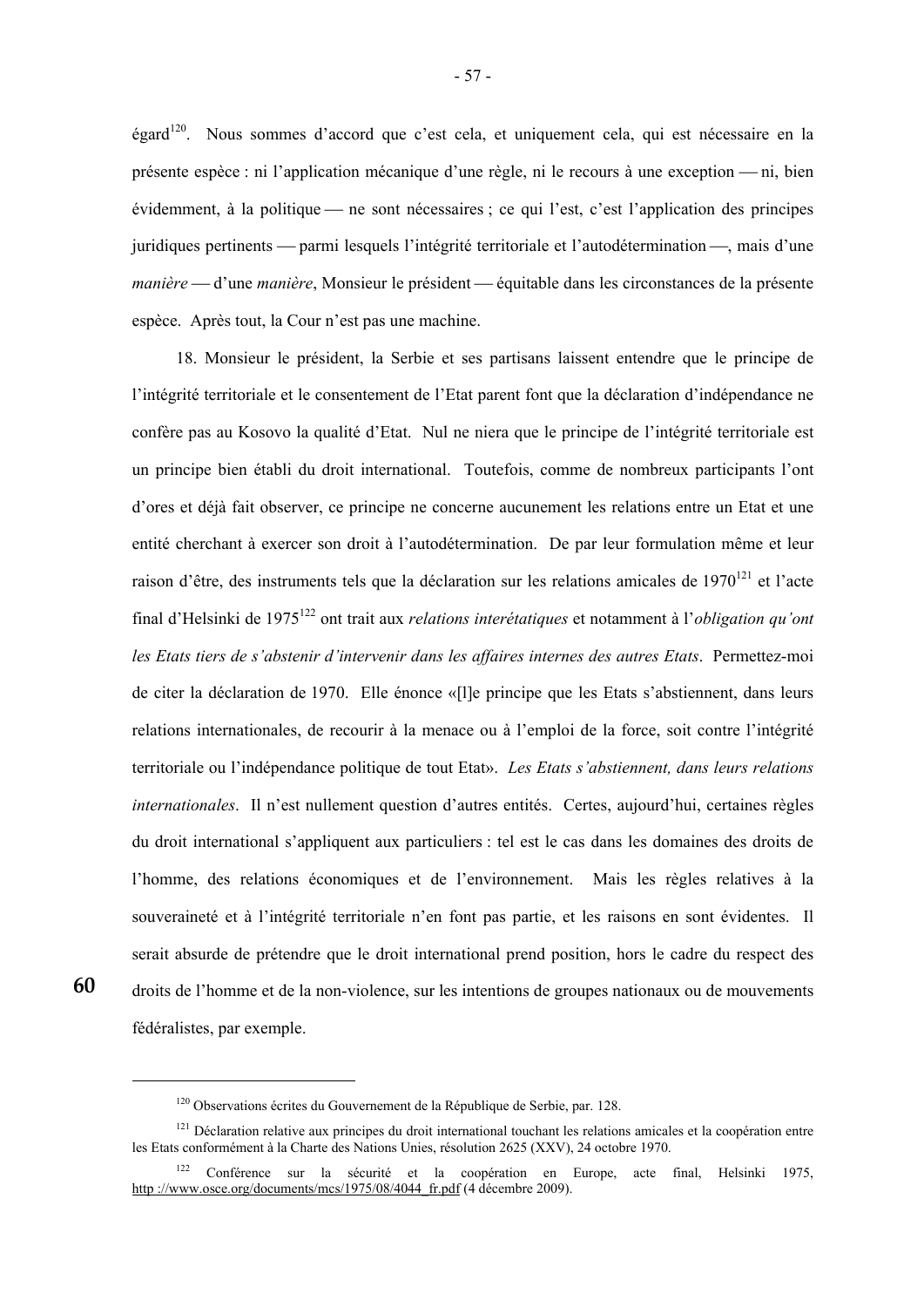19. On peut dire qu'en tant que principe général, l'intégrité territoriale renvoie néanmoins à une notion supérieure — celle de l'intégrité de l'Etat —, que le droit international cherche à protéger. Mais elle doit dans ce cas être appréciée au regard d'autres principes, dont le droit pour les peuples opprimés de rechercher l'autodétermination, notamment par l'indépendance. Une fois de plus, c'est le contexte factuel qui devrait déterminer quel principe doit l'emporter. Les faits pertinents, nous les connaissons tous : ce sont ceux décrits dans l'affaire *Milutinović*, que je cite :

 «La Chambre est convaincue qu'il existait une vaste campagne de violence dirigée contre la population albanaise du Kosovo pendant les frappes aériennes de l'OTAN menées par les forces placées sous le contrôle des autorités de la RFY et de la Serbie…»

Et, toujours dans la même affaire,

1

 «La Chambre conclut que dans les 13 municipalités, les forces de la RFY et de la Serbie ont délibérément chassé les Albanais du Kosovo de leur maison, soit en leur ordonnant de partir, soit en créant un climat de terreur pour les obliger à partir. Alors que ces personnes partaient de chez elles et se rendaient soit à l'intérieur du Kosovo soit en direction de ses frontières, un bon nombre d'entre elles a continué à faire l'objet de menaces, de vols, de mauvais traitements et autres sévices. En beaucoup d'endroits, les hommes ont été séparés des femmes et des enfants, leurs véhicules ont été volés ou détruits, leurs maisons incendiées délibérément, de l'argent leur a été extorqué et ils ont été contraints de remettre leurs papiers d'identité.»<sup>123</sup>

 20. Nous le savons, cette campagne a provoqué le départ de plus de 700 000 Albanais du Kosovo entre mars et juin 1999 ; pendant la même période, de nombreux actes avérés de meurtre, violences sexuelles, destruction intentionnelle d'infrastructures civiles et de sites religieux ont été commis. Le Conseil de sécurité a reconnu la gravité de cette situation dans sa résolution 1244, comme l'a fait plus tard le TPIY. Une présence internationale de sécurité et une présence internationale civile ont été mises en place : elles assurent le gouvernement ou supervisent l'activité au Kosovo depuis une dizaine d'années. Dans ces conditions, quel poids accorder à l'intégrité territoriale ? Comme je l'ai dit, ce principe renvoie à la protection de l'Etat. Mais est-ce l'Etat qui a besoin d'être protégé en l'espèce ? Même si ce principe est bien fondé, il ne peut être appliqué mécaniquement. Nous ne parlons pas de stationnement interdit mais de faits historiques concernant de vastes populations.

<sup>123</sup> Tribunal pénal international pour l'ex-Yougoslavie, *Le Procureur c. Milutinović et consorts*, jugement du 26 février 2009, par. 1156 (vol. 2 sur 4).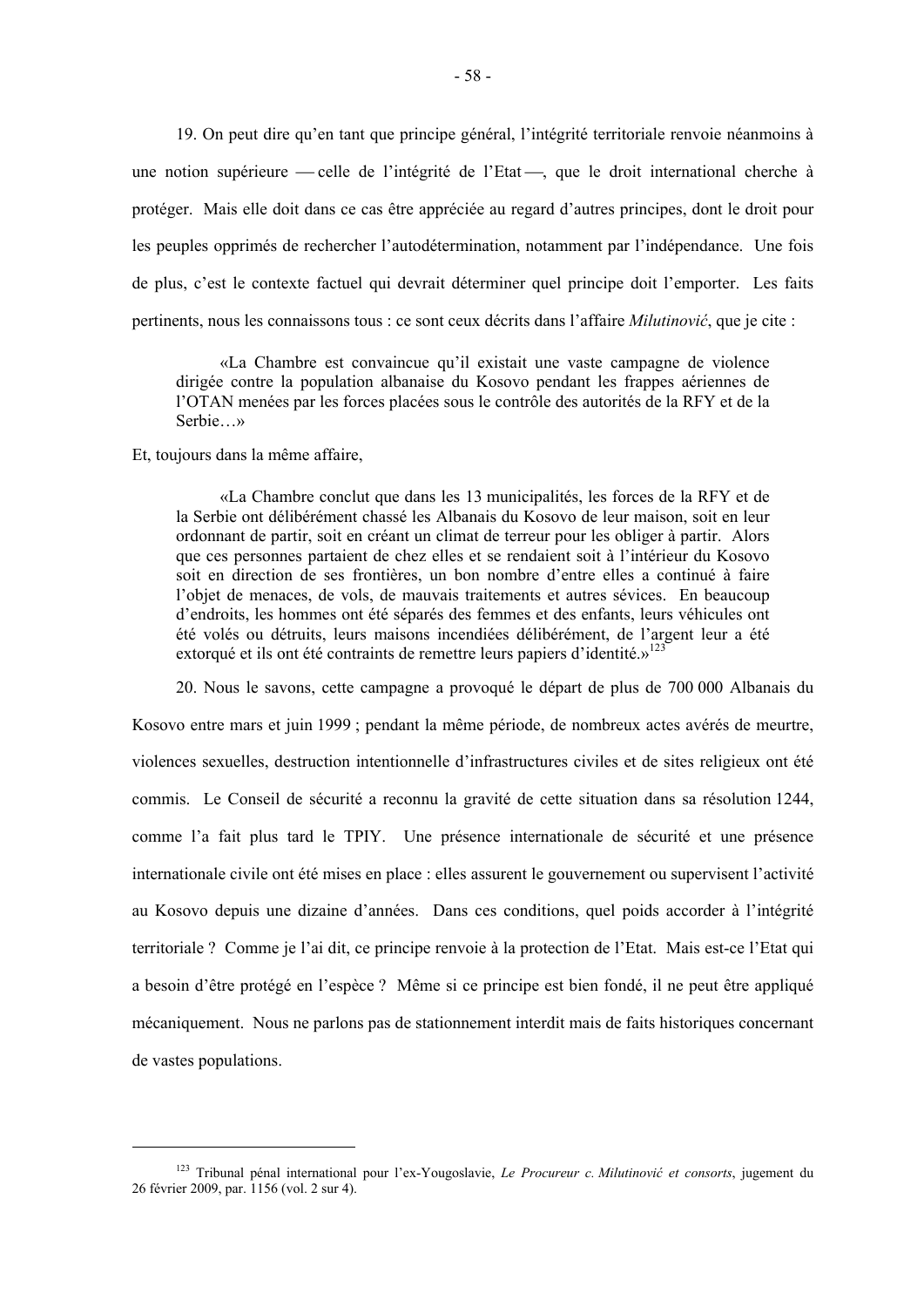21. Les faits à l'origine de la déclaration d'indépendance du 17 février constituent une illustration frappante de la situation, décrite par la commission de rapporteurs dans l'affaire des *Iles d'Åland* comme une situation dans laquelle «l'Etat n'a ni la volonté ni le pouvoir de promouvoir et d'appliquer des garanties réelles et équitables». Rien n'a été fait du côté serbe pendant les négociations menées sous la supervision de Martti Ahtisaari en 2006-2007 ou, plus tard, sous l'égide de la troïka, pour apaiser les inquiétudes des Albanais du Kosovo, qui craignaient un retour à une situation semblable à celle qui prévalait lorsque le régime de Milošević eut déjà supprimé une fois l'autonomie de la province. En effet, en 2006, alors même que se déroulaient les négociations internationales sur le statut du Kosovo, la Serbie a unilatéralement adopté une nouvelle constitution qui insistait étonnamment pour que les organismes d'Etat serbes au Kosovo «confirment et protègent les intérêts d'Etat de la Serbie au Kosovo-Metohija dans toutes les relations politiques intérieures et extérieures»<sup>124</sup>. Les Albanais du Kosovo ne furent pas admis à participer à ce processus.

22. Les membres du Groupe de contact — représentant la Grande-Bretagne, la France, l'Allemagne, l'Italie, les Etats-Unis et la Russie — ont reconnu qu'un retour au *statu quo ante* n'était pas possible. Déjà, il avait été dit dans les accords de Rambouillet, comme nous l'avons entendu aujourd'hui, que le «règlement définitif pour le Kosovo» se ferait sur la base de la «volonté du peuple»<sup>125</sup>, pour citer la célèbre expression. Aucune notion de «consentement mutuel» n'a été introduite dans ces accords. Il est vrai, comme notre collègue de Russie l'a dit il y a un instant, qu'il n'y est fait mention d'aucun «peuple du Kosovo». Mais bien sûr, l'histoire ne s'arrête pas là. En janvier 2006, juste avant que le président Ahtisaari n'entreprenne 14 mois d'efforts pour parvenir à une solution négociée, le Groupe de contact a eu la possibilité d'apporter des précisions à ce sujet. Permettez-moi de le citer. Le groupe de contact est convenu, et je cite, que «le

1

<sup>124</sup> Constitution de la République de Serbie, 2006, préambule http ://www.srbija.gov.rs/extfile/en/29554/ constitution of serbia.pdf (4 Déc. 2009).

<sup>&</sup>lt;sup>125</sup> Accord intérimaire pour la paix et l'autonomie au Kosovo, 23 février 1999, chap. 8, art. 1 (3).

 <sup>«</sup>Trois ans après l'entrée en vigueur du présent accord, une réunion internationale sera convoquée en vue de définir un mécanisme pour un règlement définitif pour le Kosovo, sur la base de la volonté du peuple, de l'avis des autorités compétentes, des efforts accomplis par chacune des Parties dans la mise en œuvre du présent accord, et de l'acte final de Helsinki, ainsi que pour réaliser une évaluation d'ensemble de la mise en œuvre du présent accord et d'examiner les propositions de mesures complémentaires formulées par les Parties.» (S/1999/648.)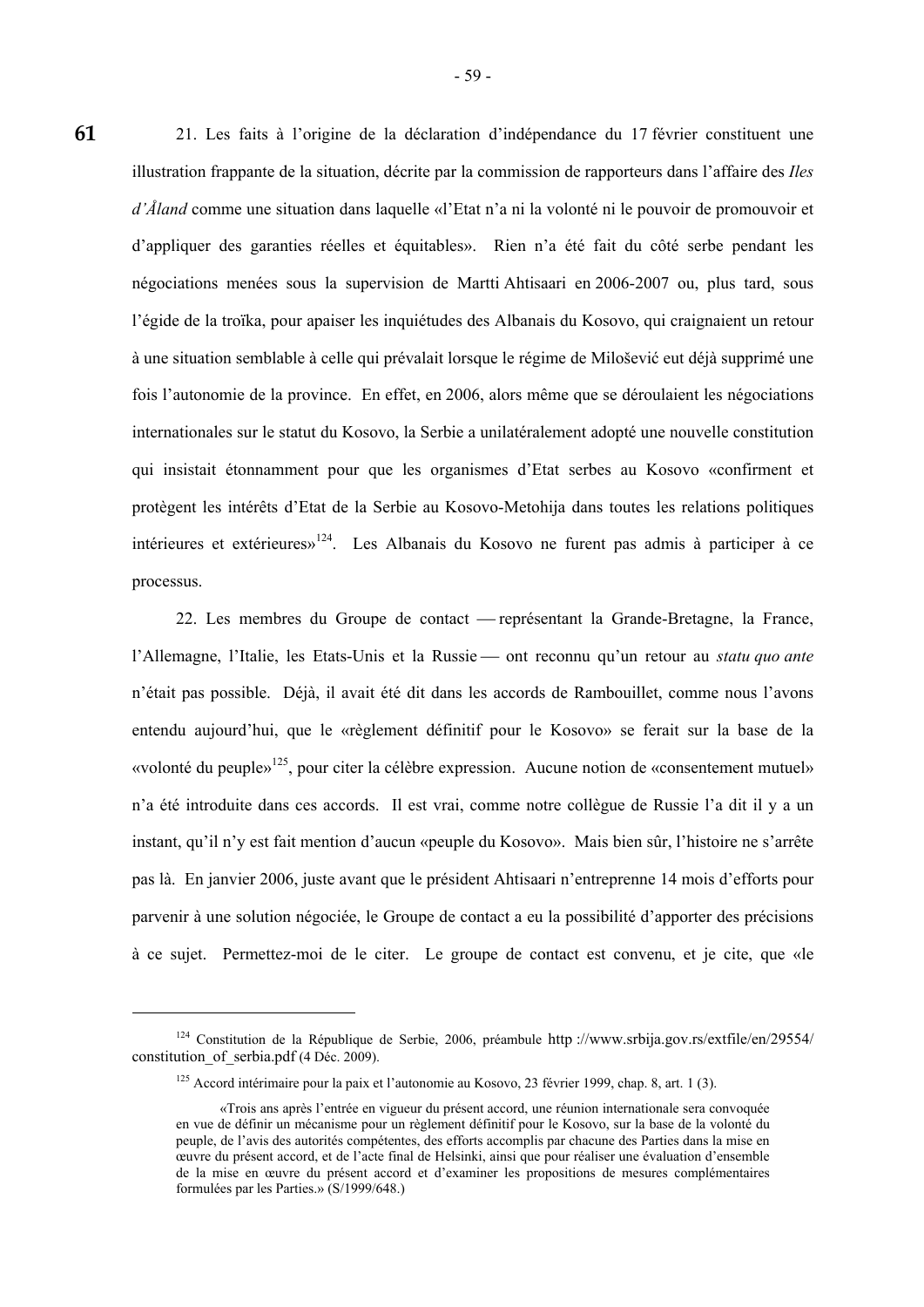règlement doit, entre autres choses, être «acceptable pour le peuple du Kosovo»<sup>126</sup>. Tout y est, y compris la désignation du peuple du Kosovo. Cette formulation a été acceptée par toutes les parties concernées, dont le représentant de la Russie. Compte tenu de ce que l'on savait de l'attitude du peuple du Kosovo, cette formulation ne pouvait que renvoyer à la reconnaissance de l'indépendance comme dernier recours si aucun autre arrangement n'était trouvé.

 23. Ceux qui rejettent l'applicabilité de l'autodétermination en l'espèce le font en établissant une distinction classique, à savoir une distinction entre, d'une part, l'indépendance sous sujétion coloniale ou domination étrangère, reprenant la formulation de la déclaration de 1970 sur les relations amicales, et, d'autre part, le cas du Kosovo. Je dis bien distinction classique. Mais quelle valeur lui accorder ? Quelle bonne raison pratique ou de principe pourrait-il y avoir pour ramener le droit de sécession à la décolonisation ? Aucune. Comme Mme Kaukoranta l'a déjà fait observer au sujet de l'affaire des *Iles d'Åland*, bien avant la décolonisation, la commission de juristes et la commission de rapporteurs étaient convenues que la sécession était envisageable lorsqu'un Etat est engagé dans un processus de «transformation ou de dissolution» et n'a ni le pouvoir ni la volonté d'apporter des «garanties réelles de protection». C'est cette position traditionnelle, et pas une nouvelle loi, qui est devenue applicable pendant la décolonisation. C'est cette loi que la Cour suprême du Canada avait à l'esprit quand elle a affirmé que «lorsqu'un peuple est empêché d'exercer utilement son droit à l'autodétermination à l'interne, il a alors droit, en dernier recours, de l'exercer par la sécession»127. De nombreux auteurs le présentent aujourd'hui comme un «droit conditionnel de sécession»<sup>128</sup>. Je fais valoir néanmoins qu'au lieu d'imaginer une nouvelle loi, nous ferions mieux de voir la sécession comme un élément du droit traditionnel à l'autodétermination ayant toujours dû être mis en balance avec l'intégrité territoriale et dont la possibilité d'être appliqué dans le cadre d'une solution externe a toujours été implicite, comme le montre l'affaire des *Iles d'Åland*.

1

<sup>&</sup>lt;sup>126</sup> Communiqué de presse, 31 janvier 2006, par. 7, http://www.unosek.org/docref/fevrier/STATEMENT% 20BY%20THE%20CONTACT%20GROUP%20ON%20THE%20FUTURE%20OF%20KOSOVO%20-%20Eng.pdf (4 décembre 2009).

<sup>127</sup> Renvoi relatif à la sécession du Québec, [1998] 2 R.C.S. 217, par. 134.

<sup>&</sup>lt;sup>128</sup> Voir particulièrement, Raic, Statehood and Self-Determination, 313-332.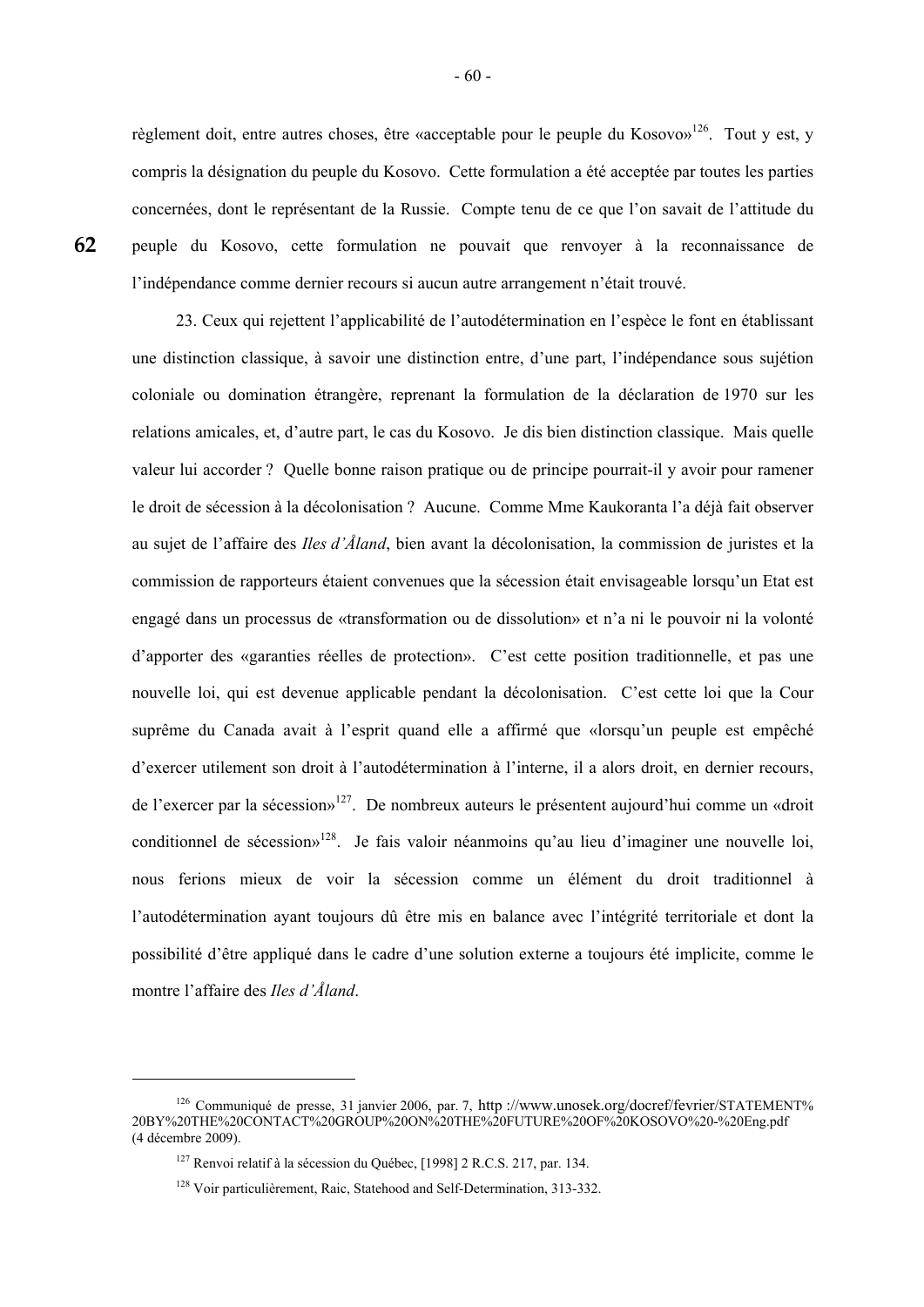24. Mais bien sûr, la Cour n'est pas appelée à se prononcer sur la validité d'un tel principe *in abstracto.* Elle doit simplement évaluer la licéité d'une déclaration d'indépendance dans le cadre d'une histoire marquée notamment par une oppression sévère de la part de la RFY et des autorités serbes. Cette histoire est également marquée par l'adoption unilatérale par la Serbie en 2006 d'une constitution qui visait à compromettre le résultat des négociations sur le statut et par une impasse de ces négociations, comme l'a indiqué l'envoyé spécial du Secrétaire général. Pour citer le président Ahtisaari, «[l]a poursuite des pourparlers, sous quelque forme que ce soit, ne saurait permettre de sortir de cette impasse»<sup>129</sup>. Il n'était pas le seul à le penser. La troïka constituée des représentants de l'Union européenne, des Etats-Unis et de la Fédération de Russie est arrivée à la même conclusion après avoir poursuivi les négociations pendant quatre mois. Elle a conclu que les parties n'avaient pu parvenir à un accord $^{130}$ .

 25. La Serbie et ceux qui la soutiennent avancent à présent qu'il faudrait poursuivre ces négociations. Or, le devoir de négocier ne peut dépendre du fait qu'une partie estime que toutes les voies de recours n'ont pas été épuisées. Une partie ne peut posséder un droit illimité de véto sur une solution permanente. Nous avons maintenant la déclaration claire de l'envoyé spécial du Secrétariat général de l'Organisation des Nations Unies, approuvée par le Secrétaire général lui-même, selon laquelle il n'y avait plus aucune chance de voir les négociations progresser, l'indépendance étant dès lors la seule option viable. Qui pourrait être mieux placé pour arriver à cette conclusion ? En recommandant une «indépendance sous supervision internationale», l'envoyé spécial accomplissait son mandat, que je vais citer, si vous me le permettez : «La cadence et la durée du processus concernant le futur statut du Kosovo seront déterminées par l'envoyé spécial à l'issue de consultations avec le Secrétaire général, compte tenu de la coopération des parties et de la situation sur le terrain.»

 *«[S]eront déterminées par l'envoyé spécial…»*. La possibilité de mener des négociations relève du jugement politique plutôt que d'une décision judiciaire. Celui qui est sûrement le mieux placé pour le déterminer est le négociateur en chef, qui, nous le savons tous, a également reçu le

<sup>&</sup>lt;sup>129</sup> Rapport de l'envoyé spécial du Secrétaire général sur le statut futur du Kosovo, S/2007/168, 26 mars 2007.

<sup>&</sup>lt;sup>130</sup> Rapport de la troïka pour le Kosovo constituée de l'Union européenne, des Etats-Unis d'Amérique et de la Fédération de Russie, 4 décembre 2007, S/2007/723, par. 2 et 11.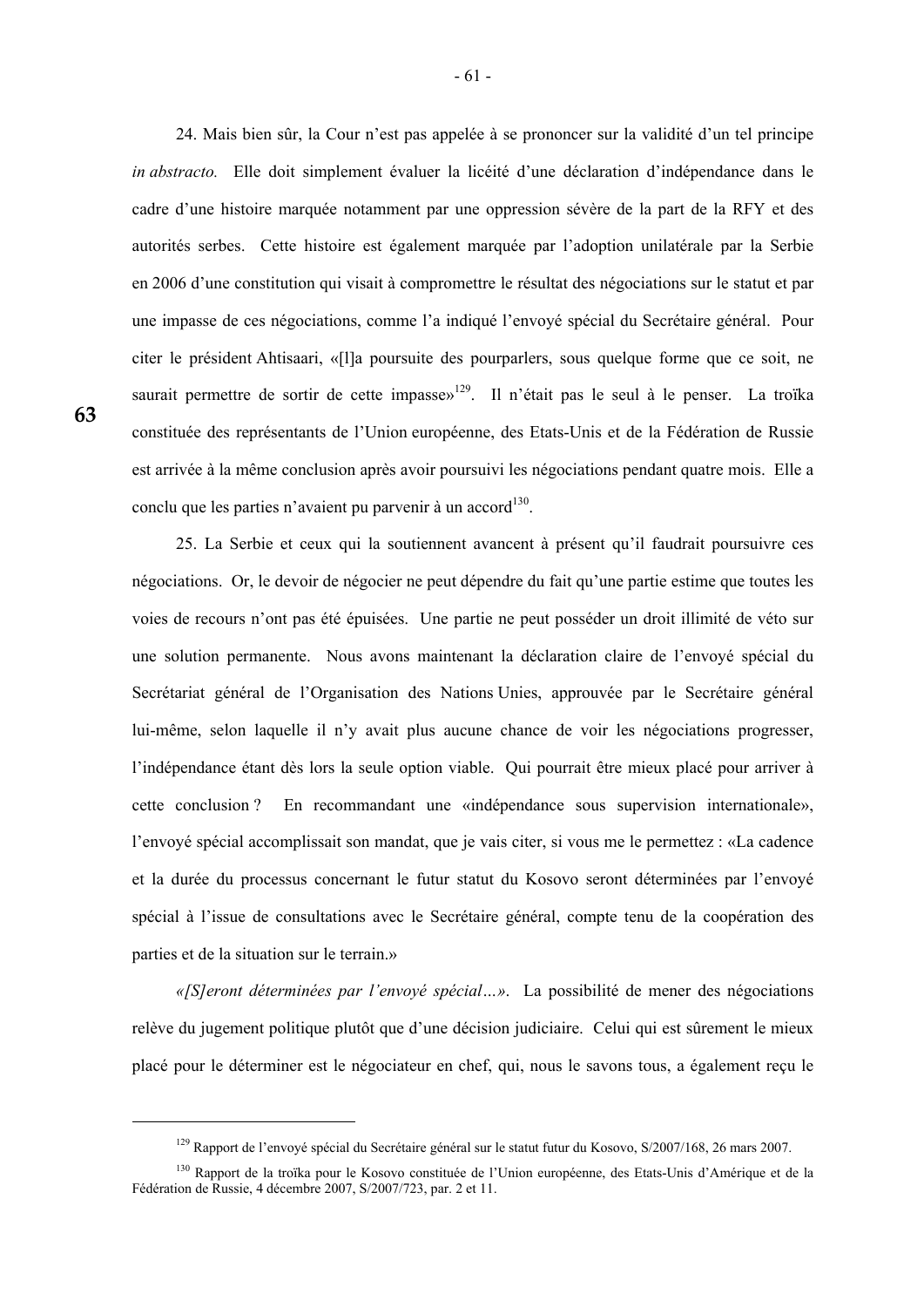prix Nobel de la paix pour ses efforts en faveur de la paix non seulement au Kosovo, mais aussi dans de nombreux autres endroits dont la Namibie, la Bosnie-Herzégovine et Aceh. Affirmer le contraire, ou faire allusion à une partialité comme l'a fait la Serbie, en dit davantage sur l'attitude de la Serbie à la table des négociations que tout autre élément versé au dossier de l'affaire qui nous intéresse.

 26. Monsieur le président, permettez-moi de rappeler les principaux points de l'argumentation de la Finlande

- ⎯ Premièrement, il n'existe pas de règle précise sur les déclarations d'indépendance. Celles-ci doivent être vues comme faisant partie de l'histoire de la constitution des Etats, que le droit international régit par des principes généraux tels que les critères de Montevideo sur la qualité d'Etat, le non-recours à la force, l'intégrité territoriale et l'autodétermination.
- Deuxièmement, les deux principes à première vue applicables en l'espèce sont ceux de l'intégrité territoriale et de l'autodétermination. Parce que l'intégrité territoriale régit uniquement les relations entre les Etats et non au sein de ceux-ci, elle se limite à une notion générale tendant au maintien de l'intégrité des Etats existants, qui doit être nuancée par d'autres considérations.
	- ⎯ Troisièmement, la principale considération à mettre en balance est celle selon laquelle l'autodétermination s'est toujours accompagnée de la possibilité d'une sécession dans le cas où l'Etat parent n'a ni le pouvoir ni la volonté de donner des garanties de protection interne. Au regard de l'histoire violente de la dissolution de la RFSY, et, en particulier, du nettoyage ethnique pratiqué par les autorités serbes ou avec leur consentement, ainsi que de l'impasse dans laquelle se sont trouvées par la suite les négociations internationales sur le statut du Kosovo, le peuple du Kosovo était en droit de se constituer en Etat. L'histoire lui a permis de le faire, et c'est cela que symbolise la déclaration d'indépendance du 17 février 2008.

Je vous remercie Monsieur le président.